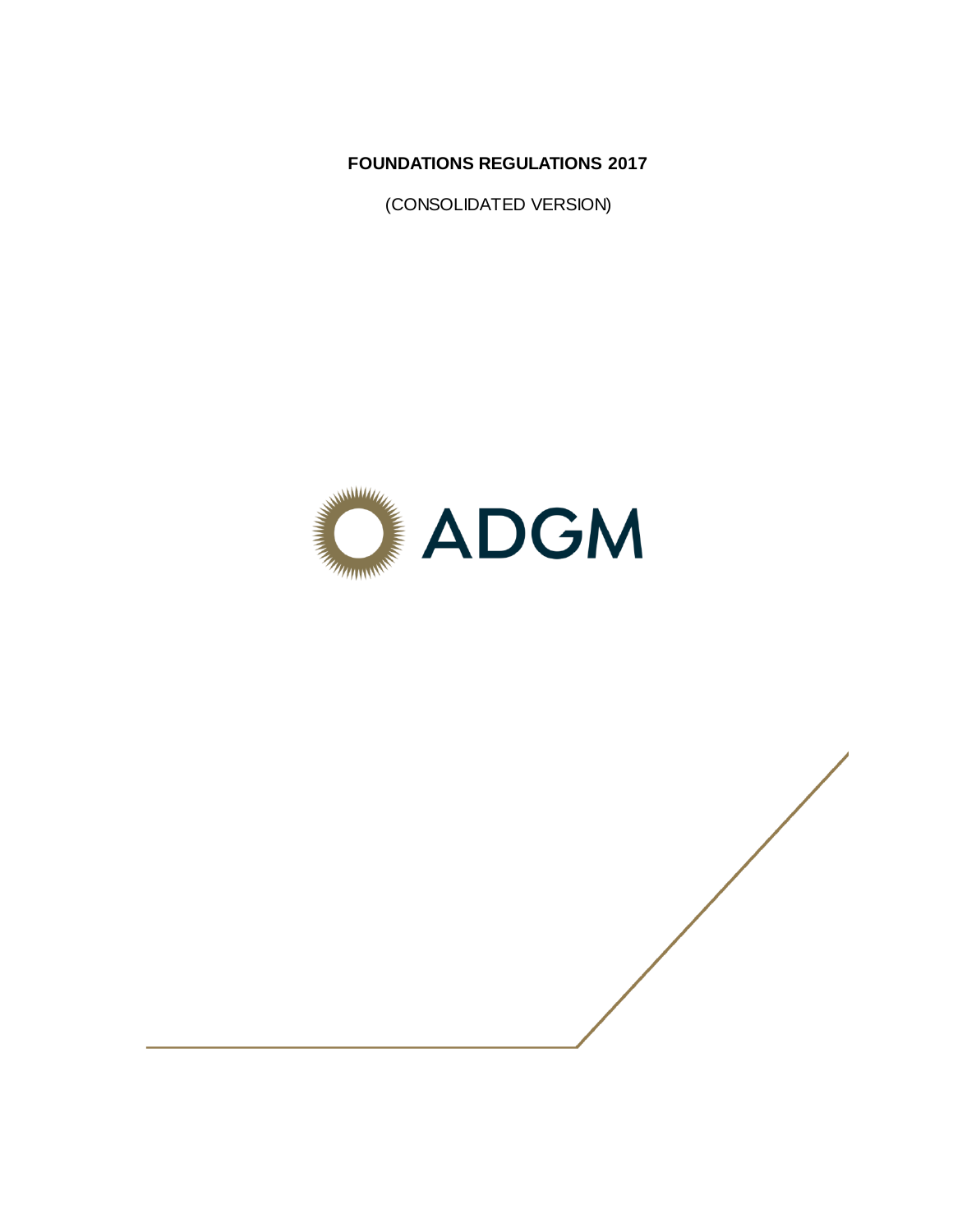

# **TABLE OF CONTENTS**

| <b>Section</b> |                                                                     | Page |
|----------------|---------------------------------------------------------------------|------|
|                |                                                                     |      |
| $\mathbf{1}$ . |                                                                     |      |
| 2.             |                                                                     |      |
| 3.             |                                                                     |      |
| 4.             |                                                                     |      |
| 5.             |                                                                     |      |
| 6              |                                                                     |      |
| 7 <sub>1</sub> |                                                                     |      |
| 8.             |                                                                     |      |
|                |                                                                     |      |
| 9.             |                                                                     |      |
| 9A.            |                                                                     |      |
| 10.            |                                                                     |      |
| 11.            |                                                                     |      |
| 12.            |                                                                     |      |
|                |                                                                     |      |
| 13.            |                                                                     |      |
| 14.            |                                                                     |      |
| 15.            |                                                                     |      |
| 16.            |                                                                     |      |
|                |                                                                     |      |
| 17.            |                                                                     |      |
|                |                                                                     |      |
| 18.            |                                                                     |      |
| 18A.           | Obligations of Company Service Provider and Non-Exempt Foundation14 |      |
| 18B.           |                                                                     |      |
| 19.            |                                                                     |      |
| 20.            |                                                                     |      |
| 21.            |                                                                     |      |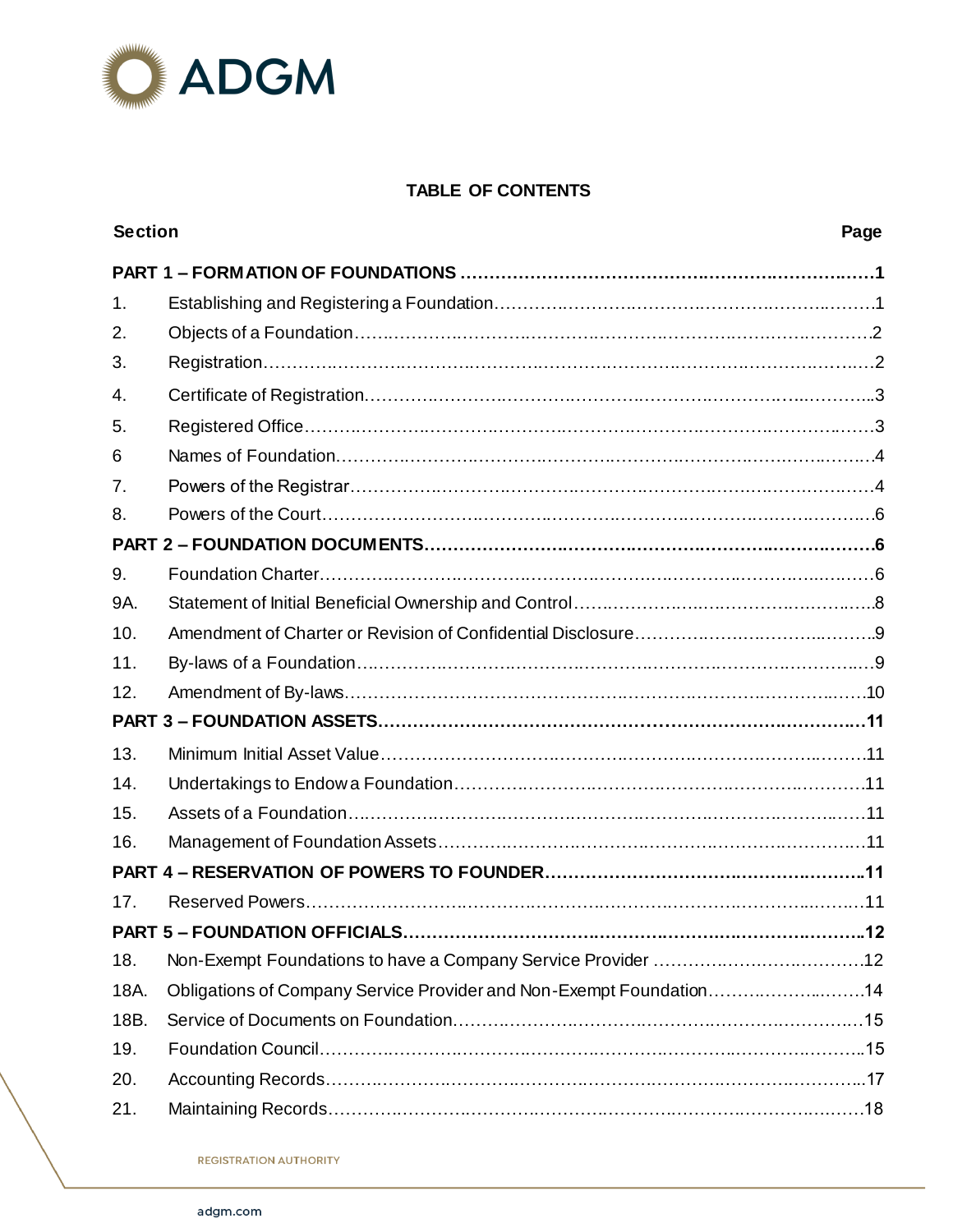

| 22. |                                                                                  |  |
|-----|----------------------------------------------------------------------------------|--|
|     |                                                                                  |  |
| 23. |                                                                                  |  |
| 24. |                                                                                  |  |
| 25. |                                                                                  |  |
| 26. |                                                                                  |  |
| 27. |                                                                                  |  |
| 28. |                                                                                  |  |
| 29. |                                                                                  |  |
| 30. |                                                                                  |  |
|     |                                                                                  |  |
| 31. |                                                                                  |  |
|     |                                                                                  |  |
| 32. |                                                                                  |  |
| 33. |                                                                                  |  |
| 34. |                                                                                  |  |
|     |                                                                                  |  |
| 35. |                                                                                  |  |
| 36. | Requirements for an Overseas Foundation to Register in Abu Dhabi Global Market29 |  |
| 37. |                                                                                  |  |
|     |                                                                                  |  |
| 38. |                                                                                  |  |
| 39. |                                                                                  |  |
| 40. |                                                                                  |  |
| 41. |                                                                                  |  |
| 42. |                                                                                  |  |
| 43. |                                                                                  |  |
| 44. |                                                                                  |  |
|     |                                                                                  |  |
| 45. |                                                                                  |  |
| 46. |                                                                                  |  |
| 47. |                                                                                  |  |
|     | <b>SCHEDULES</b>                                                                 |  |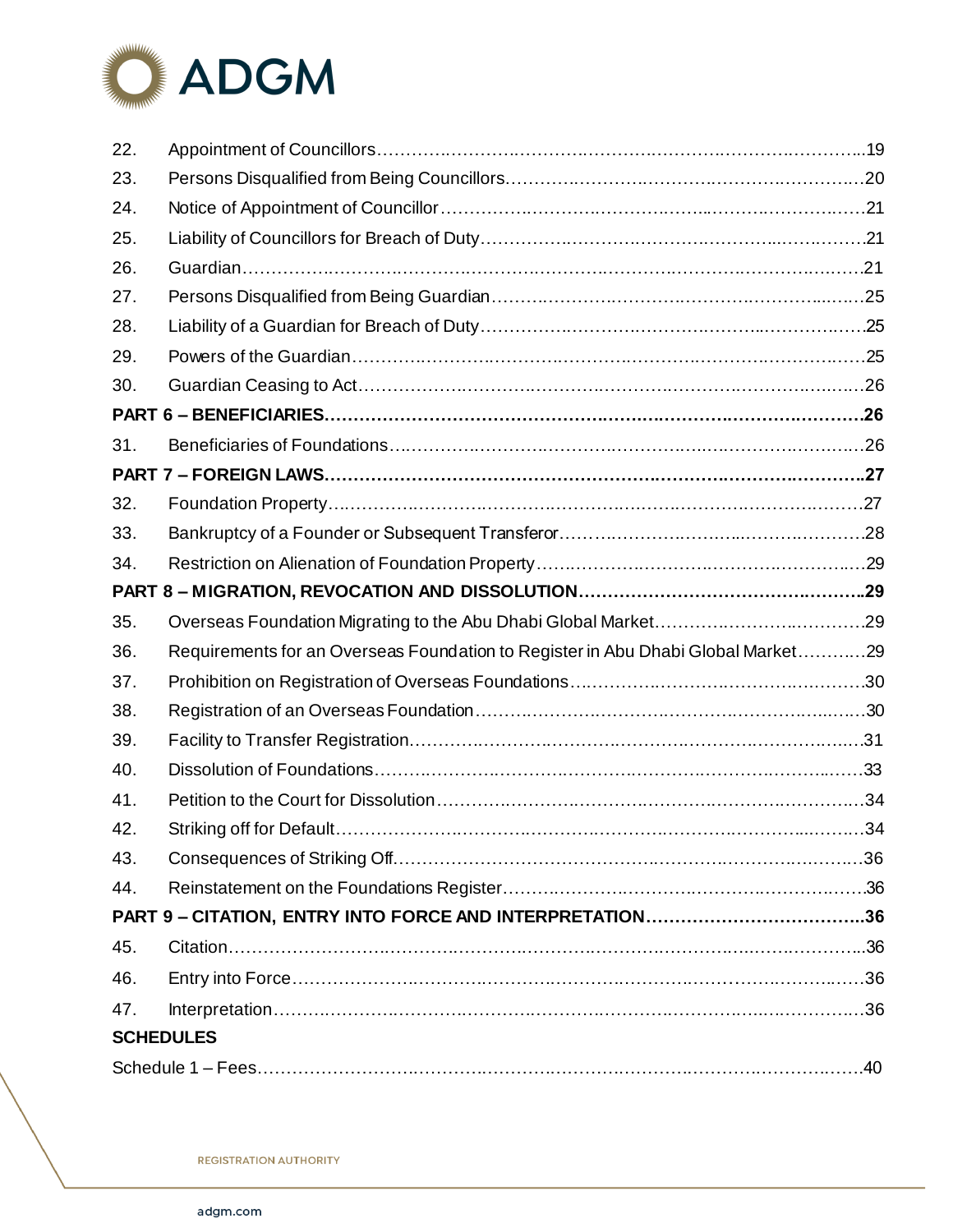

# **FOUNDATIONS REGULATIONS 2017**

Regulations to make provision for the establishment and registration of foundations in the Abu Dhabi Global Market.

# Date of Enactment: **14 August 2017**

The Board of Directors of the Abu Dhabi Global Market, in exercise of its powers under Article 6(1) of Law No. 4 of 2013 concerning the Abu Dhabi Global Market issued by His Highness the Ruler of the Emirate of Abu Dhabi, hereby enacts the following Regulations –

# **PART 1 – ESTABLISHMENT AND REGISTRATION OF FOUNDATIONS**

*Requirements for establishment and registration*

# **1. Establishing and Registering a Foundation**

- (1) A Foundation is established and registered under these Regulations when:
	- (a) the Registrar receives each of the following (together, the "Registration Application"):
		- i. a written Charter signed by one or more of the Founders;
		- ii. the registration fee specified in Schedule 1;
		- iii. a declaration of compliance signed by the applicant affirming that all requirements of these Regulations relating to registration have been fulfilled;
		- iv. an application for any license(s) required by the Commercial Licensing Regulations 2015; and
		- v. information comprising Confidential Disclosure; and
	- (b) the Registrar issues a certificate of registration.
- (2) At any time after the Registration Application is received and before the Registrar issues a certificate of registration, the Registrar may require the applicant to provide it with such further information as it reasonably considers necessary to enable it to make its determination.
- (3) All license-related matters, including the determination by the Registrar whether to grant a license to the applicant and, if granted, the period of time during which such license shall be valid, shall be governed by the Commercial Licensing Regulations 2015.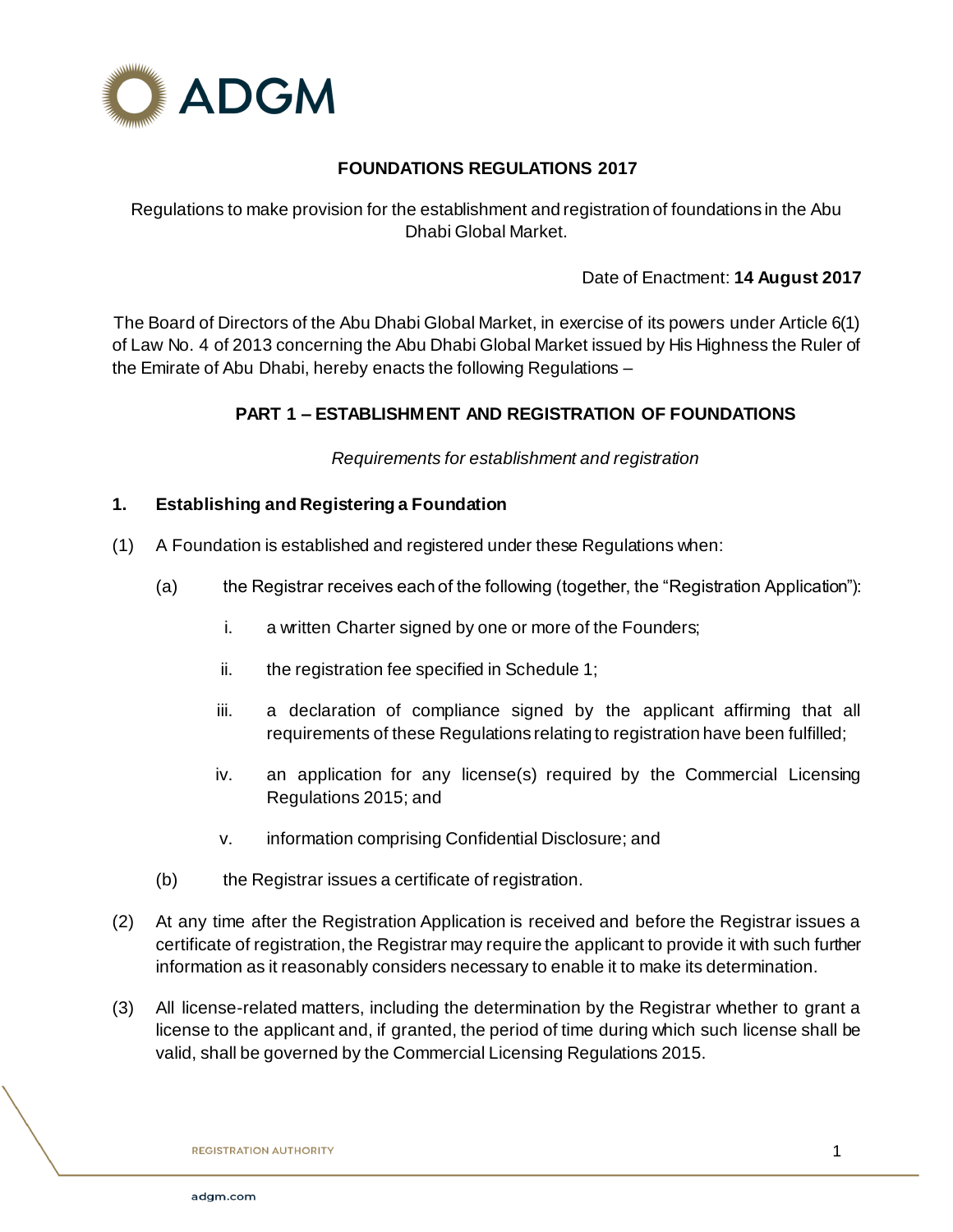

### *Objects*

# **2. Objects of a Foundation**

- (1) A Foundation may have any objects, provided that they do not contravene this section 2.
- (2) The objects of a Foundation shall include the management of its Assets and income and the distribution of such Assets and income by the Foundation Council in accordance with its Charter. 1
- (3) The objects of a Foundation shall not include the carrying on of any activity which is unlawful, contrary to any public policy of the Abu Dhabi Global Market or the United Arab Emirates or prohibited under Article 17 of the ADGM Founding Law.

# *Registration and its effect*

### **3. Registration**

- (1) In order to register a Foundation pursuant to these Regulations, the Registrar must receive a Charter, the registration fee specified in Schedule 1 and a signed declaration of compliance that all requirements of these Regulations relating to registration have been fulfilled.
- (2) Before registering a Foundation the Registrar shall satisfy itself that the Charter is in compliance with these Regulations. A Foundation may not be so formed for an unlawful purpose.
- (3) If the Registrar is satisfied that the requirements of these Regulations as to registration are complied with, the Registrar may accept the documents delivered to it, allocate a registered number to the Foundation and include the Foundation in the Foundations Register.
- (4) If the Registrar is not satisfied that a Charter complies with subsection (2) it shall inform the applicant of its decision, together with its reasons, within one month of submission of the Charter.
- (5) With effect from the date of registration stated in the certificate of registration, the Foundation shall be a legal entity having separate legal personality and may sue and be sued.
- (6) On each anniversary of registration the Registrar must be paid the annual fee set out in Schedule 1.

<sup>1</sup> Amended 29 April 2020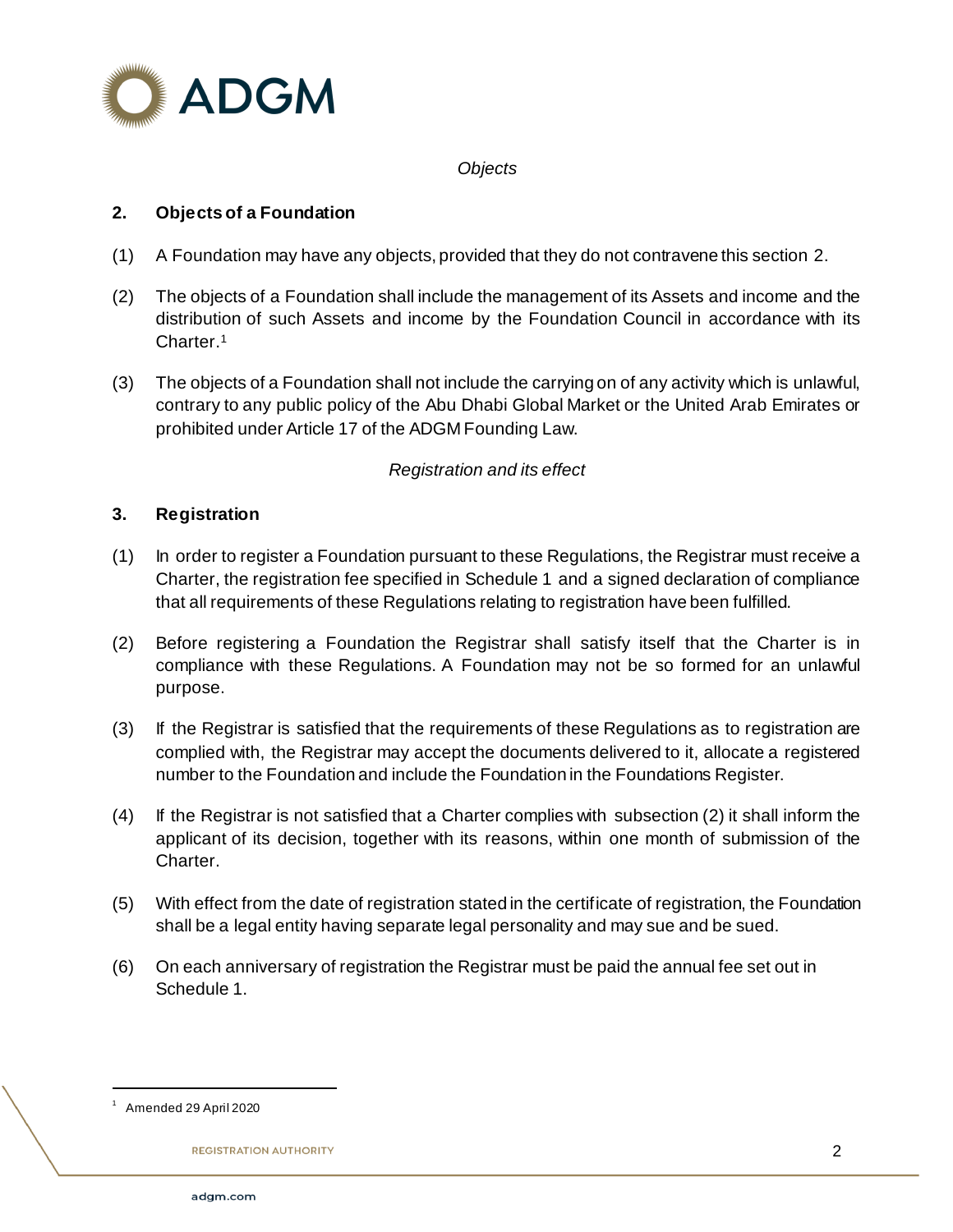

# **4. Certificate of Registration**

- (1) On the registration of a Foundation, the Registrar shall give a certificate that the Foundation is duly registered.
- (2) The certificate of registration<sup>2</sup> must state  $-$ 
	- (a) the name and registered number of the Foundation;
	- (b) the date of its registration;
	- (c) the address of its registered office in the Abu Dhabi Global Market; and, if different,
	- (d) the name and address (in the Abu Dhabi Global Market) of its Company Service Provider<sup>3</sup>, if any.
- (3) Subections 12(3) and 12(4) of the Companies Regulations 2015 shall apply *mutatis mutandis* to certificates of registration for Foundations.
- (4) The certificate of registration shall be in electronic form only, unless a request is made subject to section 4(5).
- (5) Any person may request that the Registrar provide it with a paper copy of any certificate of registration, signed by the Registrar or authenticated by the Registrar's seal.
- (6) The Board may make rules requiring the payment of certain fees to the Registrar for the provision of the paper copy as described in subsection 4(5).<sup>4</sup>
- (7) Upon registration, the Registrar shall allocate a registration number to the Foundation.

### *Registered Office*

### **5. Registered office**

- (1) A Foundation must at all times have a registered office in the Abu Dhabi Global Market to which all communications and notices may be addressed and which may be the same address as that of its Company Service Provider<sup>5</sup>.
- (2) A Foundation may change the address of its registered office by giving notice to the Registrar. The change takes effect upon the notice being registered by the Registrar, but until the end of

 2 Amended 29 April 2020

<sup>3</sup> Amended 17 March 2021

<sup>4</sup> Amended 29 April 2020

<sup>5</sup> Amended 17 March 2021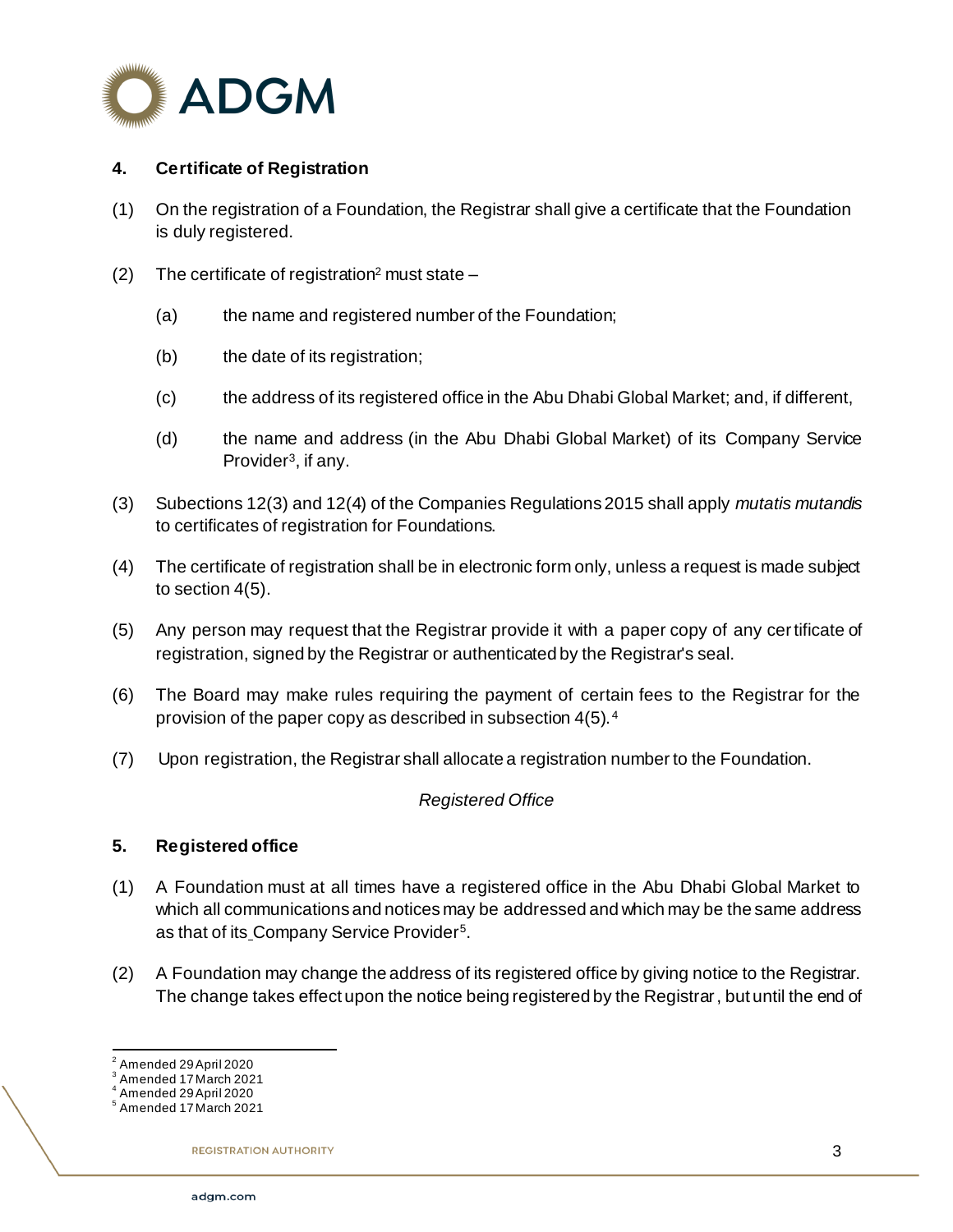

the period of 14 days beginning with the date on which it is registered a Person may validly serve any document on the Foundation at the address previously registered.

### **6. Names of Foundations**

- (1) The name of a Foundation shall end with the word "Foundation".
- (2) The name of a Foundation shall comply with the Business and Company Names Rules 2016, as modified from time to time.

#### *The Registrar*

#### **7. Powers of the Registrar**

- (1) The Registrar shall administer these Regulations and perform the functions and exercise the powers conferred by or under these Regulations, the Companies Regulations 2015 and the Commercial Licensing Regulations 2015.
- (2) The Registrar has the authority to approve such forms as it considers necessary for the purpose of these Regulations and may issue such guideline or directions as are required for the proper administration of these Regulations.
- (3) The Registrar shall utilize the official seal referenced in Section 937 (The Registrar's official seal) of the Companies Regulations 2015 in authenticating or issuing official documents in connection with the registration of Foundations under these Regulations.
- (4) The Registrar may give directions to the Foundation requiring it−
	- (a) to produce such documents (or documents of such description) as may be specified in the directions,
	- (b) to provide such information (or information of such description) as may be so specified,

at such time and place as may be specified in the directions.

- (5) The production of a document in pursuance of subsection (4) does not affect any lien which a person has on the document.
- (6) The Registrar may take copies of or extracts from a document produced in pursuance of this section.
- (7) The power under this section to require production of a document includes power, in the case of a document not in hard copy form, to require the production of a copy of the document−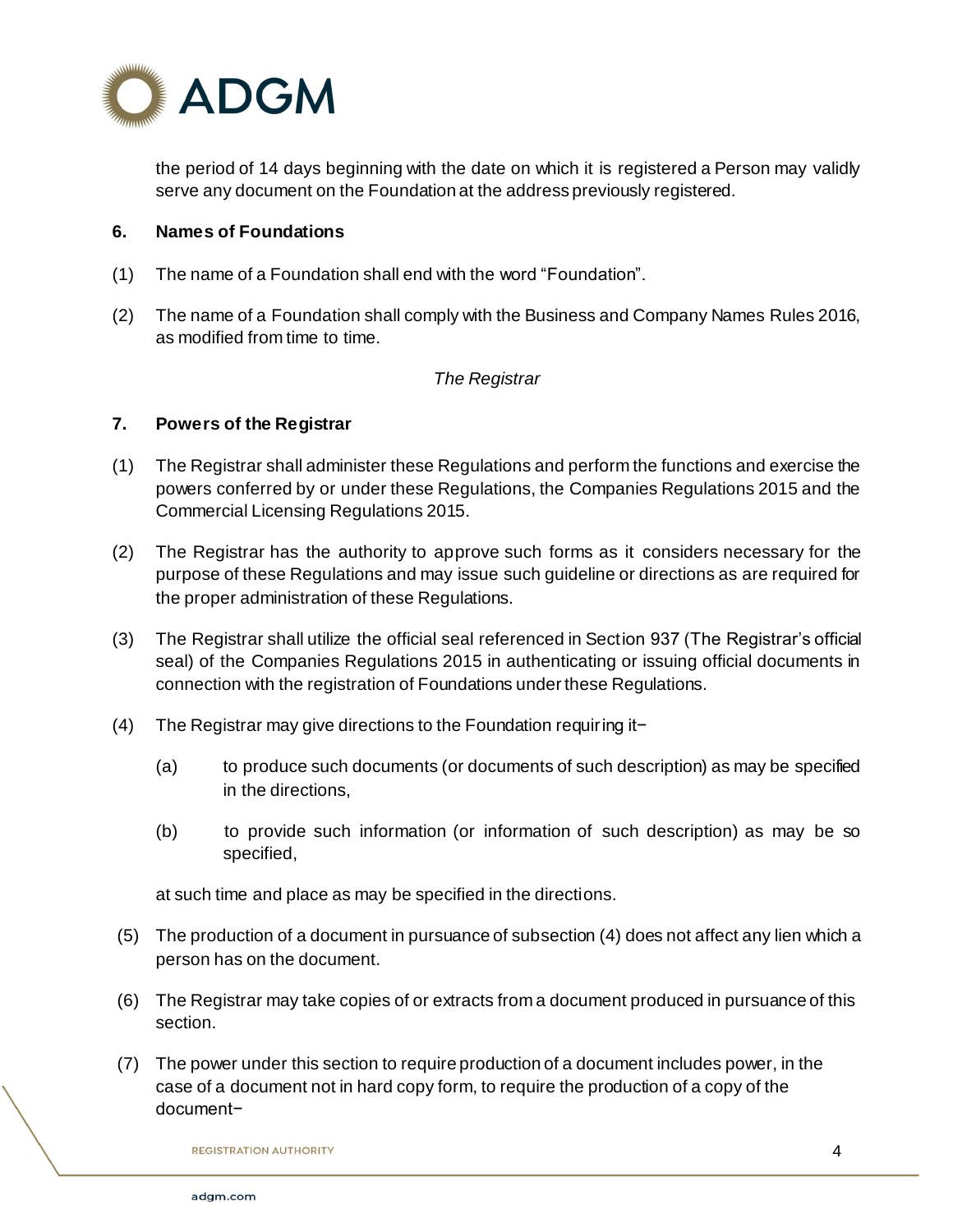

- (a) in hard copy form, or
- (b) in a form from which a hard copy can be readily obtained.
- (8) Any person who fails without reasonable excuse to comply with any requirement imposed in accordance with this section commits a contravention of these Regulations and shall be liable to a fine of up to level 7.
- (9) In this section "document" includes information recorded in any form.
- (10) The Registrar may disclose any material held where such disclosure is–
	- (a) is permitted or required to be made under the laws, regulations or rules of the Abu Dhabi Global Market,
	- (b) is made to–
		- i. the Financial Services Regulator;
		- ii. a governmental or regulatory authority exercising powers and performing functions relating to anti-money laundering,
		- iii. a self-regulatory body or organization exercising and performing powers and functions in relation to financial services,
		- iv. a civil or criminal law enforcement agency, or
		- v. a governmental or other regulatory authority including a self-regulatory body or organisation exercising powers and performing functions in relation to the regulation of auditors, accountants or lawyers, for the purpose of assisting the performance by any such person of its regulatory functions, or
	- (c) is made in good faith for the purposes of performance and exercise of the functions and powers of the Registrar.
- (11) The Registrar shall maintain a Foundations Register established under these Regulations which will contain the following information in respect of each Foundation -
	- (a) name and registration number;
	- (b) name and address (in the Abu Dhabi Global Market) of its Company Service Provider<sup>6</sup>, if any;

l  $^6$  Amended 17 March 2021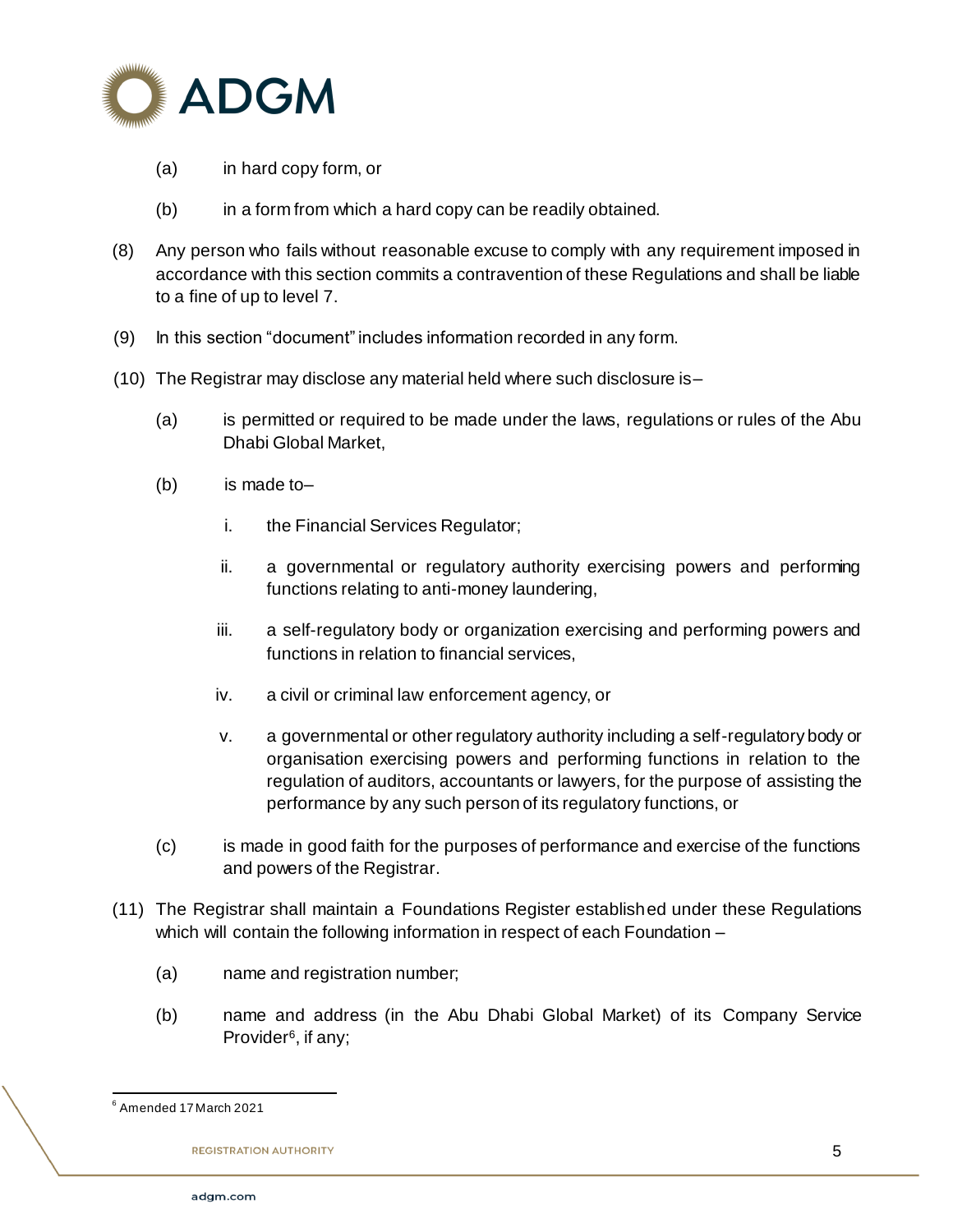

- (c) name and address of each Councillor;
- (d) date of establishment under these Regulations; and
- (e) record of payment of annual fees.
- (12) The Foundations Register shall be in such form as the Registrar may determine, but shall be separate and apart from the register established and maintained pursuant to Companies Regulations 2015.
- (13) For the avoidance of doubt, Section 939 (Public notice of issue of certificate of incorporation) and Section 952 (Documents subject to enhanced disclosure requirements) of Companies Regulations 2015 do not apply in respect of Foundations.

### **8. Powers of the Court**

Any Person with appropriate standing may apply to the Court to protect or enforce rights provided to them in these Regulations. The jurisdiction of the Court and the scope of its authority to issue enforceable writs, orders, judgements and process are as set forth in the ADGM Courts, Civil Evidence, Judgments, Enforcement and Judicial Appointments Regulations 2015.

# **PART 2 – FOUNDATION DOCUMENTS**

### *Foundation Charter*

# **9. Foundation Charter**

- (1) A Foundation shall have a Charter that complies with the provisions of these Regulations. For the avoidance of doubt, any provisions, duties, powers, functions and rights set forth in a Charter are for internal governance purposes only and shall in no way replace or limit the processes, restrictions, oversight or other terms set forth in these Regulations.
- (2) The Charter shall contain the following information
	- (a) the name of the Foundation;
	- (b) the name and address of the Founder or each of the Founders;
	- (c) the objects of the Foundation;
	- (d) if the Foundation has been established for a specific purpose, the purpose for which the Foundation has been established;
	- (e) a description of the Initial Assets;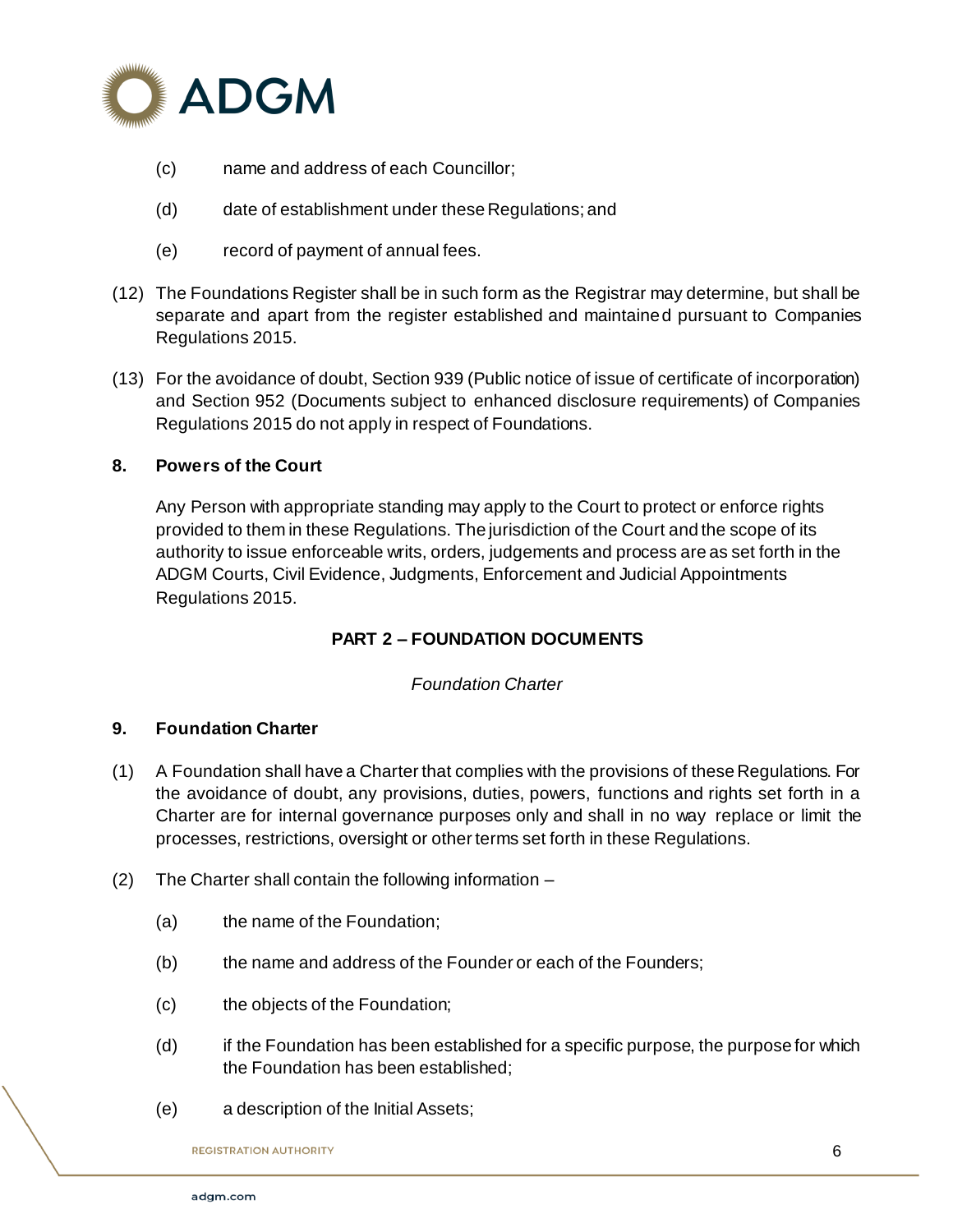

- (f) provisions for the establishment of a Council;
- (g) the name of a natural person or Legal Person who shall become a Beneficiary only in circumstances where a Foundation has no other Beneficiary (the "Designee");
- (h) the name and address (in the Abu Dhabi Global Market) of the Foundation's Company Service Provider<sup>7</sup>, if any;
- (i) the address of the Foundation's registered office in the Abu Dhabi Global Market; and
- (j) the term for which the Foundation is established, if any, or the details of any contingent event which will trigger the dissolution of the Foundation.
- (3) The Charter may contain the following information in addition to the details set out in subsection  $(2) -$ 
	- (a) provisions for the Foundation to be endowed with Supplementary Assets;
	- (b) the name and address of each of the initial Councillors;
	- (c) provisions governing the appointment and removal of a Councillor;
	- (d) description of the manner in which decisions of the Council are to be made;
	- (e) provisions for the designation of any initial Beneficiaries or any Beneficiaries to be designated at a later date;
	- (f) the names and addresses of any Beneficiaries;
	- (g) provisions for identifying any remaining Beneficiaries upon dissolution of the Foundation;
	- (h) provisions for the addition or removal of a Beneficiary;
	- (i) provisions for the appointment of one or more Persons to act as Guardian or Guardians respectively;
	- (j) the duties, powers, functions and rights, including the rights to remuneration, of a Guardian;
	- (k) provisions for the removal of a Guardian;

l  $7$  Amended 17 March 2021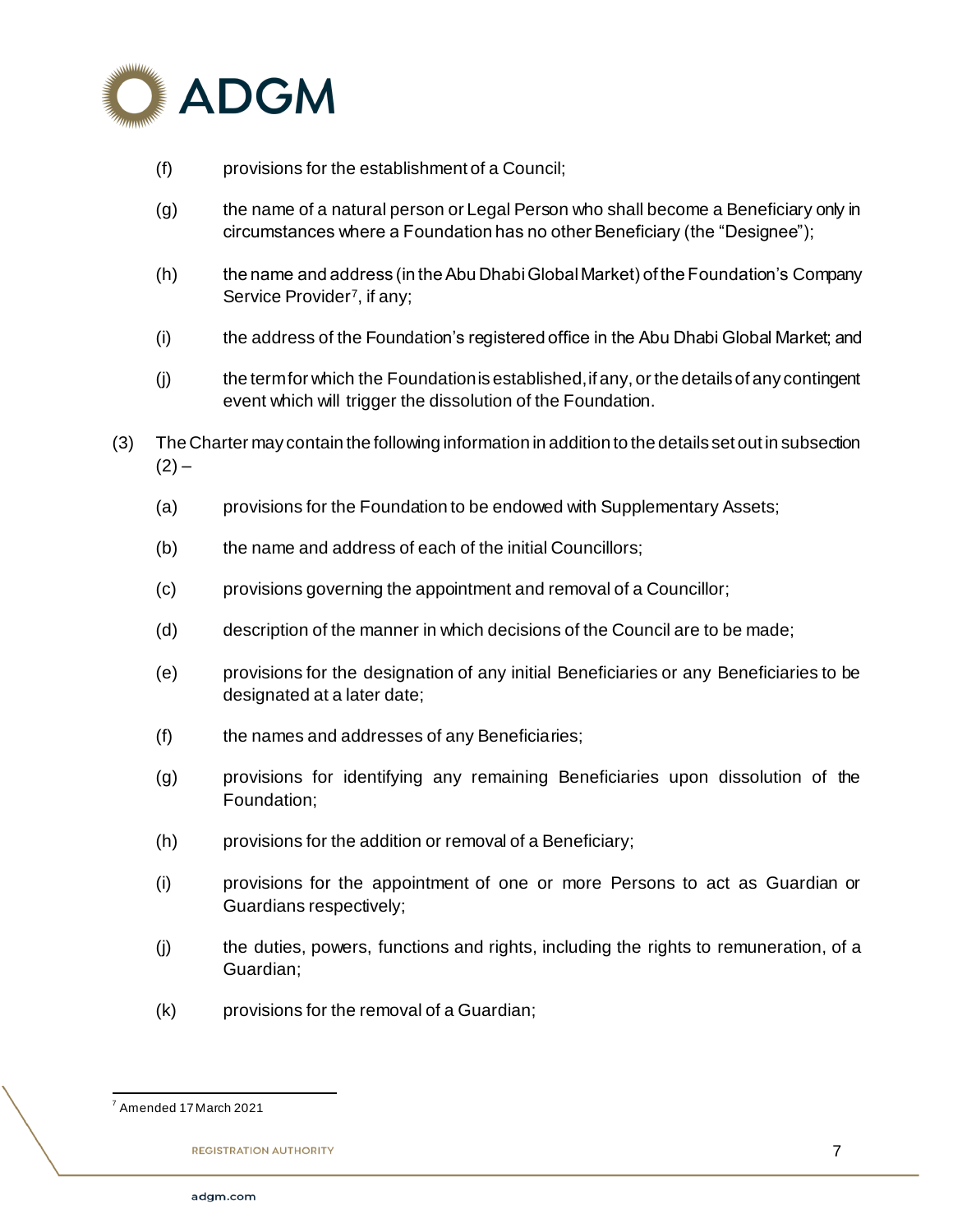

- (l) provisions for the making of By-laws;
- (m) provisions for the appointment of a Person, whether by power of attorney or otherwise, to carry out particular duties on behalf of the Foundation;
- (n) provisions for the appointment, term of office and removal of an auditor, if any, of the Foundation;
- (o) provisions for amending the Charter or By-laws;
- (p) provisions for the circumstances, if any, in which the Foundation may be continued in or outside the Abu Dhabi Global Market and the conditions to be satisfied in respect of such continuation in or outside the Abu Dhabi Global Market;
- (q) provisions for the reservation of rights or powers to the Founder or Founders, as the case may be;
- (r) provisions for the appointment, term of office and removal of any other supervisory Person to the Foundation; and
- (s) provisions for any other lawful matter in respect of the Foundation.
- (4) The Charter shall not contain the provisions referenced in subsection 25(3).

### **9A. Statement of Initial Beneficial Ownership and Control<sup>8</sup>**

- (1) An application to register a Foundation pursuant to these Regulations must also contain a statement of initial beneficial ownership and control, stating whether, on incorporation, there will be any person who will be considered a beneficial owner of the Foundation.
- (2) The statement required to be delivered to the Registrar must contain the required particulars as prescribed under section 2 of the Beneficial Ownership and Control Regulations 2018.
- (3) For the purposes of this section, "beneficial owner" shall have the meaning prescribed to it in Schedule 1 (Meaning of Beneficial Owner) of the Beneficial Ownership and Control Regulations 2018.

l <sup>8</sup> Amended on 17 April 2018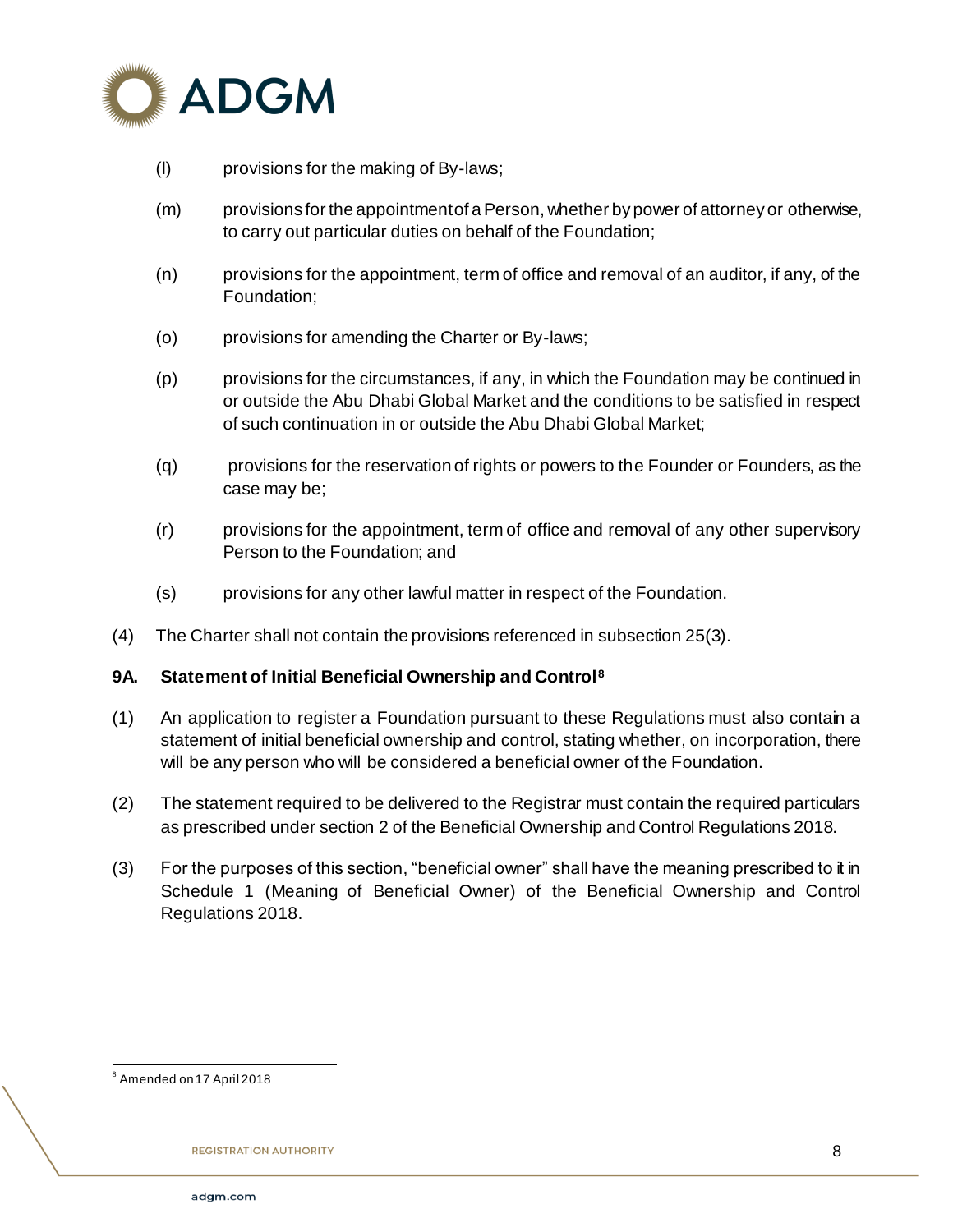

*Facility to Amend Charter and Confidential Disclosure*

### **10. Amendment of Charter or Revision of Confidential Disclosure**

- (1) The Charter may make provision permitting its amendment.
- (2) Where no provision is made for the amendment of the Charter, the Charter may still be amended in writing by the Founder during the Founder's lifetime/existence or in the case of multiple Founders, by the Founders jointly during their joint lifetimes/existences or by the surviving Founder or Founders jointly.
- (3) In the event that there is no surviving Founder at the time of a proposed amendment under subsection (2) the Council may approve the proposed amendment by a Resolution of Councillors if the amendment is in their opinion necessary for the furtherance of the objects of the Foundation.
- (4) A Resolution of Councillors approving an amendment to the Charter must be confirmed by the Court under subsection (5).
- (5) An application must be made by the Foundation Council to the Court requesting the confirmation of the amendment to the Charter. The Court may confirm, reject or modify the amendment or make such other order as it thinks fit for carrying into effect an amendment.
- (6) Amendment to the Charter shall be executed by or on behalf of each Founder or in the case of an amendment under subsection (3) by each Councillor.
- (7) Any changes to the information contained in a Foundation's Confidential Disclosure shall be in accordance with these Regulations.
- (8) Where a Foundation amends its Charter or changes the information contained in its Confidential Disclosure, it must send to the Registrar a copy of the updated document not later than 14 days after the amendment takes effect or the information changes, as applicable. If a Foundation fails to comply with this subsection a contravention of these Regulations is committed by the Foundation and every Councillor of the Foundation who is in default. A Person who commits the contravention referred to in this subsection is liable for a level 2 fine.

*By-laws*

### **11. By-laws of a Foundation**

(1) A Foundation shall have By-laws that comply with the provisions of these Regulations. For the avoidance of doubt, any provisions, duties, powers, functions and rights set forth in By-laws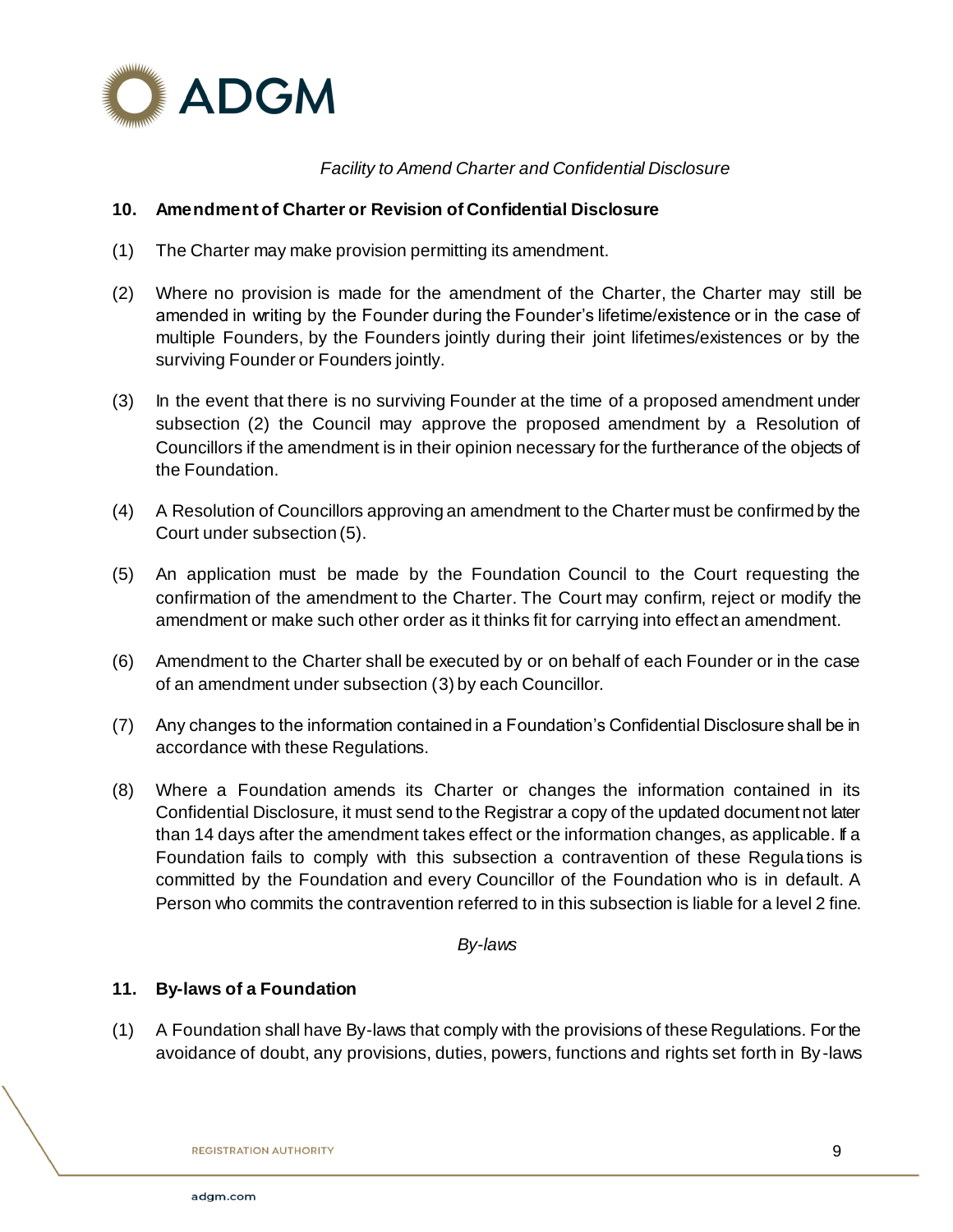

are for internal governance purposes only and shall in no way replace or limit the processes, restrictions, oversight or other terms set forth in these Regulations.

- (2) If the following matters are not included in the Charter, they must be set out in the By-laws
	- (a) the functions of the Council (including the nature of any powers to delegate its responsibilities); and
	- (b) the procedures for the appointment, registration and removal of Councillors and any Guardian and details of any remuneration payable to the Councillors and any Guardian.
- (3) The By-laws may
	- (a) detail the circumstances in which Assets of a Foundation may be distributed, accumulated or applied;
	- (b) describe whether, and if so how, Supplementary Assets may be endowed upon the Foundation;
	- (c) provide the names and addresses of each of the initial Councillors and the Beneficiaries;
	- (d) provide for additions or removals of Beneficiaries, either revocably or irrevocably;
	- (e) make the interests of Beneficiaries conditional, liable to termination or subject to a restriction; and
	- (f) provide for any other matter in respect of the Foundation in addition to the matters required to be set out in the By-laws or in these Regulations.
- (4) The By-laws shall not contain the provisions referenced in subsection 25(3).
- (5) The By-laws shall be in writing and signed and executed by each Founder or each Councillor if there is no surviving Founder.
- (6) To the extent of any conflict between the Charter and the By-laws, the Charter shall control.

#### **12. Amendment of By-laws**

Subject to the provisions of the Charter or By-laws, the Council may amend or replace the Bylaws by a unanimous resolution of the Councillors.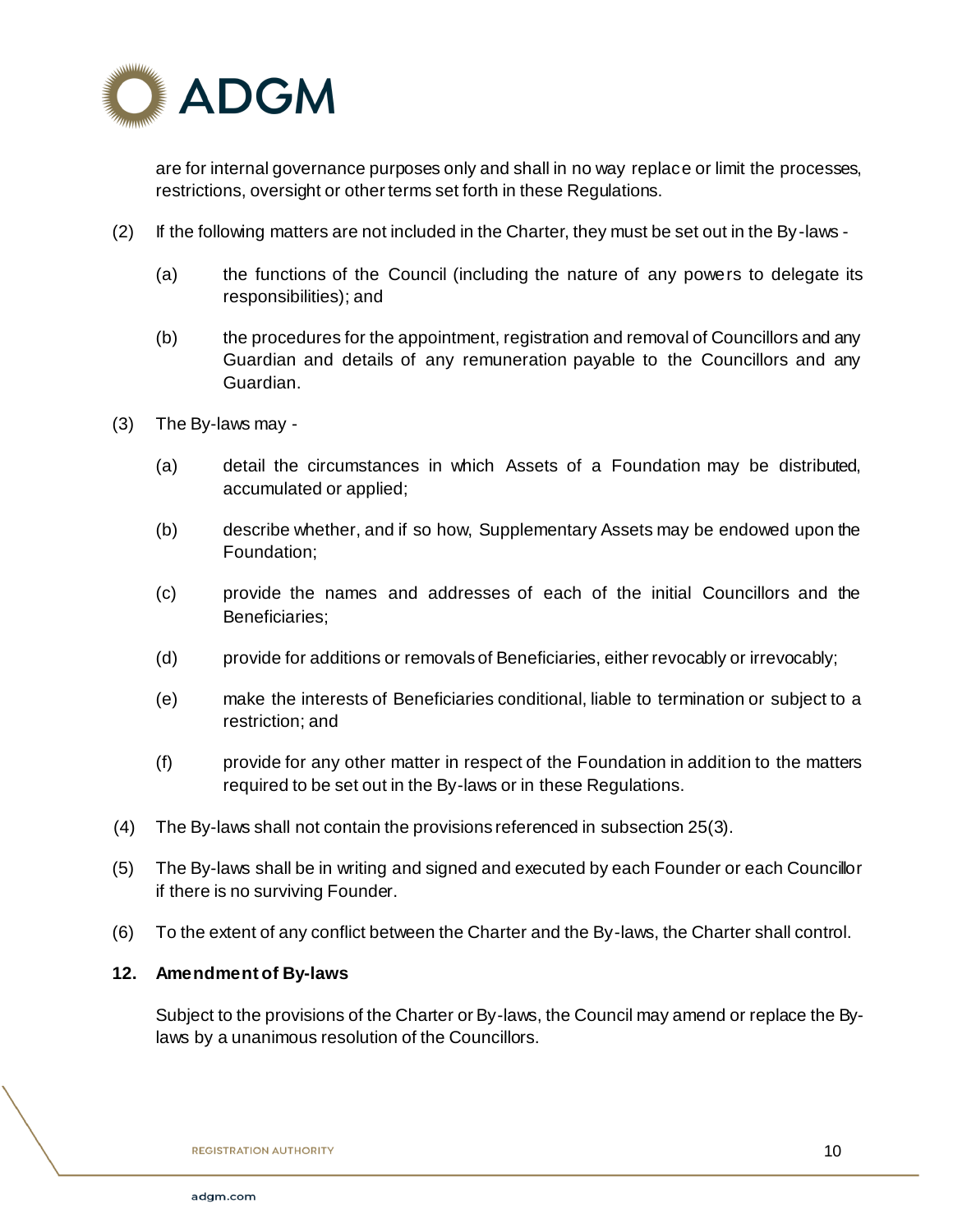

# **PART 3 – FOUNDATION ASSETS**

*Assets*

#### **13. Minimum Initial Asset Value**

In order to be registered by the Registrar the Charter must require the Foundation to have Initial Assets with a value of 100 US dollars or its equivalent in any other currency.

#### **14. Undertakings to Endow a Foundation**

Where a Charter or other legal documents record an undertaking by a Founder or any other Person to endow Assets to a Foundation, the Foundation may enforce that undertaking against the Founder or such other Person.

#### **15. Assets of a Foundation**

- (1) The Assets of a Foundation may comprise any property.
- (2) This subsection (1) is to be read in accordance with sections 32, 33 and 34 of these Regulations.

#### **16. Management of Foundation Assets**

The Assets of a Foundation must be managed in accordance with the Charter, By-laws and the provisions of these Regulations and solely for the attainment of the objects specified in the Charter and authorized by these Regulations.

### **PART 4 – RESERVATION OF POWERS TO FOUNDER**

#### *Reserved Powers*

#### **17. Reserved Powers**

- (1) The Charter or By-laws may reserve, for the Founder or any other Person, the following powers:
	- (a) the power to amend, revoke or vary the terms of the Charter or By-laws;
	- (b) the power to change the objects of the Foundation and to dissolve the Foundation;
	- (c) the power to direct or approve the investment activities of the Foundation;
	- (d) the power to appoint and remove any Councillor;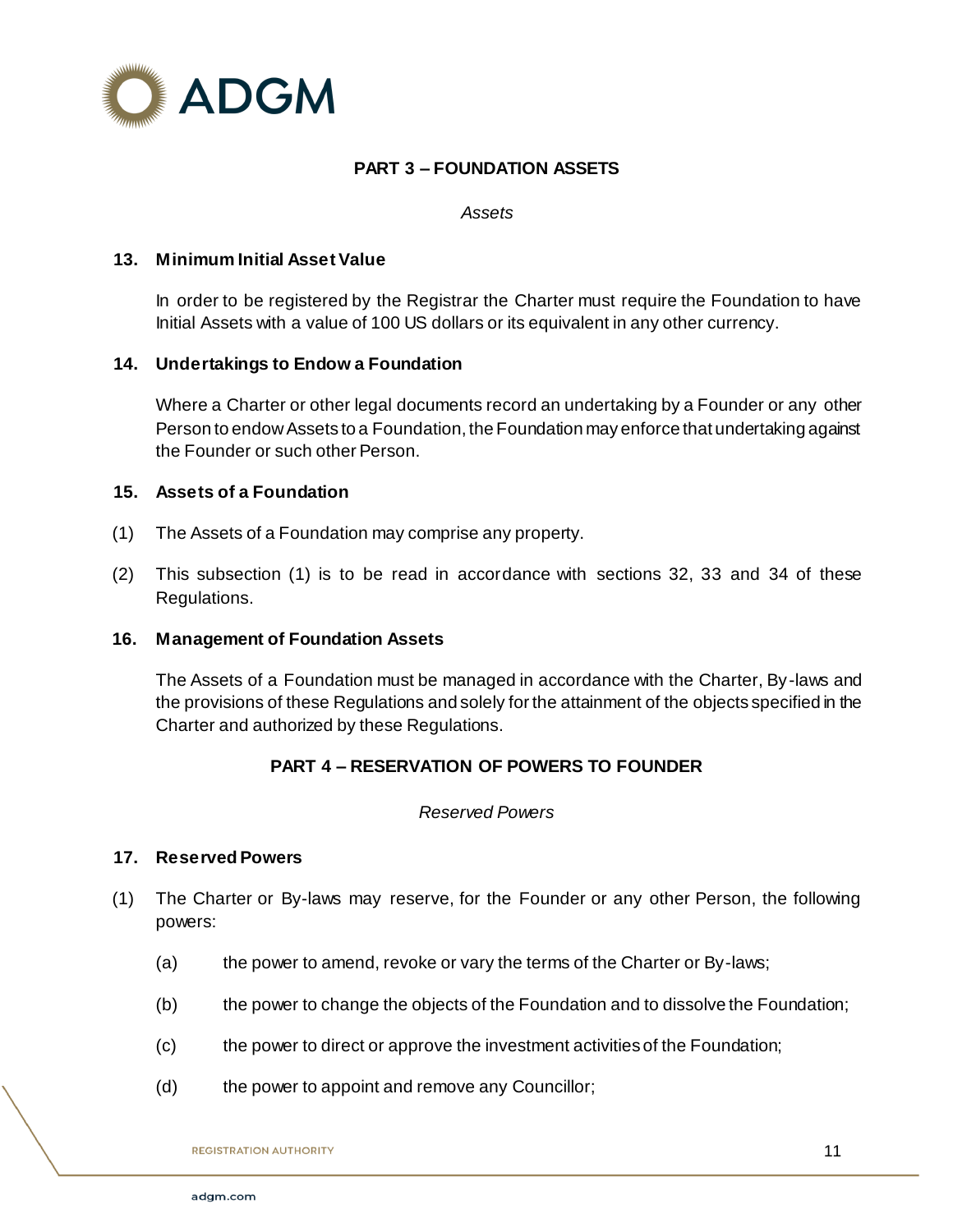

- (e) the power to appoint or remove any Guardian;
- (f) the power to add or exclude any Beneficiary;
- (g) the power to amend the rights, entitlements or restrictions of a Beneficiary;
- (h) the power to effect the continuation of an Overseas Foundation,

provided that any disposition of any Assets of a Foundation must be made through a Resolution of Councillors which shall give effect to the exercise of reserved powers as provided in the Charter or By-laws.

# **PART 5 – FOUNDATION OFFICIALS**

*Company Service Provider<sup>9</sup>*

### **18. Non-Exempt Foundations to have a Company Service Provider <sup>10</sup>**

- (1) Subject to subsections (2), (3) and (4), a Foundation must at all times have a Company Service Provider, licensed pursuant to the Commercial Licensing Regulations 2015 to carry out the controlled activity of providing company services, as defined in Rule 7 of the Commercial Licensing Regulations 2015 (Controlled Activities) Rules 2021.
- (2) Notwithstanding subsection (1), a Foundation that has demonstrated to the satisfaction of the Registrar to have–
	- (a) substantial resources, experience and personnel in the United Arab Emirates, and
	- (b) adequate governance policies and procedures, in each case as may be specified by rules made by the Board or guidance issued by the Registrar,

need not have a Company Service Provider.

- (3) The requirement for a Non-Exempt Foundation registered in ADGM to appoint a Company Service Provider in accordance with subsection (1) takes effect from the Effective Date.
- (4) Any Non-Exempt Foundation registered in ADGM
	- (a) *prior to or on the date on which the Foundations (Amendment No. 1) Regulations 2021 comes into force,* must have a Company Service Provider in accordance with subsection (1) at the earlier of its next Commercial Licence renewal date or the end of 12 months from the Effective Date;
	- (b) *after the date on which the Foundations (Amendment No. 1) Regulations 2021 came into force and before the Effective Date,* must have a Company Service Provider in

l Amended 17 March 2021

 $10^{10}$  Amended 17 March 2021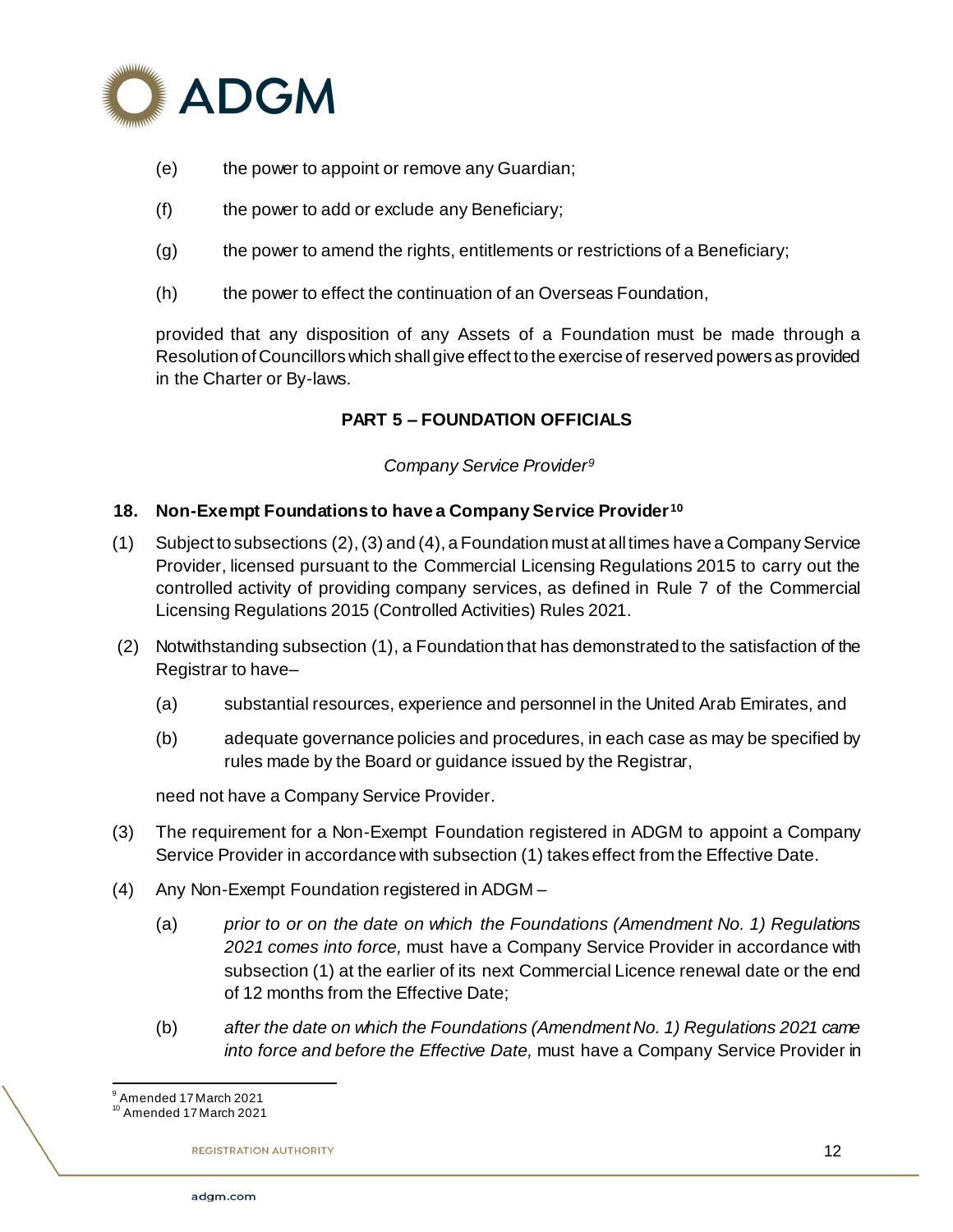

accordance with subsection (1) at, or by no later than, its first Commercial Licence renewal date, and

- (c) *after the Effective Date*, must have a Company Service Provider in accordance with subsection (1) from the registration date.
- (5) Prior to the registration of a Foundation, the Founder or Founders may appoint a Company Service Provider by including the name and address (in the Abu Dhabi Global Market) of such Person in the Charter forming part of the Foundation's Registration Application. References in the Charter or By-laws of all Foundations registered under these Regulations to a "registered agent" shall be construed as references to a Company Service Provider.
- (6) A Foundation may appoint and remove from office a Company Service Provider by Resolution of Councillors.
- (7) A Non-Exempt Foundation must, within the period of 14 days from a person becoming or ceasing to be a Company Service Provider of the Non-Exempt Foundation, give notice to the Registrar of the change and of the date on which it occurred.
- (8) Notice of a person having become a Company Service Provider of the Non-Exempt Foundation must be accompanied by that person's consent in the prescribed form to act in that capacity.
- (9) If default is made in complying with subsection (1), a contravention of these Regulations is committed by–
	- (a) the Non-Exempt Foundation; and
	- (b) every Councillor who is in default.
- (10) A Person who commits the contravention referred to in subsection (9) is liable to a fine not exceeding level 7.
- (11) If default is made in complying with subsection (7), a contravention of these Regulations is committed by–
	- (a) the Non-Exempt Foundation; and
	- (b) every Councillor who is in default.
- (12) A Person who commits the contravention referred to in subsection (11) is liable to a level 2 fine.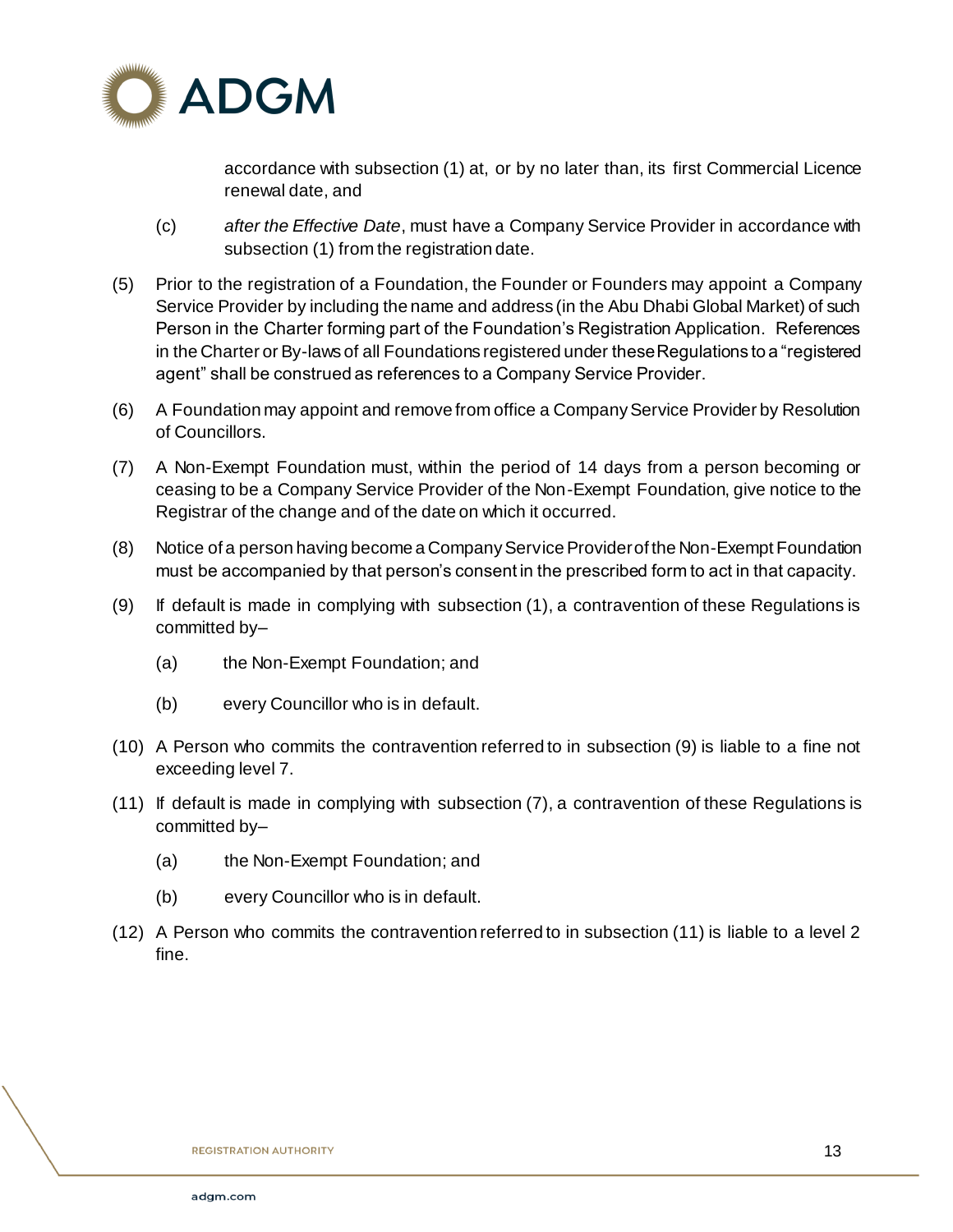

# **18A. Obligations of Company Service Provider and Non-Exempt Foundation<sup>11</sup>**

- (1) The Company Service Provider of a Non-Exempt Foundation shall maintain the records that the Non-Exempt Foundation is required to maintain under or in accordance with any enactment or subordinate legislation applicable to the Non-Exempt Foundation, including
	- (a) these Regulations;
	- (b) the Commercial Licensing Regulations 2015 (Conditions of Licence and Branch Registration) Rules 2021 and any licence granted thereunder; and
	- (c) the Beneficial Ownership and Control Regulations 2018.
- (2) The Company Service Provider of a Non-Exempt Foundation
	- (a) must act as a Registered Office Provider to that Foundation, unless a different registered office is otherwise expressly permitted by the Registrar,
	- (b) is authorised to represent the Non-Exempt Foundation in its dealings with the Registrar, and
	- (c) shall give all notices and make all filings that the Non-Exempt Foundation is obliged to make to the Registrar under any enactment or subordinate legislation applicable to it, including–
		- (i) these Regulations;
		- (ii) the Commercial Licensing Regulations 2015 (Conditions of Licence and Branch Registration) Rules 2021 and any licence granted thereunder; and
		- (iii) the Beneficial Ownership and Control Regulations 2018.
- (3) A Non-Exempt Foundation must make available to its Company Service Provider such documents and information as is required to enable the Company Service Provider to comply with its obligations under this section.
- (4) If a default is made in complying with subsection (3), a contravention of these Regulations is committed by–
	- (a) the Foundation, and
	- (b) every Councillor who is in default.
- (5) A Person who commits the contravention referred to in subsection (4) is liable to a fine not exceeding level 6.

<sup>11</sup> Amended 17 March 2021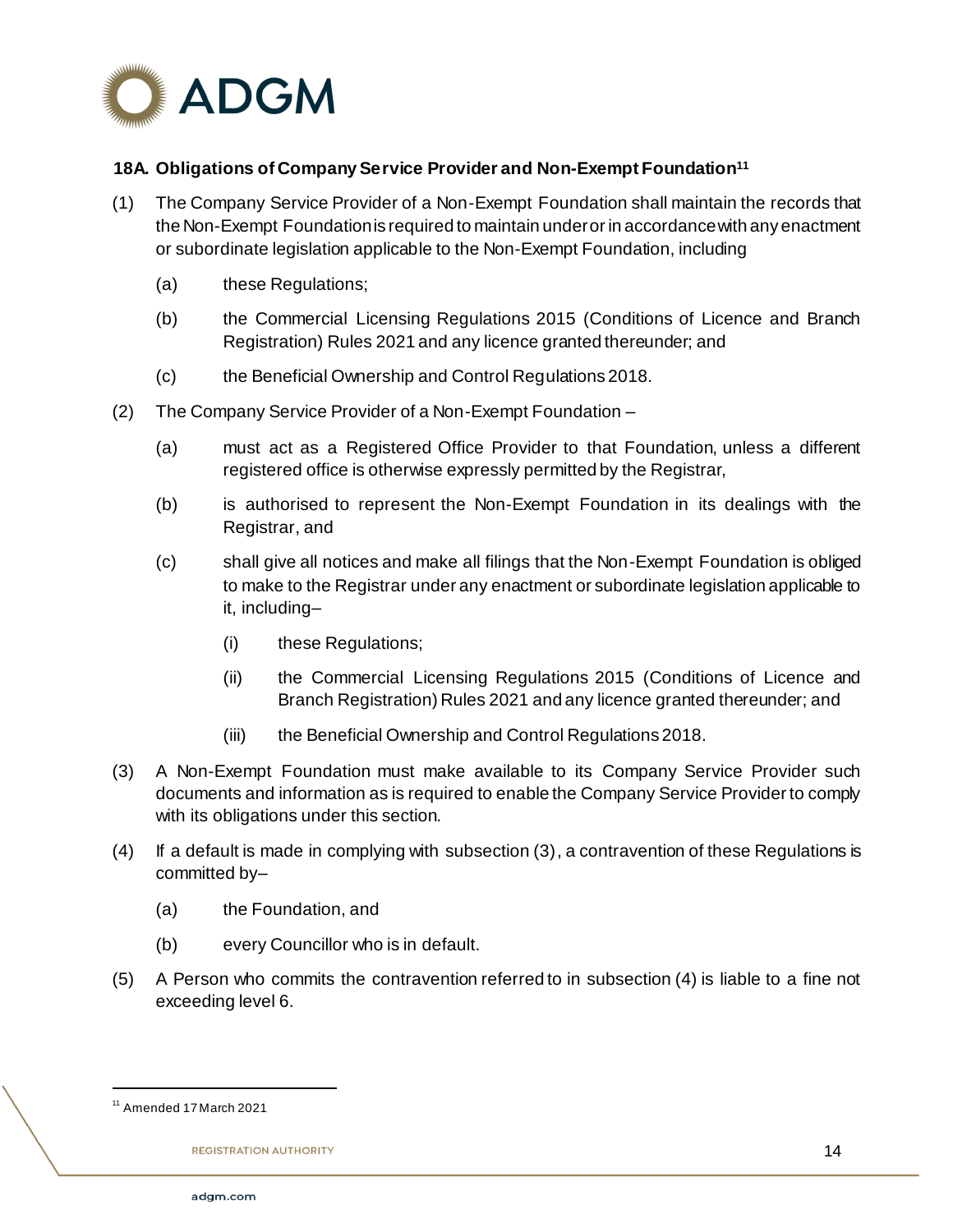

#### **18B. Service of Documents on Foundation<sup>12</sup>**

A document may be served on a Foundation registered under these Regulations by leaving it at, or sending it by post to, the Foundation's registered office or the office of its Company Service Provider appointed in accordance with section 18.

### *Foundation Council*

#### **19. Foundation Council**

- (1) A Foundation is required to have a Council which consists of at least two Councillors.
- (2) The Founder or a Legal Person may be appointed as Councillor.
- (3) The duties of a Council are
	- (a) to carry out the objects of the Foundation;
	- (b) to manage and administer the Assets of the Foundation; and
	- (c) to do any other acts which may be required by the Charter, By-laws or under these Regulations.
- (4) The duties of the Councillors are
	- (a) to act in accordance with the Foundation's Charter;
	- (b) to only exercise powers for the purposes for which they are conferred;
	- (c) to act honestly, in good faith and in the best interests of the Foundation;
	- (d) to exercise independent judgment. This duty is not infringed by a Councillor acting in accordance with an agreement duly entered into by the Foundation that restricts the future exercise of discretion by its Councillors, or in a way authorised by the Foundation's Charter;
	- (e) to exercise reasonable care, skill and diligence. This means the care, skill and diligence that would be exercised by a reasonably diligent Person with the general knowledge, skill and experience that may reasonably be expected of a Person carrying out the functions carried out by the Councillor in relation to the Foundation, and the general knowledge, skill and experience that the Councillor has;

l <sup>12</sup> Amended 17 March 2021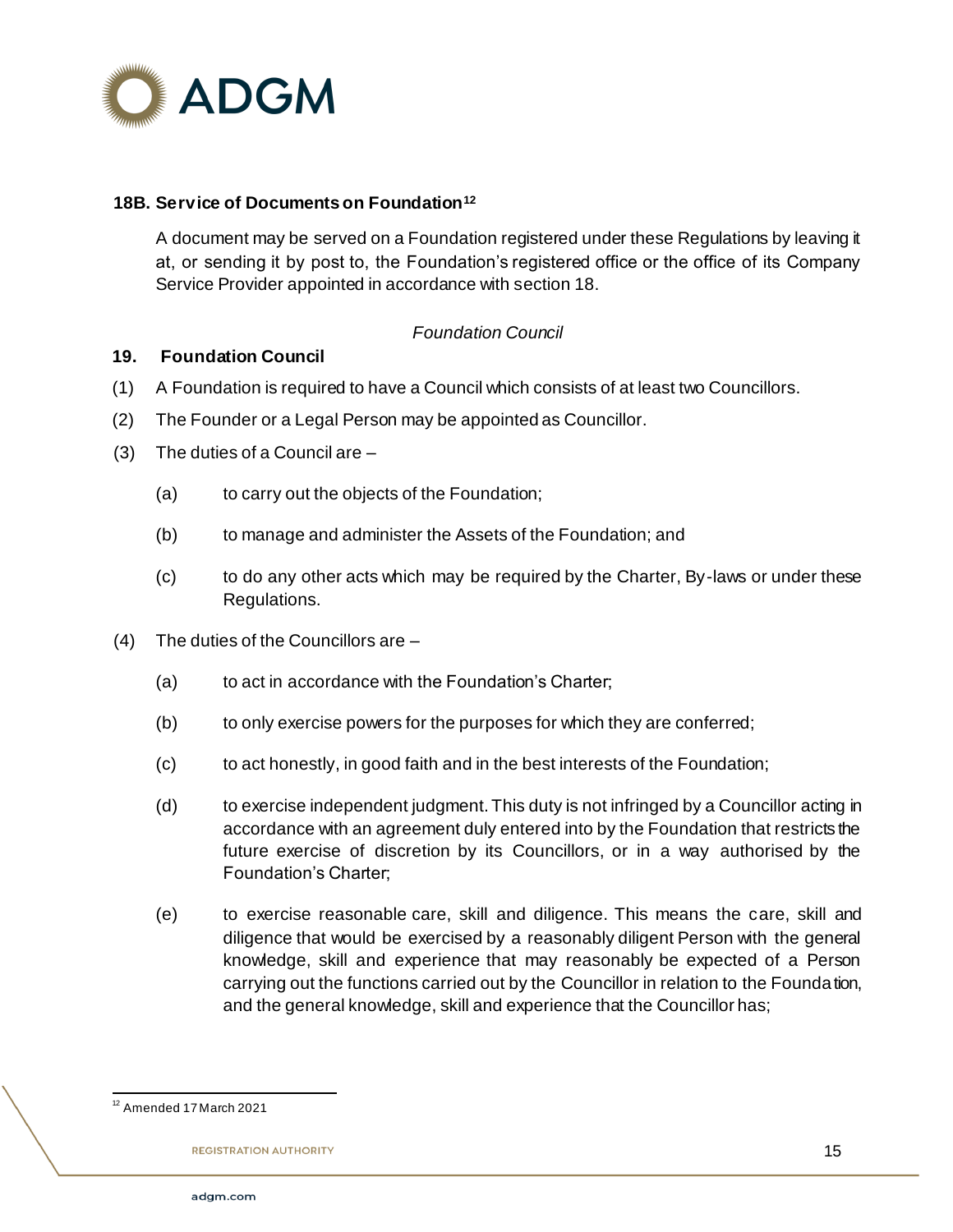

- (f) to not act on behalf of a Foundation, or exercise any of his powers as a Councillor, in relation to any matter in which he has, or can have, a direct or indirect interest that conflicts, or possibly may conflict, with the interests of the Foundation;
	- i. This applies in particular to the exploitation of any property, information or opportunity (and it is immaterial whether the Foundation could take advantage of the property, information or opportunity).
	- ii. This duty does not apply to a conflict of interest arising in relation to a transaction or arrangement with the Foundation.
	- iii. This duty is not infringed if the situation cannot reasonably be regarded as likely to give rise to a conflict of interest, or if the matter has been authorised by the Councillors who do not have a direct or indirect interest that conflicts with the interests of the Foundation in such matter ("Non-conflicted Councillors").
	- iv. Where nothing in the Foundation's Charter invalidates such authorisation, authorisation may be given by the matter being proposed to and authorised by the Non-conflicted Councillors. Where the Foundation's Charter includes a provision enabling the Non-conflicted Councillors to authorise the matter, authorisation may be given by the matter being proposed to and authorised by the Non-conflicted Councillors in accordance with the Charter.
	- v. Any reference in this paragraph (f) to a conflict of interest includes a conflict of interest and duty and a conflict of duties;
- (g) to not accept a benefit from a third party conferred by reason of his being a Councillor, or his doing (or not doing) anything as Councillor;
	- i. A "third party" means a Person other than the Foundation or a Person acting on behalf of the Foundation.
	- ii. Benefits received by a Councillor from a Person by whom his services (as a Councillor or otherwise) are provided to the Foundation are not regarded as conferred by a third party.
	- iii. This duty is not infringed if the acceptance of the benefit cannot reasonably be regarded as likely to give rise to a conflict of interest.
	- iv. Any reference in this paragraph (g) to a conflict of interest includes a conflict of interest and duty and a conflict of duties;
- (h) to declare to the other Councillors the nature and extent of any direct or indirect interest in a proposed transaction or arrangement with the Foundation;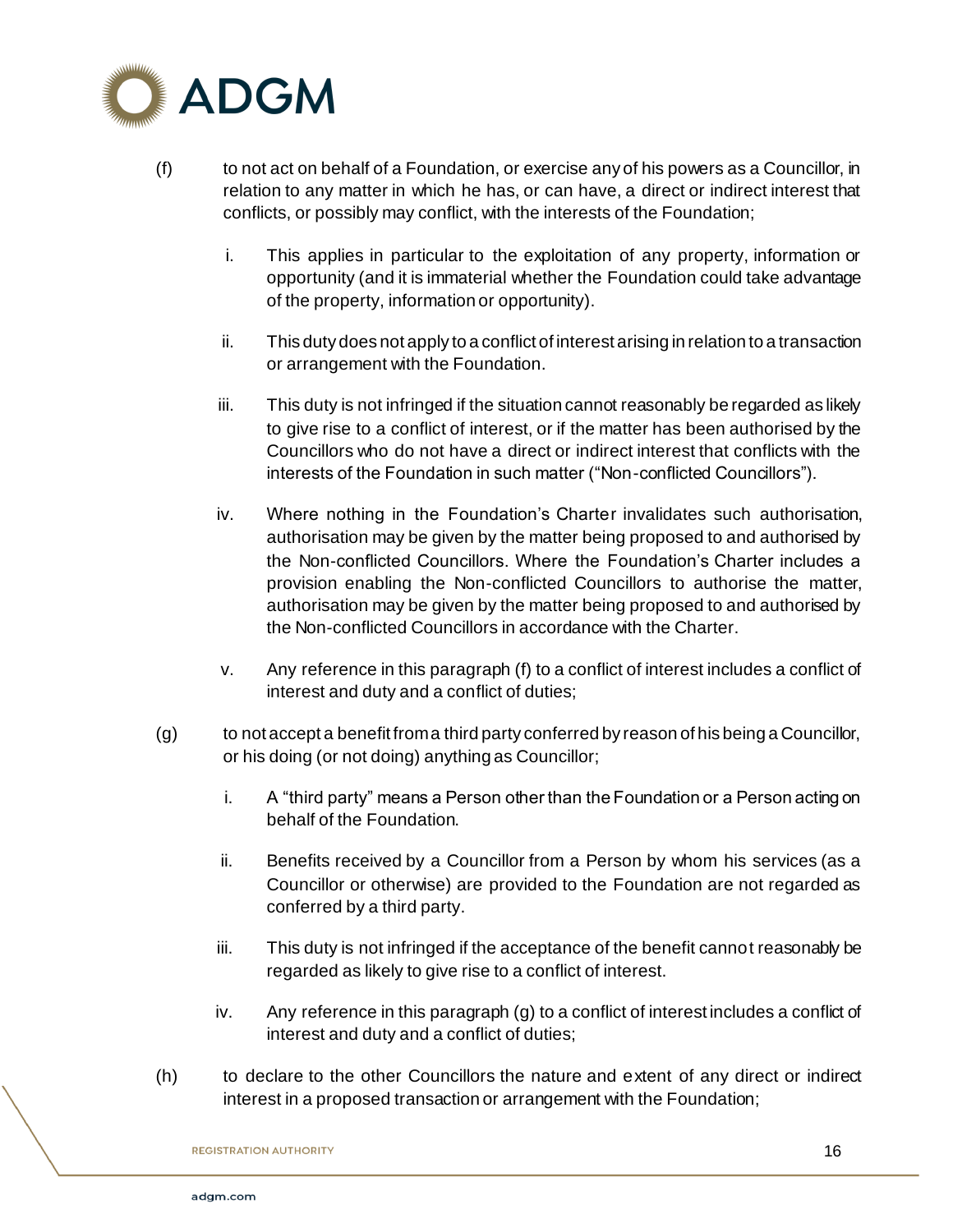

- i. The declaration may (but need not) be made at a meeting of the Councillors.
- ii. If a declaration of interest under this paragraph (h) proves to be, or becomes, inaccurate or incomplete, a further declaration must be made.
- iii. Any declaration required by this paragraph (h) must be made before the Foundation enters into the transaction or arrangement.
- iv. This paragraph (h) does not require a declaration of an interest of which the Councillor is not aware or where the Councillor is not aware of the transaction or arrangement in question. For this purpose a Councillor is treated as being aware of matters of which he ought reasonably to be aware.
- v. A Councillor need not declare an interest if it cannot reasonably be regarded as likely to give rise to a conflict of interest; if, or to the extent that, the other Councillors are already aware of it (and for this purpose the other Councillors are treated as aware of anything of which they ought reasonably to be aware); or if, or to the extent that, it concerns terms of his service contract that have been or are to be considered by a meeting of the Councillors, or by a committee of the Councillors appointed for the purpose under the Foundation's Charter; and
- (i) to ensure compliance with section 20.

### **20. Accounting Records**

- (1) Every Foundation must keep adequate Accounting Records.
- (2) If a Foundation fails to comply with subsection (1), a contravention of these Regulations is committed by every Councillor of the Foundation who is in default.
- (3) A Person does not commit the contravention referred to in subsection (2) if he shows that he acted honestly and that in the circumstances in which the Foundation's activities were carried on the default was excusable.
- (4) A Person who commits the contravention referred to in subsection (2) shall be liable to a fine of up to level 5.
- (5) A Foundation's Accounting Records–
	- (a) must be kept at its registered office or such other place as the Councillors think fit; and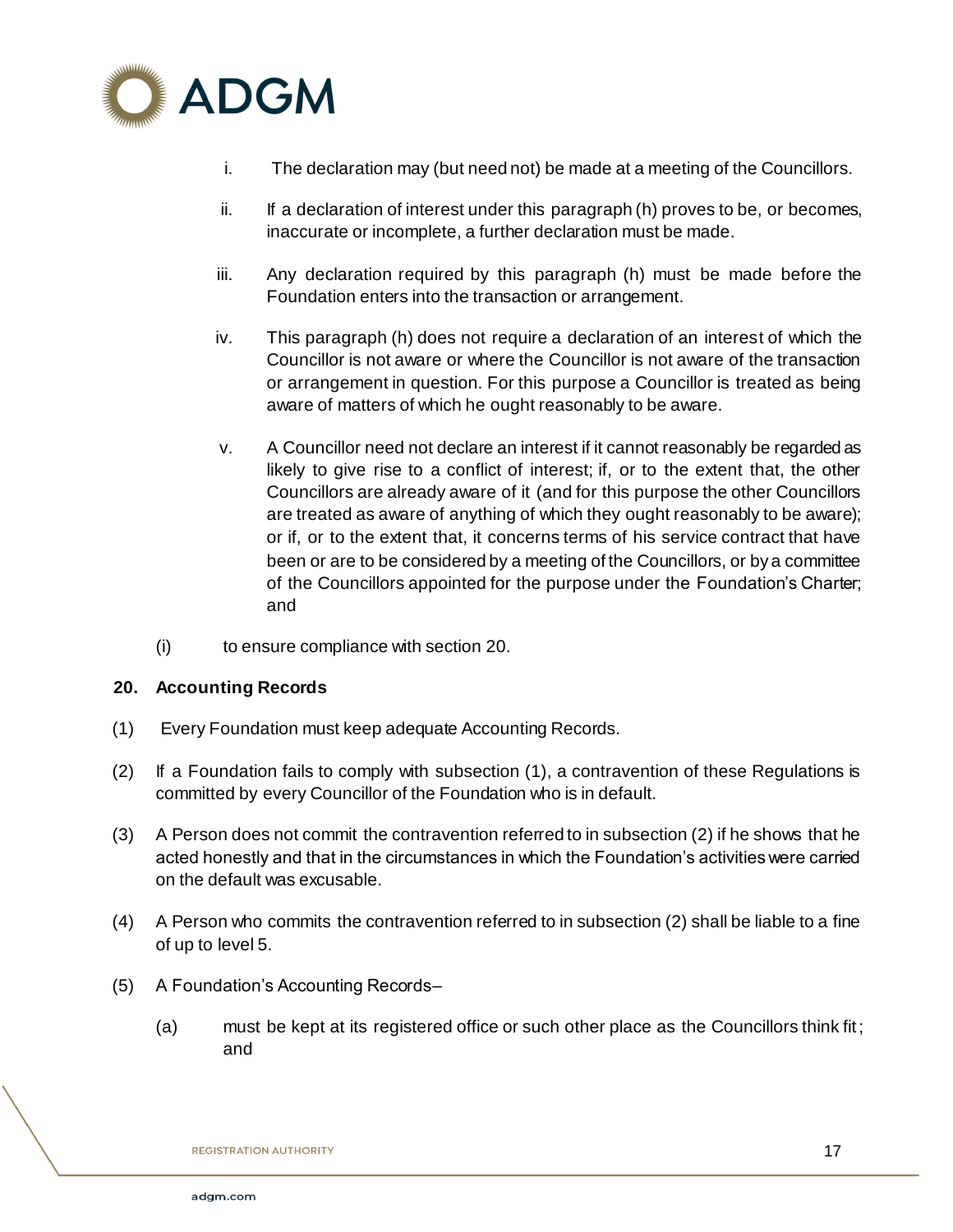

- (b) must at all times be open to inspection by the Foundation's Councillors and any Guardian.
- (6) If Accounting Records are kept at a place outside the Abu Dhabi Global Market, copies of Accounting Records, such that would:
	- (a) disclose with reasonable accuracy the financial position of the Foundation at intervals of not more than six months; and
	- (b) enable the Councillors to ensure that the accounts required to be prepared under this Part comply with the requirements of these Regulations,

must be sent to, and kept at, a place in the Abu Dhabi Global Market, and must at all times be open to inspection by the Foundation's Councillors and any Guardian.

- (7) If a Foundation fails to comply with any provision of subsections (5) or (6), a contravention of these Regulations is committed by every Councillor of the Foundation who is in default.
- (8) A Person does not commit the contravention referred to in subsection (7) if he shows that he acted honestly and that in the circumstances in which the Foundation's activities were carried on the default was excusable.
- (9) Subject to subsection (8), a Person who commits the contraventions referred to in subsection (7) shall be liable to a level 2 fine.

# **21. Maintaining Records**

- (1) Accounting Records that a Foundation is required by subsection 20(1) to keep must be preserved by it for ten years from the date on which they are made.
- (2) Subsection (1) is subject to any provision contained in other regulation or law applicable in the Abu Dhabi Global Market.
- (3) If a Foundation fails to comply with subsection (1), a contravention of these Regulations is committed by every Councillor of the Foundation who is in default.
- (4) A Person does not commit the contravention referred to in subsection (3) if he shows that he acted honestly and that in the circumstances in which the Foundation's activities were carried on the default was excusable.
- (5) A Councillor of a Foundation commits a contravention of these Regulations if he–
	- (a) fails to take all reasonable steps for securing compliance by the Foundation with subsection (1), or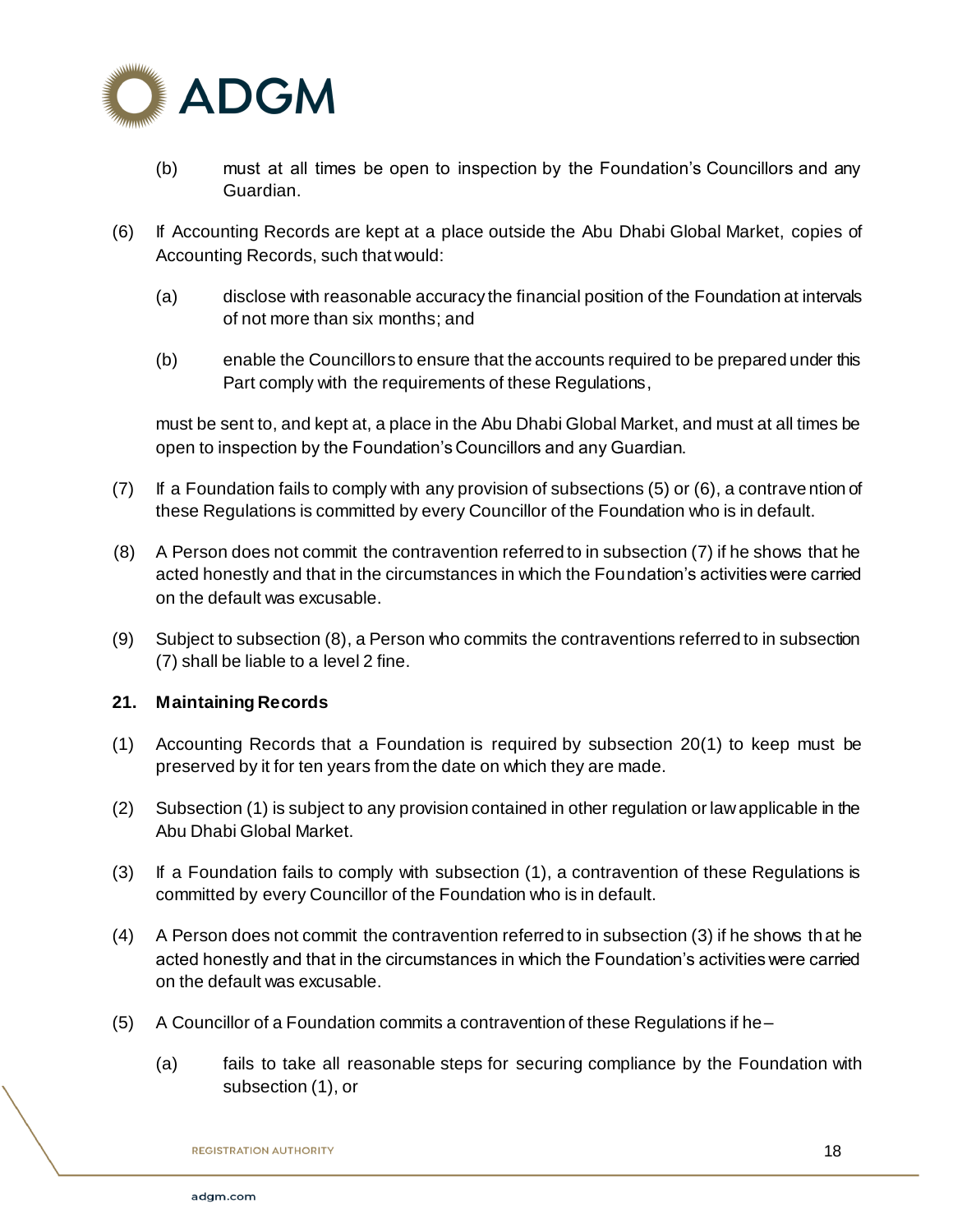

- (b) intentionally causes any default by the Foundation under that subsection.
- (6) Subject to subsection (4), a Person who commits the contraventions referred to in subsection (3) shall be liable to a level 2 fine.
- (7) A Person who commits the contraventions referred to in subsection (5) shall be liable to a fine of up to level 5.
- (8) Not later than 14 days after the Registrar sends a written request to the Foundation's registered office, the Foundation must deliver to the Registrar a copy of all requested Accounting Records and/or accounts and returns.
- (9) Upon the written request of the Registrar delivered to the Foundation's registered office, the Foundation must obtain an audit of such Accounting Records and/or accounts and returns as the Registrar may request. The results of such audit shall be delivered to the Registrar within such time period as the Registrar may specify.
- (10) If the requirements of subsections (8) or (9) are not complied with, the Foundation and every Councillor commits a contravention of these Regulations.
- (11) A person does not commit the contravention referred to in subsection (10) if he proves that he took all reasonable steps for securing that those requirements would be complied with, and for this purpose, it is not enough to prove that the documents in question were not in fact prepared as required by this section.
- (12) A person who commits the contravention referred to in subsection (10) shall be liable to a fine of up to level 5.
- (13) The Accounting Records and accounts and returns of a Foundation will not be subject to public disclosure by the Registrar.

### **22. Appointment of Councillors**

- (1) Prior to registration of a Foundation, a Councillor shall be appointed by the Founder or Founders. Following registration, a Councillor shall be appointed in accordance with the relevant provisions of the Charter or By-laws.
- (2) In circumstances where the number of Councillors falls below the number required in subsection 19(1) or required in the Charter or By-laws, the necessary additional Councillors shall be appointed as soon as practicable as provided for in the Charter or By-laws, or, in the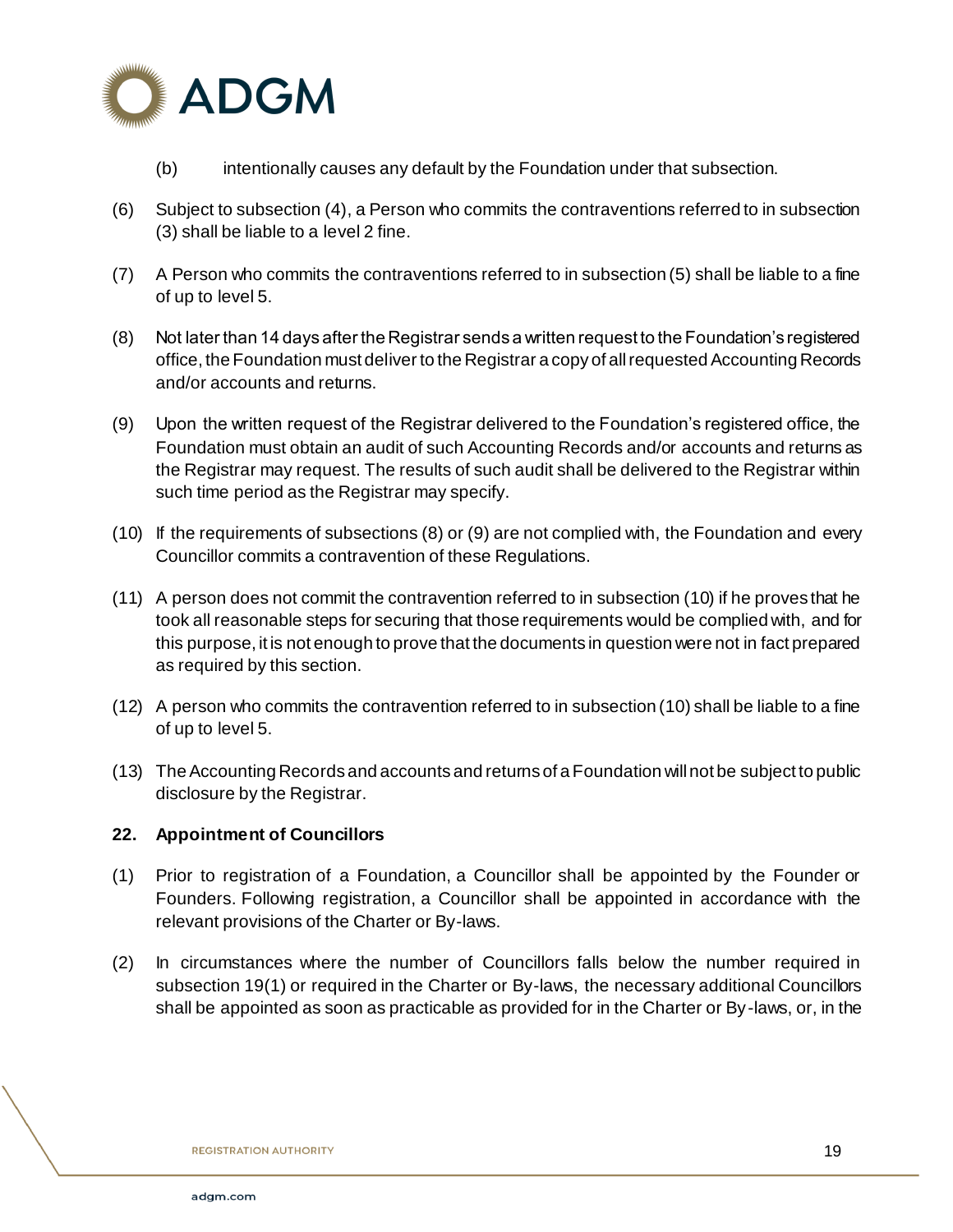

absence of any express provisions in the Charter or By-laws, in accordance with subsection (3) below.

- (3) Where the Charter or By-laws of a Foundation contain no provision for the appointment of a new or additional Councillor, or such provision has lapsed or failed, or the Person or Persons required to exercise such power fail to do so for whatever reason, the Founder, a Guardian or a Beneficiary may make an application to the Court for the appointment of one or more Councillors in order that the Foundation complies with the requirements of the Charter or Bylaws or these Regulations.
- (4) The appointment of a Person as a Councillor is personal to that Person and may not be assigned or delegated, except that a Councillor that is a Legal Person may act through its authorized officers or agents.
- (5) Every Person appointed, or to be appointed, as a Councillor shall be a fit and proper Person to hold that position.
	- (a) In determining whether a Person is a fit and proper Person to be appointed as a Councillor, regard shall be had to –
		- i. his probity, competence, solvency and soundness of judgement for fulfilling the responsibilities of that position;
		- ii. the diligence with which he is fulfilling or likely to fulfil those responsibilities;
		- iii. whether the interests of the Founder or any Beneficiaries are, or are likely to be, in any way threatened by his holding that position;
		- iv. the rules, standards and guidelines of any relevant professional, governing, regulatory or supervisory authority; and
		- v. his record of compliance with these Regulations in acting as a Councillor.
	- (b) Without prejudice to the generality of the foregoing subsections, regard may be had to the previous conduct and activities in business or financial matters of the Person in question.

# *Disqualification*

### **23. Persons Disqualified from Being Councillors**

No Person shall be appointed or be permitted to remain as a Councillor –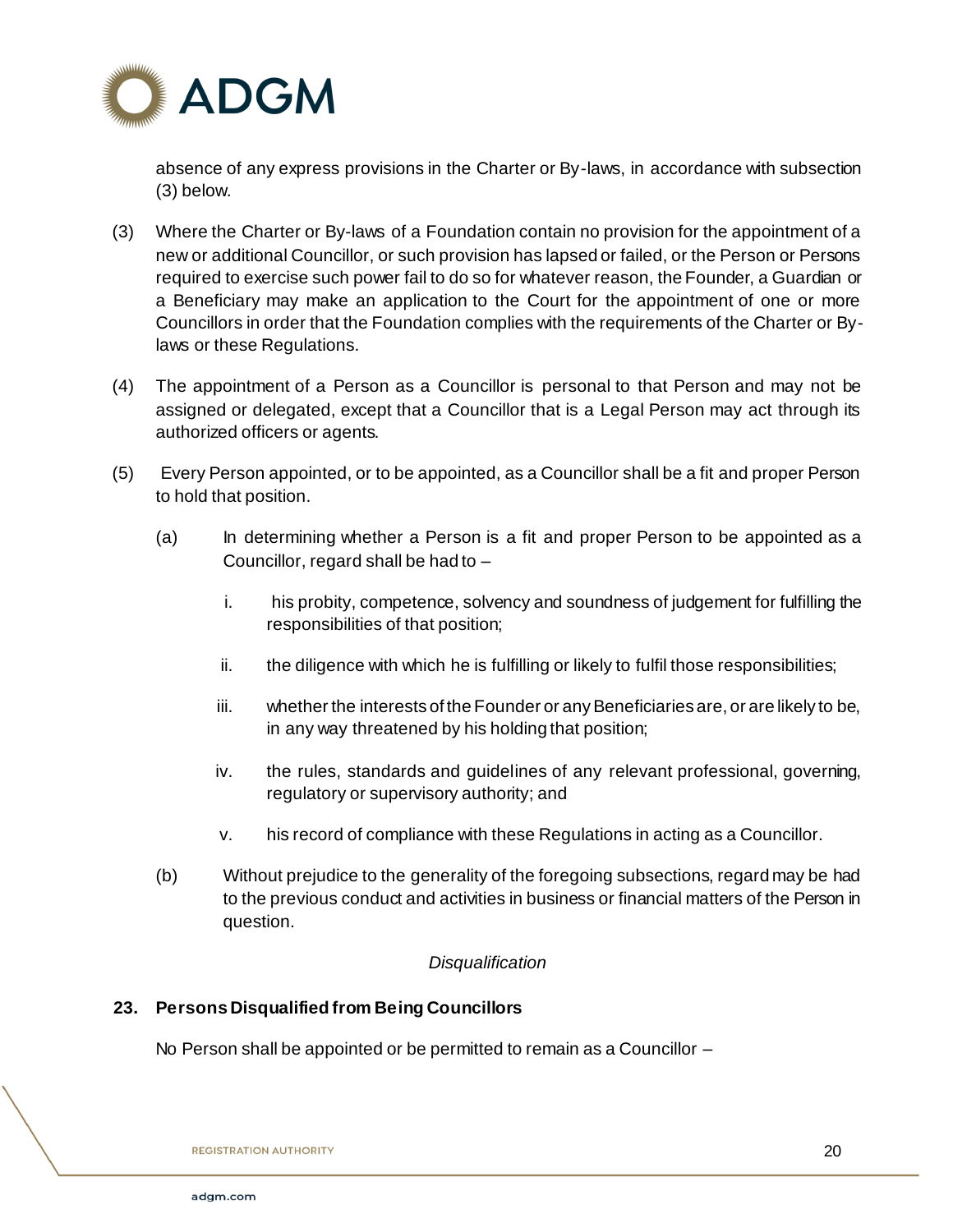

- (a) in the case of a natural person, if the Person is a Minor or mentally incapacitated or has an undischarged bankruptcy;
- (b) in the case of a Legal Person, if the Person is dissolved.

# **24. Notice of Appointment of Councillor**

- (1) A Foundation must give written notice of the appointment of a Councillor, including the full name and address of the Councillor, to its Company Service Provider13, if any, and the Registrar within 14 days of such appointment.
- (2) A Foundation that contravenes subsection (1) is liable for a level 1 fine.

### *Councillors*

### **25. Liability of Councillors for Breach of Duty**

- (1) Subject to the provisions of these Regulations and the provision of the Charter and By-laws, a Councillor who commits a breach of duty is liable for any loss in value of the Foundation Assets resulting from the breach.
- (2) A Councillor is not liable for breach of duty committed by another Councillor unless
	- (a) he becomes or ought to have become aware of the breach or of the intention to commit a breach; and
	- (b) he actively conceals the breach or intention, or fails within a reasonable time to take proper steps to protect or restore the Foundation Assets or to prevent the breach.
- (3) The provisions of the Charter or By-laws of a Foundation may not
	- (a) relieve a Councillor of liability for a breach of duty arising from his own fraud, wilful misconduct or gross negligence; or
	- (b) grant him any indemnity against the Foundation Assets in respect of any such liability.

#### *Guardian*

### **26. Guardian**

(1) In the event that there is no surviving Founder, a Guardian must be appointed. Such appointment shall be made by any Person empowered to do so in the Charter or By-laws or otherwise in writing, and if there is no such Person, a Councillor shall make application to the

l <sup>13</sup> Amended 17 March 2021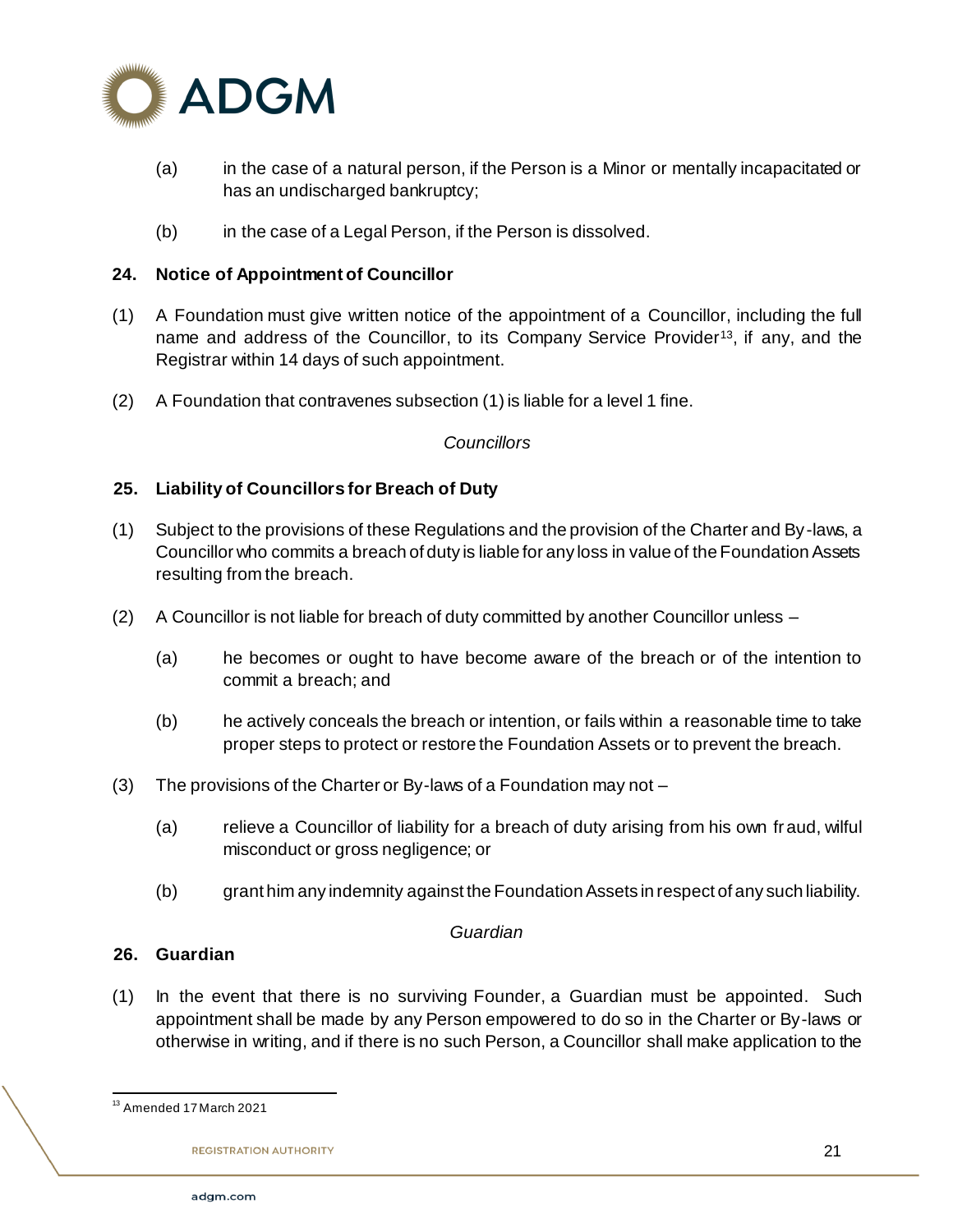

Court for the appointment of a Person to be the Guardian and the Court shall duly appoint a consenting Person to act as a Guardian.

- (2) While there is a surviving Founder
	- (a) These Regulations defer to the Charter or By-laws of a Foundation as to whether a Guardian is to be appointed.
	- (b) A Guardian may be appointed by the Founder or any other Person empowered to do so in the Charter or By-laws or otherwise in writing.
	- (c) Where the Charter or By-laws provide for the appointment of a Guardian and no such appointment is made, a Founder or Councillor may make application to the Court for the appointment of a Person to be the Guardian and in circumstances where the Court determined the application is justified it may duly appoint a consenting Person to act as a Guardian.
- (3) A Guardian may be a Beneficiary and may be a Legal Person, but may not be a Founder, Councillor or sole Beneficiary.
- (4) The appointment of a Person to act as a Guardian is personal to that Person and may not be assigned or delegated except that a Guardian that is a Legal Person may act through its authorized officers or agents.
- (5) Every Person appointed, or to be appointed, as a Guardian shall be a fit and proper Person to hold that position.
	- (a) In determining whether a Person is a fit and proper Person to be appointed as a Guardian, regard shall be had to –
		- i. his probity, competence, solvency and soundness of judgement for fulfilling the responsibilities of that position;
		- ii. the diligence with which he is fulfilling or likely to fulfil those responsibilities;
		- iii. whether the interests of the Founder or any Beneficiaries are, or are likely to be, in any way threatened by his holding that position;
		- iv. the rules, standards and guidelines of any relevant professional, governing, regulatory or supervisory authority; and
		- v. his record of compliance with these Regulations in acting as a Guardian.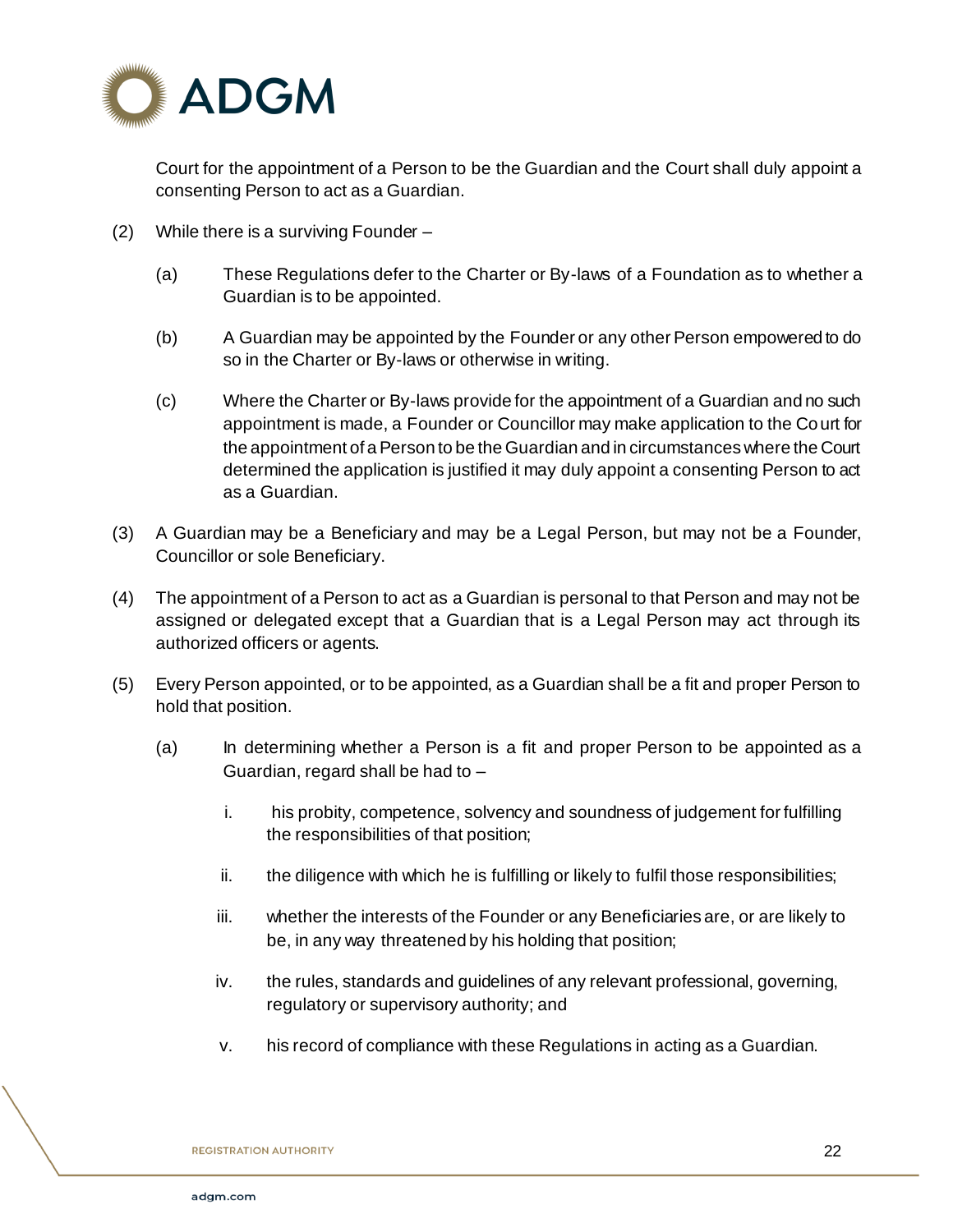

- (b) Without prejudice to the generality of the foregoing subsections, regard may be had to the previous conduct and activities in business or financial matters of the Person in question.
- (6) The duties of a Guardian are
	- (a) to act in accordance with the Foundation's Charter;
	- (b) to only exercise powers for the purposes for which they are conferred;
	- (c) to act honestly, in good faith and in the best interests of the Foundation;
	- (d) to exercise independent judgment. This duty is not infringed by a Guardian acting in accordance with an agreement duly entered into by the Foundation that restricts the future exercise of discretion by a Guardian, or in a way authorised by the Foundation's Charter;
	- (e) to exercise reasonable care, skill and diligence. This means the care, skill and diligence that would be exercised by a reasonably diligent Person with the general knowledge, skill and experience that may reasonably be expected of a Person carrying out the functions carried out by the Guardian in relation to the Foundation, and the general knowledge, skill and experience that the Guardian has;
	- (f) to not act on behalf of a Foundation, or exercise any of his powers as a Guardian, in relation to any matter in which he has, or can have, a direct or indirect interest that conflicts, or possibly may conflict, with the interests of the Foundation;
		- i. This applies in particular to the exploitation of any property, information or opportunity (and it is immaterial whether the Foundation could take advantage of the property, information or opportunity).
		- ii. This duty does not apply to a conflict of interest arising in relation to a transaction or arrangement with the Foundation.
		- iii. This duty is not infringed if the situation cannot reasonably be regarded as likely to give rise to a conflict of interest.
		- iv. Where nothing in the Foundation's Charter invalidates such authorisation, authorisation may be given by the matter being proposed to and authorised by the Councillors. Where the Foundation's Charter includes a provision enabling the Councillors to authorise the matter, authorisation may be given by the matter being proposed to and authorised by the Councillors in accordance with the Charter.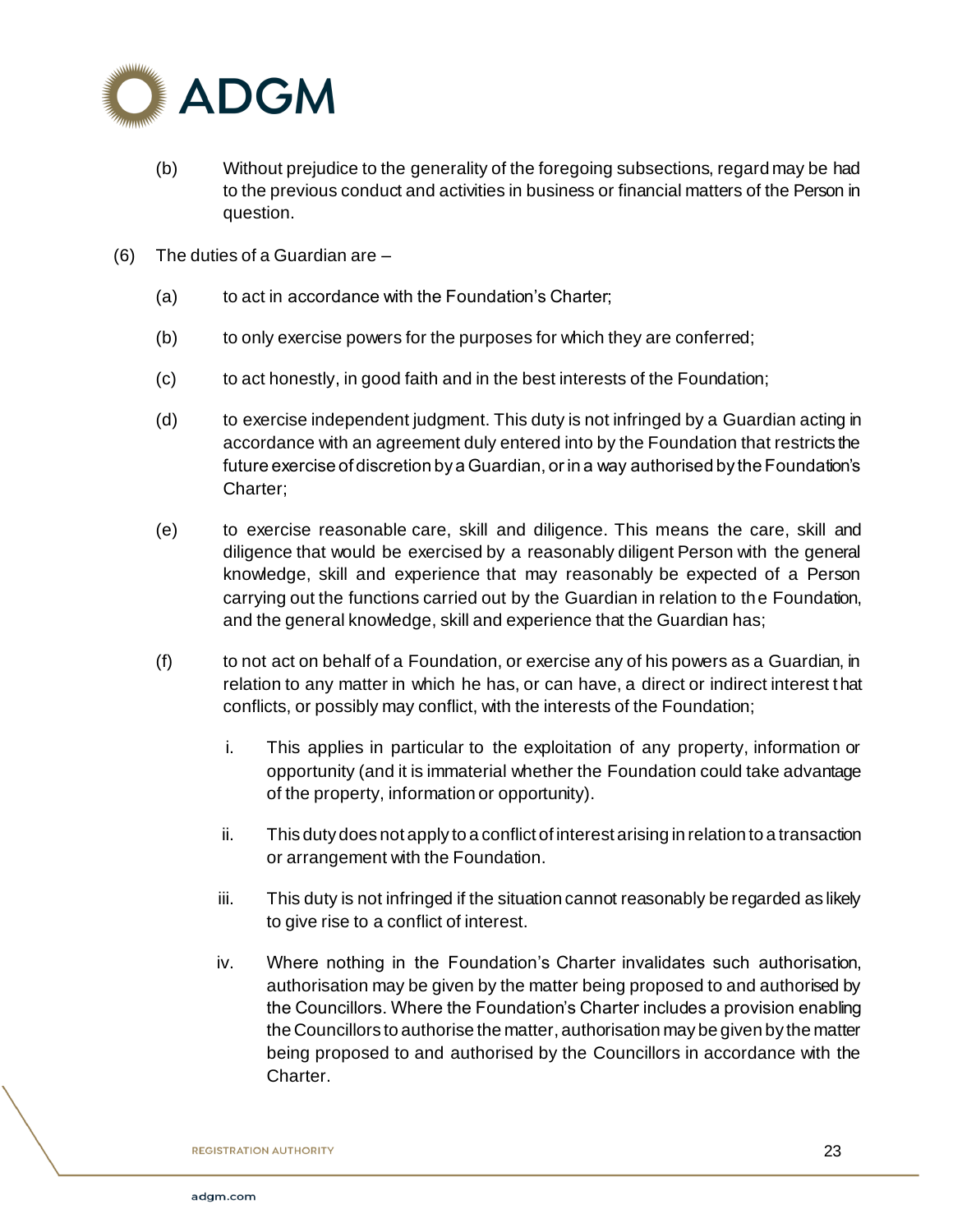

- v. Any reference in this paragraph (f) to a conflict of interest includes a conflict of interest and duty and a conflict of duties;
- (g) to not accept a benefit from a third party conferred by reason of his being a Guardian, or his doing (or not doing) anything as Guardian;
	- i. A "third party" means a Person other than the Foundation or a Person acting on behalf of the Foundation.
	- ii. Benefits received by a Guardian from a Person by whom his services (as a Guardian or otherwise) are provided to the Foundation are not regarded as conferred by a third party.
	- iii. This duty is not infringed if the acceptance of the benefit cannot reasonably be regarded as likely to give rise to a conflict of interest.
	- iv. Any reference in this paragraph (g) to a conflict of interest includes a conflict of interest and duty and a conflict of duties;
- (h) to declare to the Councillors the nature and extent of any direct or indirect interest in a proposed transaction or arrangement with the Foundation;
	- i. The declaration may (but need not) be made at a meeting of the Councillors.
	- $ii.$  If a declaration of interest under this paragraph (h) proves to be, or becomes, inaccurate or incomplete, a further declaration must be made.
	- iii. Any declaration required by this paragraph (h) must be made before the Foundation enters into the transaction or arrangement.
	- iv. This paragraph (h) does not require a declaration of an interest of which the Guardian is not aware or where the Guardian is not aware of the transaction or arrangement in question. For this purpose a Guardian is treated as being aware of matters of which he ought reasonably to be aware.
	- v. A Guardian need not declare an interest if it cannot reasonably be regarded as likely to give rise to a conflict of interest; if, or to the extent that, the Councillors are already aware of it (and for this purpose the Councillors are treated as aware of anything of which they ought reasonably to be aware); or if, or to the extent that, it concerns terms of his service contract that have been or are to be considered by a meeting of the Councillors, or by a committee of the Councillors appointed for the purpose under the Foundation's Charter; and
- (i) to ensure compliance with section 20.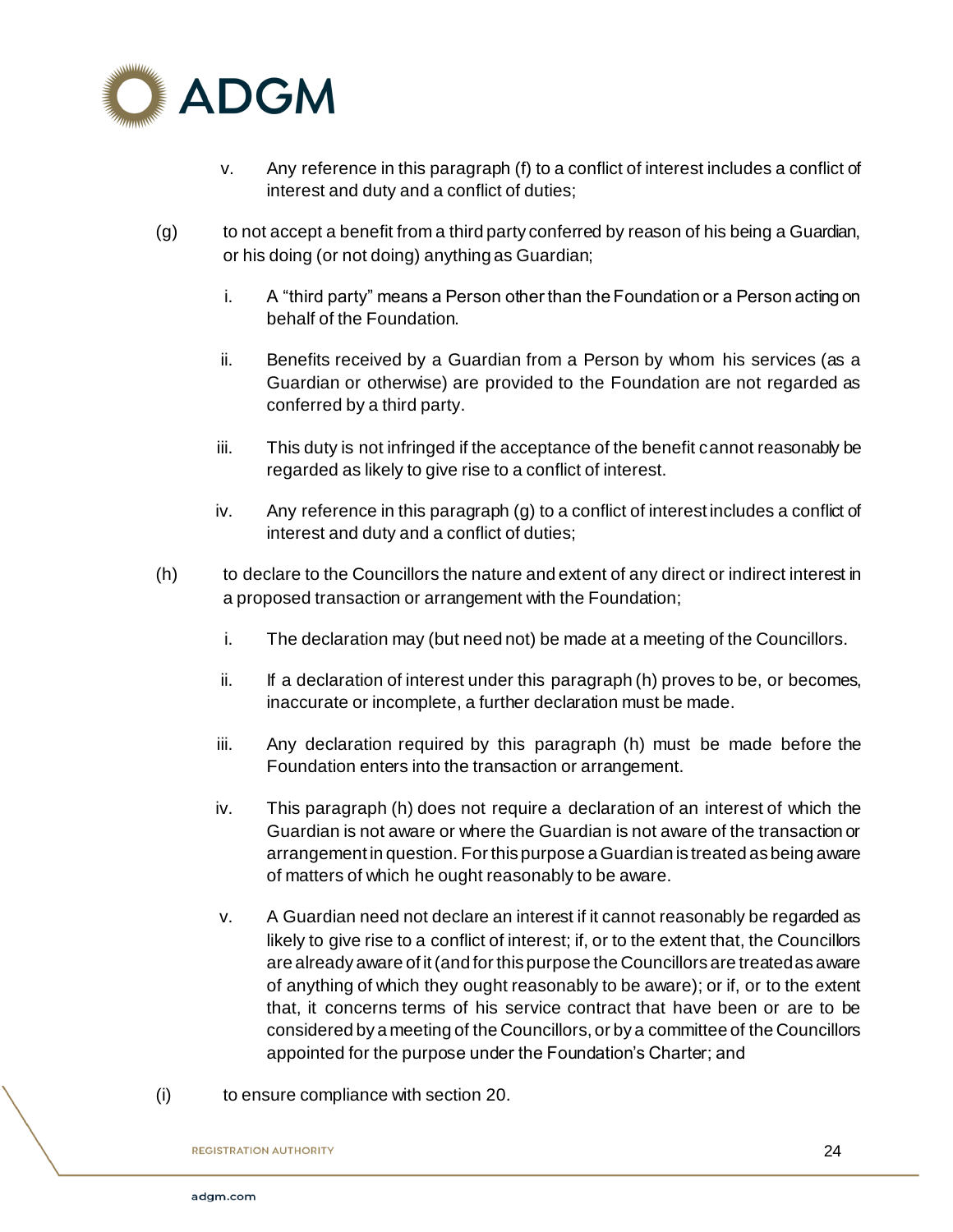

# **27. Persons Disqualified from Being Guardian**

No Person shall be appointed or be permitted to remain as a Guardian –

- (a) in the case of a natural person, if the Person is a Minor or mentally incapacitated or has an undischarged bankruptcy;
- (b) in the case of a Legal Person, if the Person is dissolved.

### **28. Liability of a Guardian for Breach of Duty**

- (1) Subject to the provisions of these Regulations and the provision of the Charter and By-laws, a Guardian who commits a breach of duty is liable for any loss in value of the Foundation Assets resulting from the breach.
- (2) The provisions of the Charter or By-laws of a Foundation may not
	- (a) relieve a Guardian of liability for a breach of duty arising from his own fraud, wilful misconduct or gross negligence; or
	- (b) grant him any indemnity against the Foundation Assets in respect of any such liability.

#### *Guardian Powers*

## **29. Powers of the Guardian**

- (1) The powers of a Guardian may be set out in the Charter or By-laws of a Foundation and may be greater or more limited than those set out in these Regulations.
- (2) Subject to the terms of the Charter or By-laws a Guardian shall
	- (a) be responsible for ensuring compliance by the Foundation and its counsel with the Charter, By-laws and the provisions of these Regulations; and
	- (b) supervise the activities of the Council in managing the Foundation.
- (3) The Guardian shall have access to all information necessary for the exercise of its powers, in particular to the Accounting Records, accounts and returns of the Foundation.
- (4) The Guardian should be given due notice of meetings of the Foundation Council in order that he may table business, attend and participate in such meetings (although he will not have any entitlement to vote) and receive all papers circulated to Councillors including any copies of written resolutions of Councillors.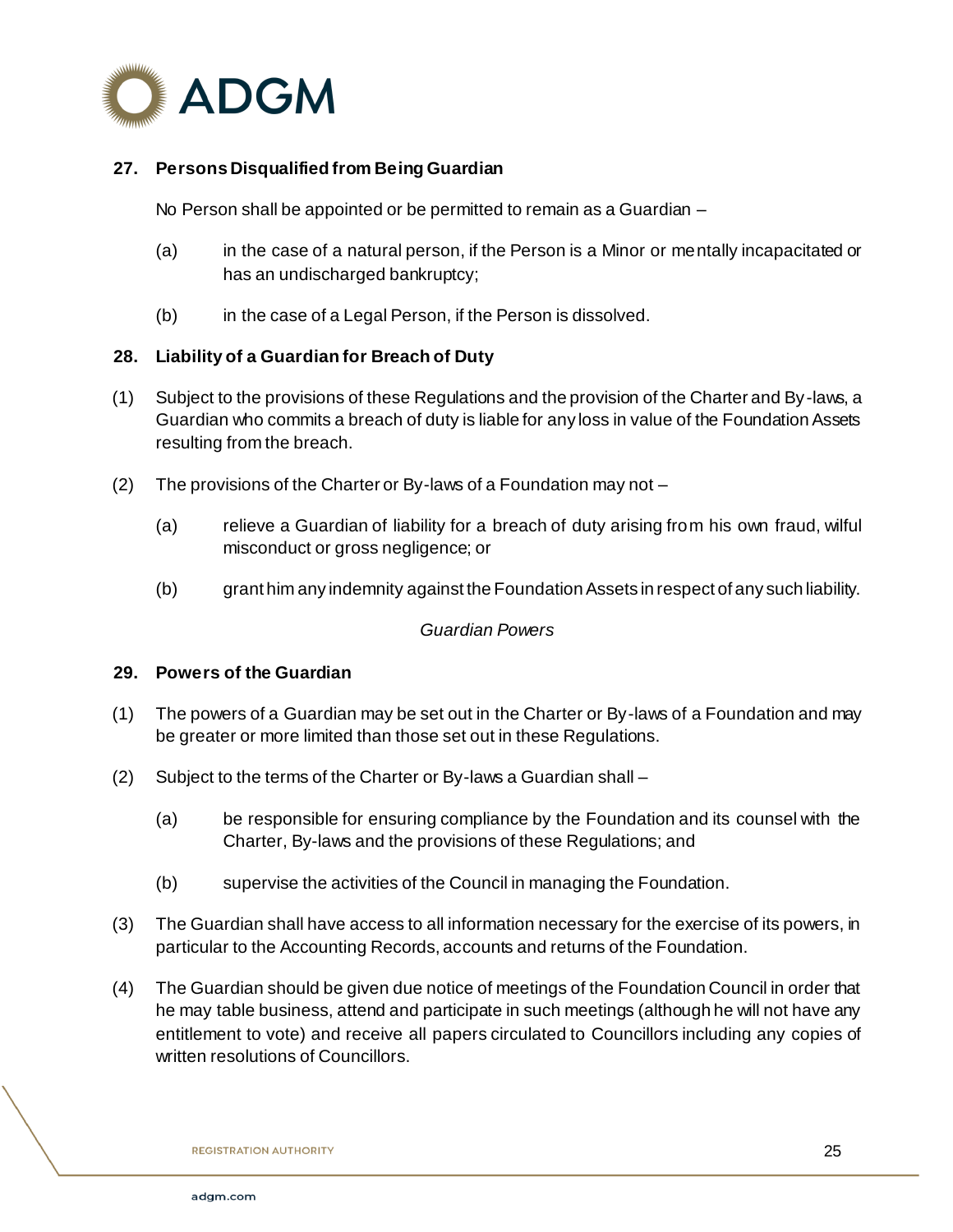

## *Circumstances in which a Guardian Ceases to Act*

#### **30. Guardian Ceasing to Act**

- (1) A Guardian shall cease to act as the Guardian in the event of  $-$ 
	- (a) the Guardian's resignation;
	- (b) the proper removal of the Guardian in accordance with the Charter, By-laws or the provisions of these Regulations;
	- (c) the dissolution of the Foundation; or
	- (d) the death, incapacity or bankruptcy of the Guardian where the Guardian is a natural person and, in the case of a Legal Person, the dissolution of such Person.
- (2) Removal of a Guardian must be notified to the Registrar in accordance with subsection 10(8).
- (3) A Foundation that contravenes subsection (2) is liable for a level 1 fine.
- (4) Subject to the Charter or By-laws, a Founder or Councillor may apply to the Court to seek the removal of a Guardian for failure to properly carry out the duties required of a Guardian in the Charter, By-laws or the provisions of these Regulations and the Court may, if it deems fit, order the removal of the Guardian and the appointment of a fit and proper Person to act as Guardian.
- (5) In the absence of bad faith, a Guardian shall not be liable in damages for anything done or omitted to be done in the discharge of the duties of a Guardian under the Charter, By-laws or the provisions of these Regulations.

### **PART 6 – BENEFICIARIES**

#### *Beneficiaries*

#### **31. Beneficiaries of Foundations**

- (1) A Beneficiary is a natural person or Legal Person who may benefit from a Foundation who is –
	- (a) identified in the Charter or By-laws by name; or
	- (b) whose identity is ascertainable by reference to a class or a relationship to another Person, whether or not living, at the time that the Foundation is established or at the time, according to the terms of the Charter or By-laws, members of a class are to be determined.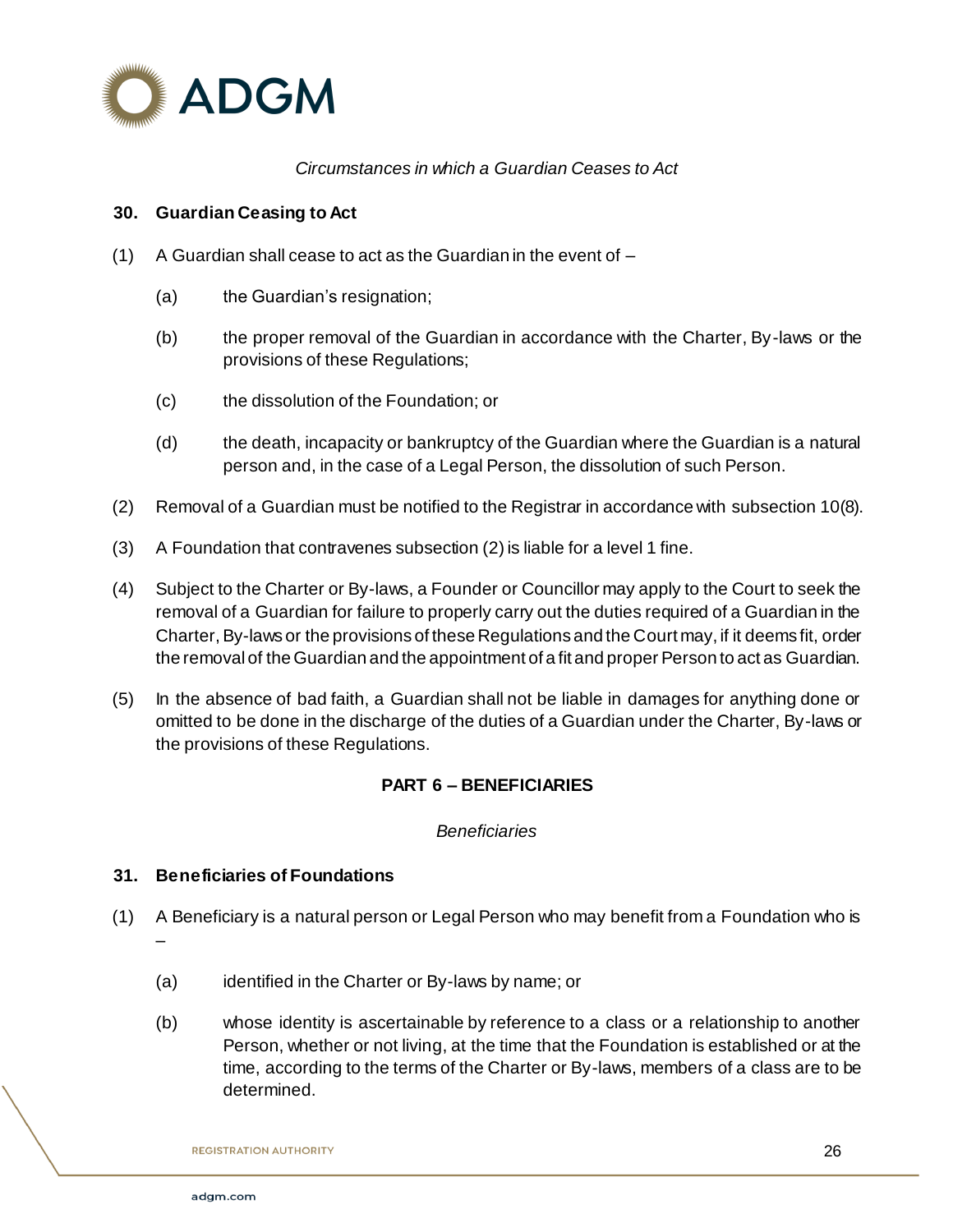

- (2) A Foundation may appoint a Beneficiary or Beneficiaries, as detailed in the Charter or By-laws.
- (3) A Foundation created to carry on a specified purpose pursuant to these Regulations may, but is not required to, appoint a Beneficiary or Beneficiaries.
- (4) A Founder may be a Beneficiary, but may be the sole Beneficiary only during his lifetime.
- (5) In circumstances where a Foundation purports to appoint a Beneficiary or Beneficiaries, and no Beneficiary has been named in the Charter or By-laws, the Designee, shall become the Beneficiary.
- (6) The By-laws may provide for the addition or removal of a Person as a Beneficiary or the exclusion of a Beneficiary from benefit, either revocably or irrevocably.
- (7) The By-laws may impose an obligation on a Beneficiary as a condition of benefit.
- (8) The By-laws may provide that some or all of the Beneficiaries are entitled to information about the Foundation, including copies of the Charter and By-laws, Accounting Records, accounts and returns of the Foundation upon written request to the Council or the Company Service Provider<sup>14</sup>, if any.
- (9) The By-laws may further provide some or all of the Beneficiaries with the right to petition the Court to prohibit a change to the purpose of the Foundation or its dissolution.

### **PART 7 – FOREIGN LAWS**

#### *(Foundation Property)*

### **32. Foundation Property**

- (1) Subject to sections 32, 33 and 34, Assets transferred to a Foundation or otherwise vested in it shall be the Assets of the Foundation with full legal and beneficial title and such Assets are no longer the property of the Founder or Subsequent Transferor and are not the Assets of any Beneficiary until such time as the Assets are distributed to such Beneficiary in accordance with the Charter or By-laws or these Regulations.
- (2) A transfer or other disposition of property to a Foundation registered under these Regulations shall not be void, voidable or liable to be set aside by reference to a foreign role of forced heirship or any other law of a foreign jurisdiction.
- (3) In this section, "foreign role of forced heirship" means any rule of any jurisdiction other than the Abu Dhabi Global Market which, in order to protect the rights of any Person or class of

j <sup>14</sup> Amended 17 March 2021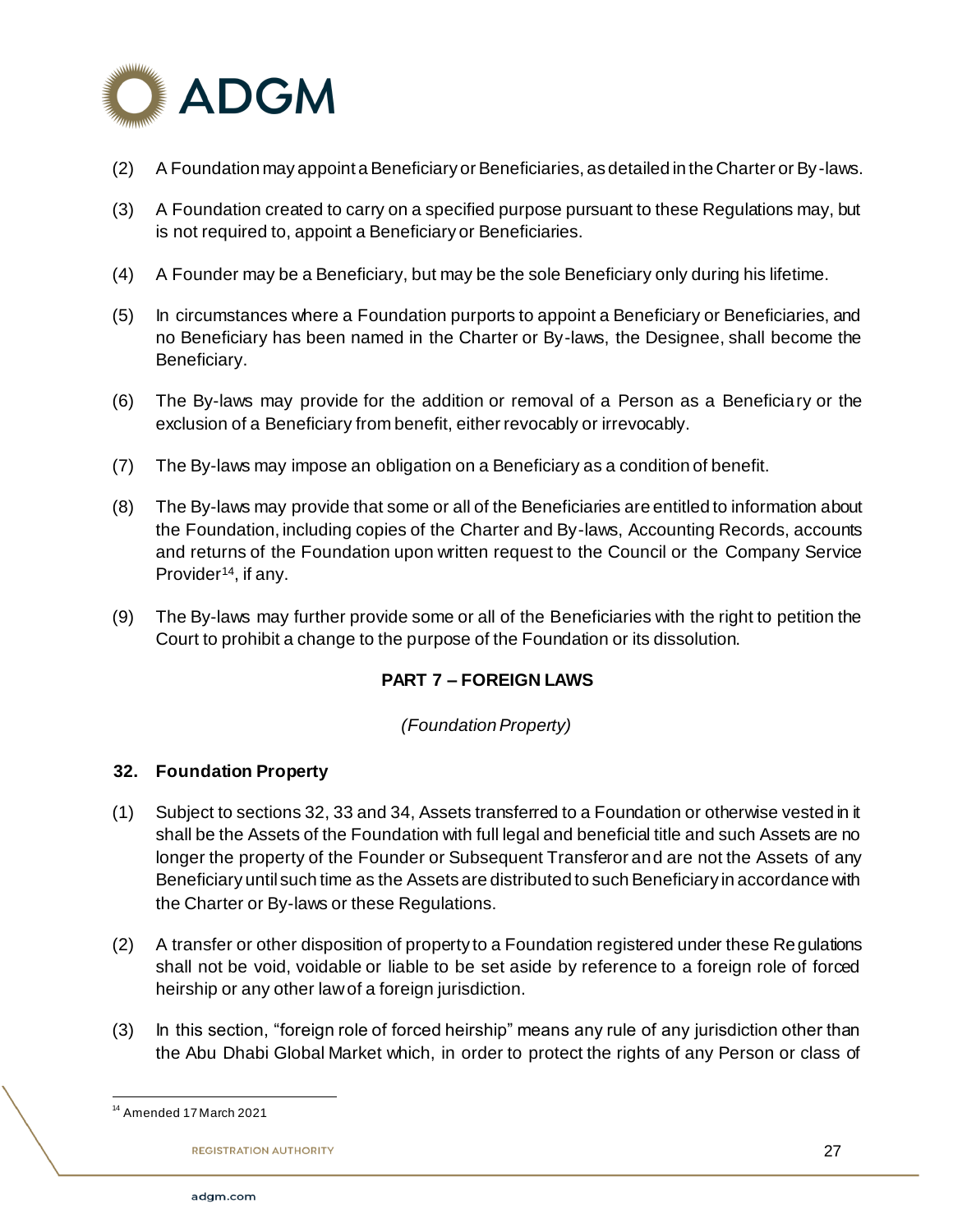

Persons to inherit, succeed or share in the property of a Founder, Subsequent Transferor or Beneficiary in the event of their death, purports to remove or restrict the Founder, Subsequent Transferor or Beneficiary's right to transfer, dispose of, encumber or otherwise deal in property belonging to such Founder, Subsequent Transferor or Beneficiary during their lifetime and includes any judicial or administrative order or directive of a jurisdiction other than the Abu Dhabi Global Market seeking to implement or enforce such a role.

- (4) A transfer of property to or the vesting of property in a Foundation, or the making of a distribution to a Beneficiary of a Foundation in accordance with the Charter, By-laws or the provisions of these Regulations, shall not be set aside or rendered void or voidable as a result of -
	- (a) a foreign statute that prohibits or does not recognize the concept of a Foundation; or
	- (b) a transfer of property to a Foundation or any term of its Charter or By-laws avoids or defeats rights, claims or any interest in property conferred by a foreign statute on any Person by reason of any personal relationship to the Founder or Subsequent Transferor or by way of heirship rights; or
	- (c) the transfer of property to the Foundation or any term of its Charter or By-laws contravenes any foreign statute, foreign rule of heirship or foreign judicial or administrative order or action intended to recognise, protect, enforce or give effect to any such rights, claims or interest.
- (5) A judgement of a foreign court shall not be recognised or enforced insofar as it is inconsistent with subsections (3) and (4).

### **33. Bankruptcy of a Founder or Subsequent Transferor**

- (1) Subject to subsection (2), a Foundation or a transfer of property to a Foundation shall not be void, voidable or liable to be set aside by reason of a Founder or Subsequent Transferor's bankruptcy, the liquidation of a Founder or Subsequent Transferor's property or any action or claims made against a Founder or Subsequent Transferor by any creditor, notwithstanding any foreign statute providing otherwise.
- (2) Notwithstanding subsection (1), where the Court determines that, at the time when the property was transferred to the Foundation, the Founder or Subsequent Transferor, as applicable, was insolvent or intended to defraud any creditor of the Founder or Subsequent Transferor, as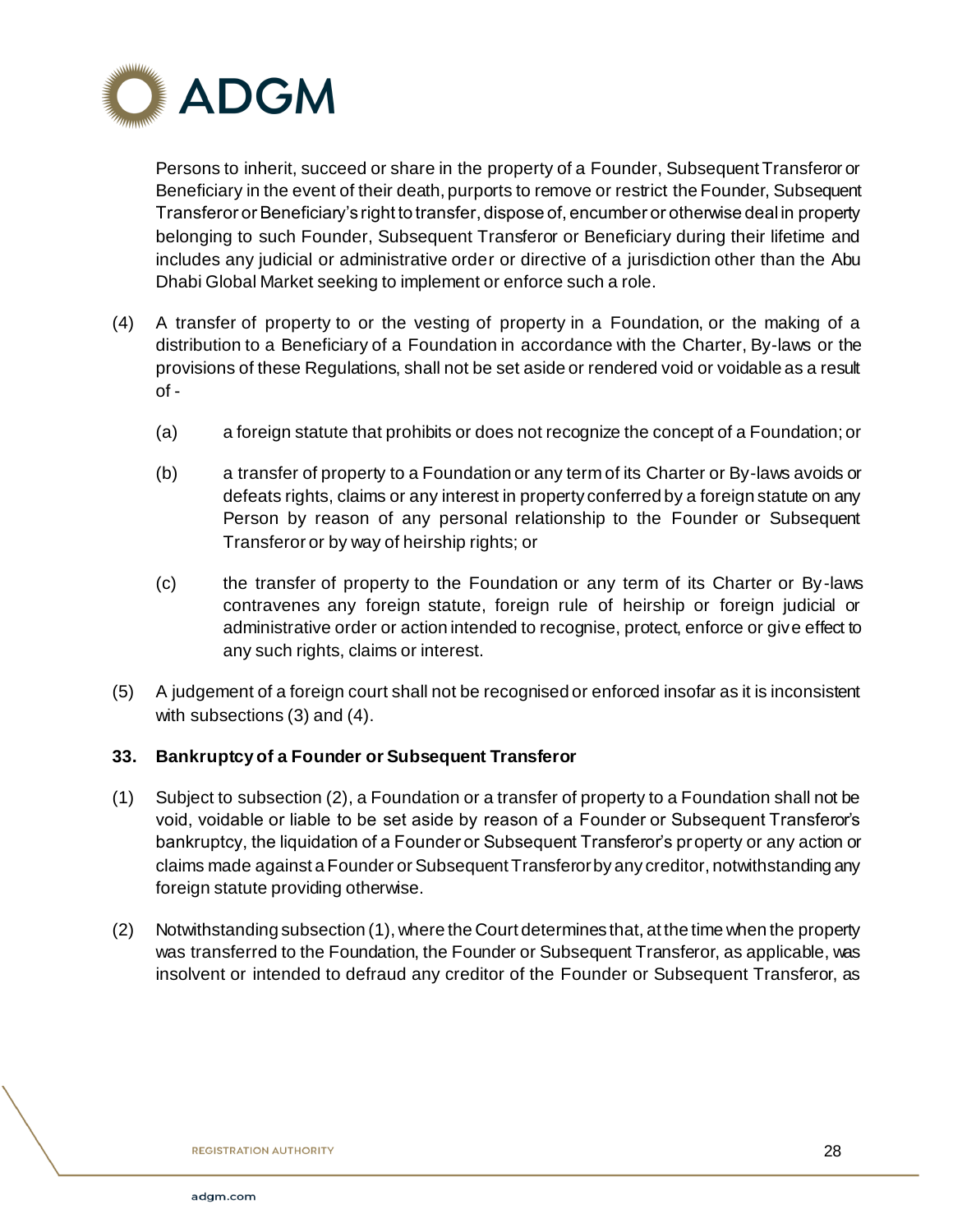

applicable, it may declare that the transfer of property was void to the extent of the creditor's claim.

(3) In making claims to set aside transfers of property to a Foundation under subsection (2), the burden of proof shall rest with the creditor.

# *Alienation of Property*

### **34. Restriction on Alienation of Foundation Property**

- (1) No Beneficiary or object of a Foundation shall have any rights in specie against the Assets of the Foundation, notwithstanding any foreign statute or law to the contrary, and, subject to the terms of the Charter or By-laws, any Assets of the Foundation available for distribution to a Beneficiary shall not be –
	- (a) capable of being alienated in the bankruptcy, insolvency or liquidation of a Beneficiary; or
	- (b) liable to be seized, sold, attached or otherwise taken in execution by process of law.

### **PART 6 – MIGRATION, REVOCATION AND DISSOLUTION**

*Registration of Overseas Foundation as an Abu Dhabi Global Market Foundation* 

#### **35. Overseas Foundation Migrating to the Abu Dhabi Global Market**

- (1) If its charter or by-laws so permit, a Foundation having legal personality and property established under the laws of a jurisdiction other than the Abu Dhabi Global Market (an "Overseas Foundation") may apply to the Registrar to be registered as an Abu Dhabi Global Market Foundation in accordance with the provision of these Regulations.
- (2) Upon registration in the Abu Dhabi Global Market the Overseas Foundation must cease to be registered in the jurisdiction in which it was established or where it is currently registered, if different.

#### **36. Requirements for an Overseas Foundation to Register in Abu Dhabi Global Market**

In order to register as a Foundation in Abu Dhabi Global Market the Overseas Foundation must be able to migrate under the law of the place in which it is currently established and must comply with the requirements of that law in relation to its registration in Abu Dhabi Global Market.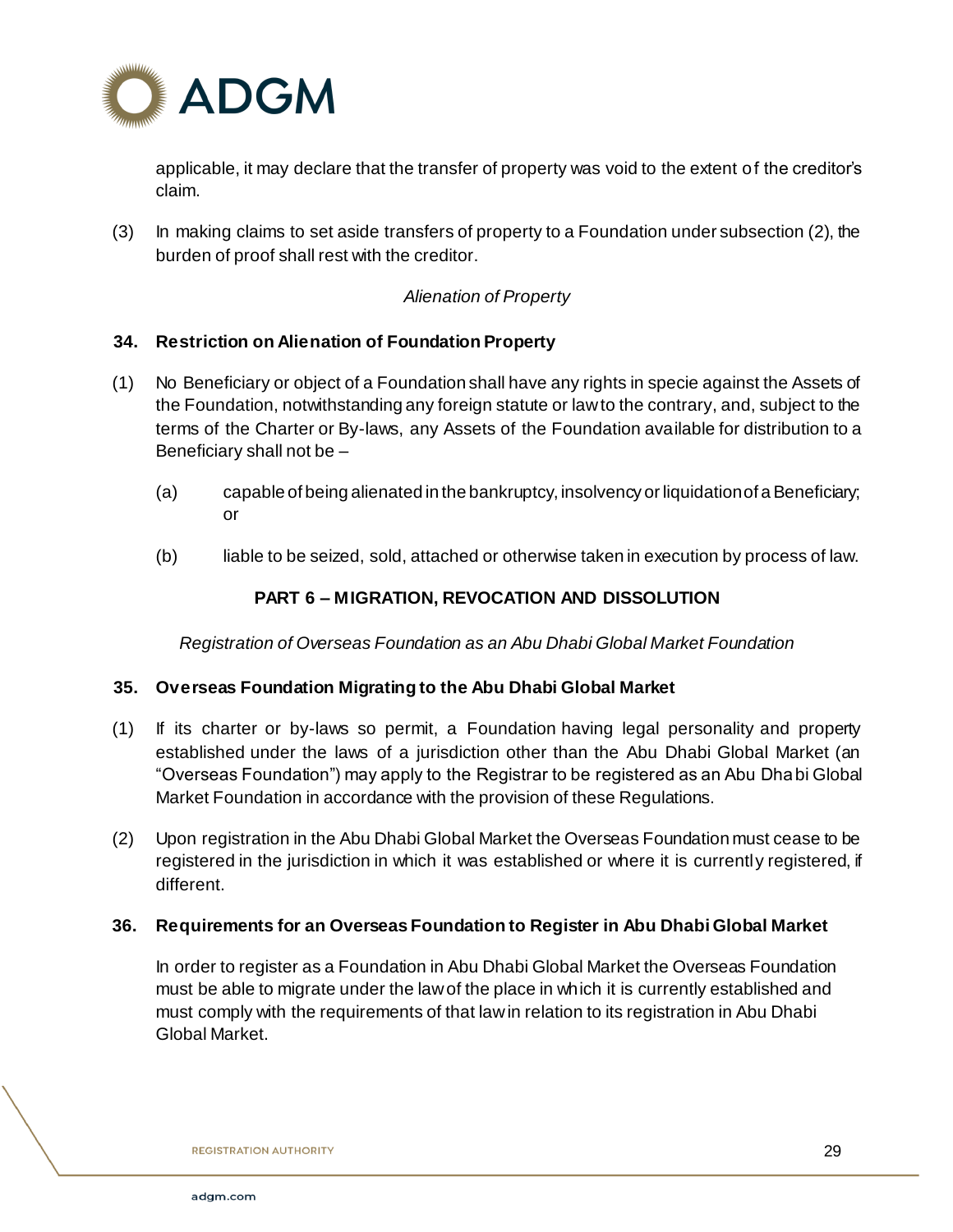

## **37. Prohibition on Registration of Overseas Foundations**

No Overseas Foundation may be registered as an Abu Dhabi Global Market Foundation if –

- (a) the Foundation is bankrupt or in the process of being dissolved, or a liquidator, receiver or administrator has been appointed in respect of any of its property; or
- (b) any application has been made to any court to commence insolvency proceedings, to approve any arrangement with creditors or for the appointment of any liquidator, receiver or administrator.

#### **38. Registration of an Overseas Foundation**

- (1) An application for registration as an Abu Dhabi Global Market Foundation shall be made to the Registrar.
- (2) The applicant shall provide the Registrar with the following documents:
	- (a) A copy of the Foundation's certificate of establishment (if any) in its current place of establishment;
	- (b) a copy of the Foundation's existing Charter and, if different, a copy of the amended Charter which will apply immediately upon its registration in the Abu Dhabi Global Market and which must comply with section 9 of these Regulations;
	- (c) the names and addresses of the Foundation Councillors and Guardian (if any);
	- (d) the name of the Foundation, which must comply with section 6 of these Regulations;
	- (e) the address of the Foundation's registered office in the Abu Dhabi Global Market;
	- (f) the name and address (in the Abu Dhabi Global Market) of the Company Service Provider <sup>15</sup> of the Foundation, if any;
	- (g) all other information and documents included in the Registration Application;
	- (h) evidence that migration is permitted under the law in which the Foundation is established and that the Foundation is in compliance with section 37 of these Regulations;

<sup>15</sup> Amended 17 March 2021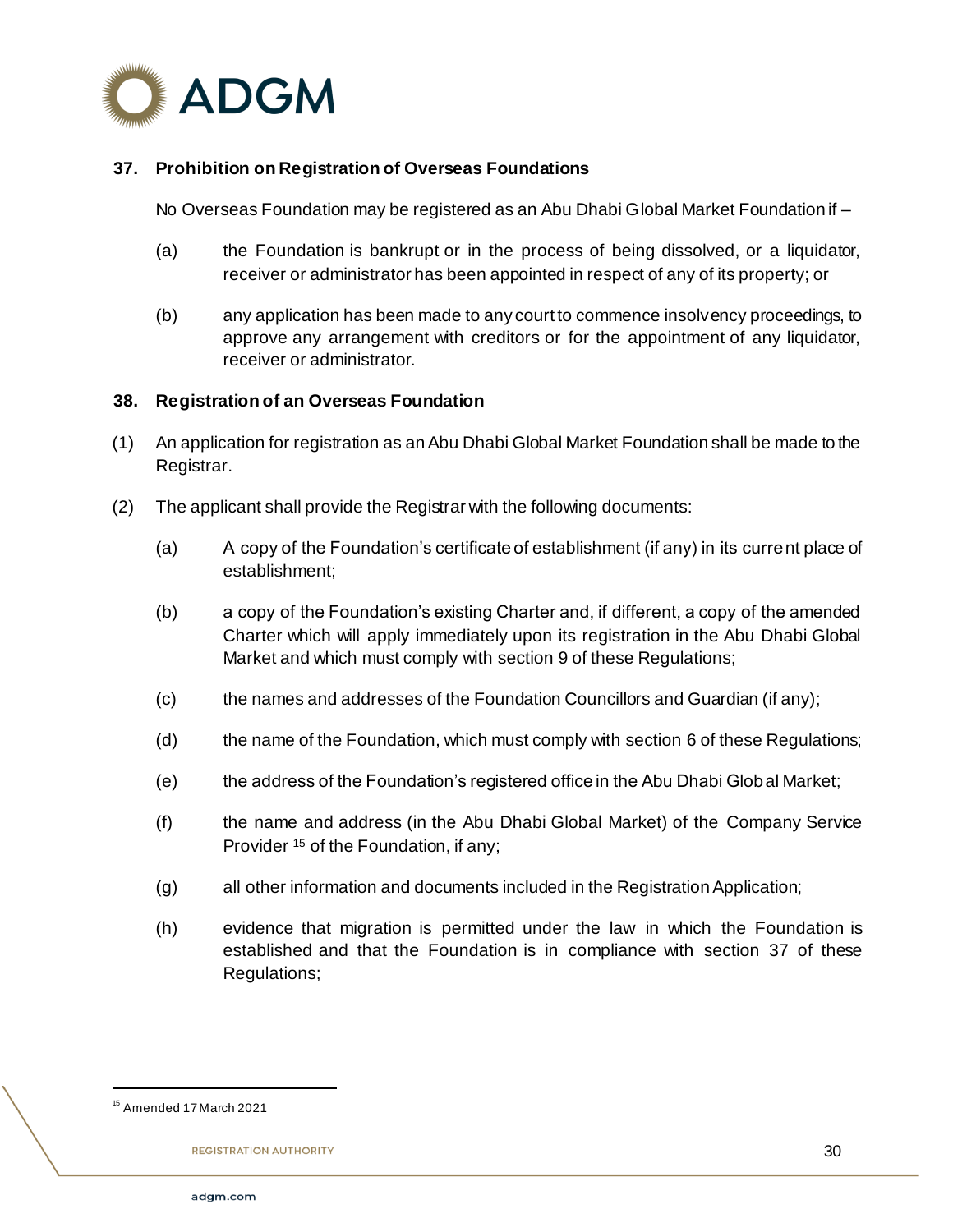

- (i) confirmation that, on the date of registration, the Foundation will cease to be established and registered under the law of any place other than the Abu Dhabi Global Market;
- (j) a statement of solvency;
- (k) evidence that the Foundation has legal personality in the place in which it was established or registered;
- (l) a declaration of compliance signed by the applicant that all requirements of these Regulations relating to registration have been fulfilled;
- (m) such other information as the Registrar would require on an application to transfer registration under these Regulations; and
- (n) such other documents and information as the Registrar may require in respect of a particular application under this section.
- (3) On receipt of the documents and information set out in subsection (2) and the relevant fee the Registrar shall register the Foundation by inscribing its name in the Foundations Register and issuing a certificate of registration.

# *Transfer of Registration*

### **39. Facility to Transfer Registration**

- (1) If the Charter or By-laws of a Foundation so permit, a Foundation representative may submit to the Registrar an application on behalf of a Foundation to remove the Foundation from the Foundations Register in order to become established as a foundation with legal personality under the law of a jurisdiction outside the Abu Dhabi Global Market.
- (2) A Foundation cannot be removed from the Foundations Register if
	- (a) it is bankrupt or in the process of being dissolved, or a liquidator, receiver or administrator has been appointed in respect of any of its Assets; or
	- (b) an application has been made to any court to commence insolvency proceedings, to approve any arrangement with creditors or for the appointment of any liquidator, receiver or administrator.

31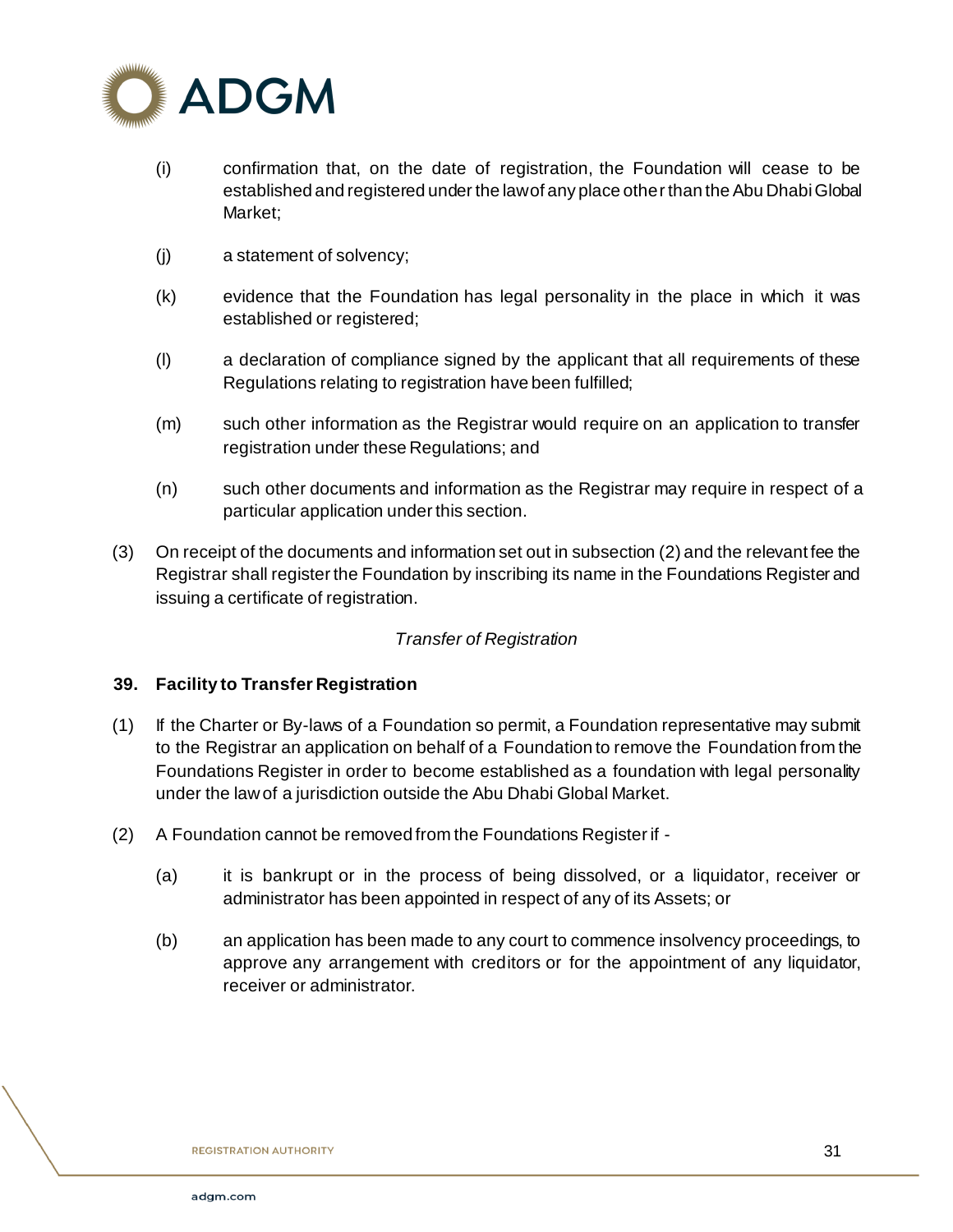

- (3) A Foundation must give written notice to its creditors of its intention to be removed from the Foundations Register at least 31 days before making an application to the Registrar for removal.
	- (a) The notice–
		- i. shall state that the Foundation intends to make the application to the Registrar, and shall specify the jurisdiction in which it proposes to become established as a foundation with legal personality;
		- ii. shall be sent in writing to each creditor of the Foundation;
		- iii. shall be published once in a national newspaper or in such other manner as the Court may on application direct; and
		- iv. shall state that any creditor of the Foundation who objects to the application may within 30 days of the date of the advertisement give notice of his or her objection to the Foundation.
	- (b) A creditor who gives notice in accordance with paragraph  $39(3)(a)(iv)$  and whose claim against the Foundation has not been discharged may, within 30 days after the date of the notice, apply to the Court for an order restraining the application by the Foundation under this section 39.
	- (c) On the creditor's application the Court, if satisfied that the interests of the creditor would be unfairly prejudiced by the proposed transfer, may make an order (subject to such terms, if any, as it may think fit) restraining the application by the Foundation under this section 39.
- (4) An application to the Registrar must be accompanied by
	- (a) evidence that the removal from the Foundations Register is not prohibited by the provisions of subsection (2) and that subsection (3) has been complied with;
	- (b) evidence that on the date of removal from the Foundations Register the Foundation will be established under the law of the place to which it intends to migrate;
	- (c) confirmation that the Foundation will continue to have legal personality in accordance with the law of the place to which it intends to migrate; and
	- (d) a declaration of compliance signed by the registration agent certifying that all the requirements of these Regulations relation to removal from the Foundations Register have been fulfilled.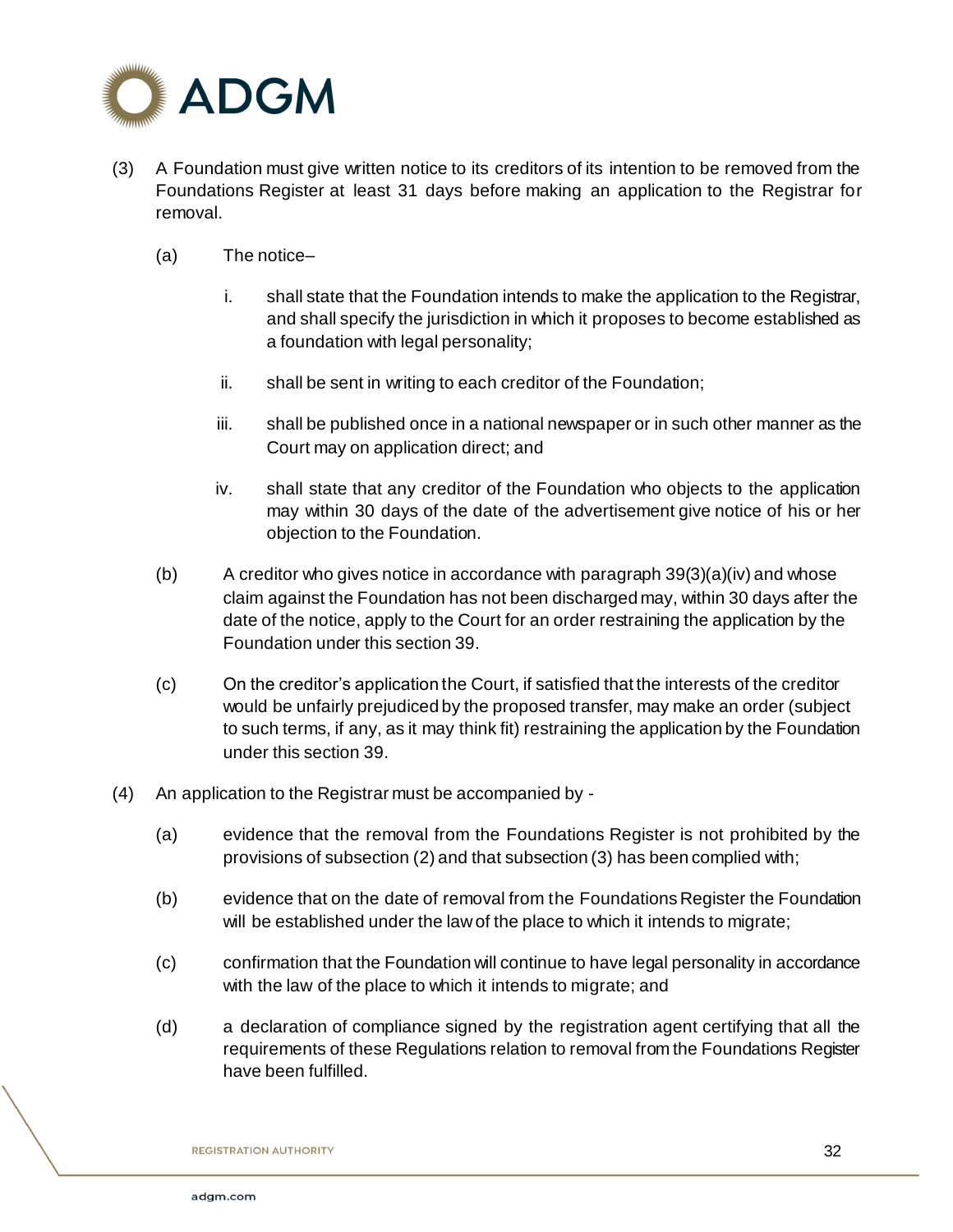

(5) On receipt of the documents and information set out in subsection (4), the Registrar shall remove the name of the Foundation from the Foundations Register, giving such notice as it thinks fit and the Foundation shall cease to be an Abu Dhabi Global Market Foundation and the Registrar shall publish the fact of the removal of the Foundation from the Foundations Register in such manner as it thinks fit.

#### *Dissolution*

#### **40. Dissolution of Foundations**

- (1) A Foundation shall be dissolved and removed from the Foundations Register in the following circumstances –
	- (a) it is established for a fixed term and such term expires;
	- (b) its object is fulfilled or becomes incapable of fulfilment;
	- (c) the Charter or By-laws require dissolution;
	- $(d)$  it is unable to pay its debts as they fall due;
	- (e) any provision of these Regulations requires that it be dissolved; or
	- (f) the Court orders dissolution.
- (2) Where a Foundation is dissolved-
	- (a) under paragraph (1)(d) above, the Foundation Council must appoint a liquidator; and
	- (b) Under paragraphs  $(1)(a) (c)$  and  $(e)$  above, the Foundation Council may, in its discretion, appoint a liquidator.
- (3) A liquidator appointed under subsection (2) shall
	- (a) identify the Assets and liabilities of the Foundation;
	- (b) discharge all liabilities of the Foundation;
	- (c) prepare a statement of account in respect of all actions of the liquidation; and
	- (d) distribute the Surplus Assets, if any, to any Remaining Beneficiary in accordance with the Charter or By-laws (and in the absence of any such express provision, equally between the remaining Beneficiaries if more than one) or in the case of a Foundation established to carry on a specified purpose, the Surplus Assets shall be applied to the furtherance of that purpose, and in a case where the Beneficiaries disclaim their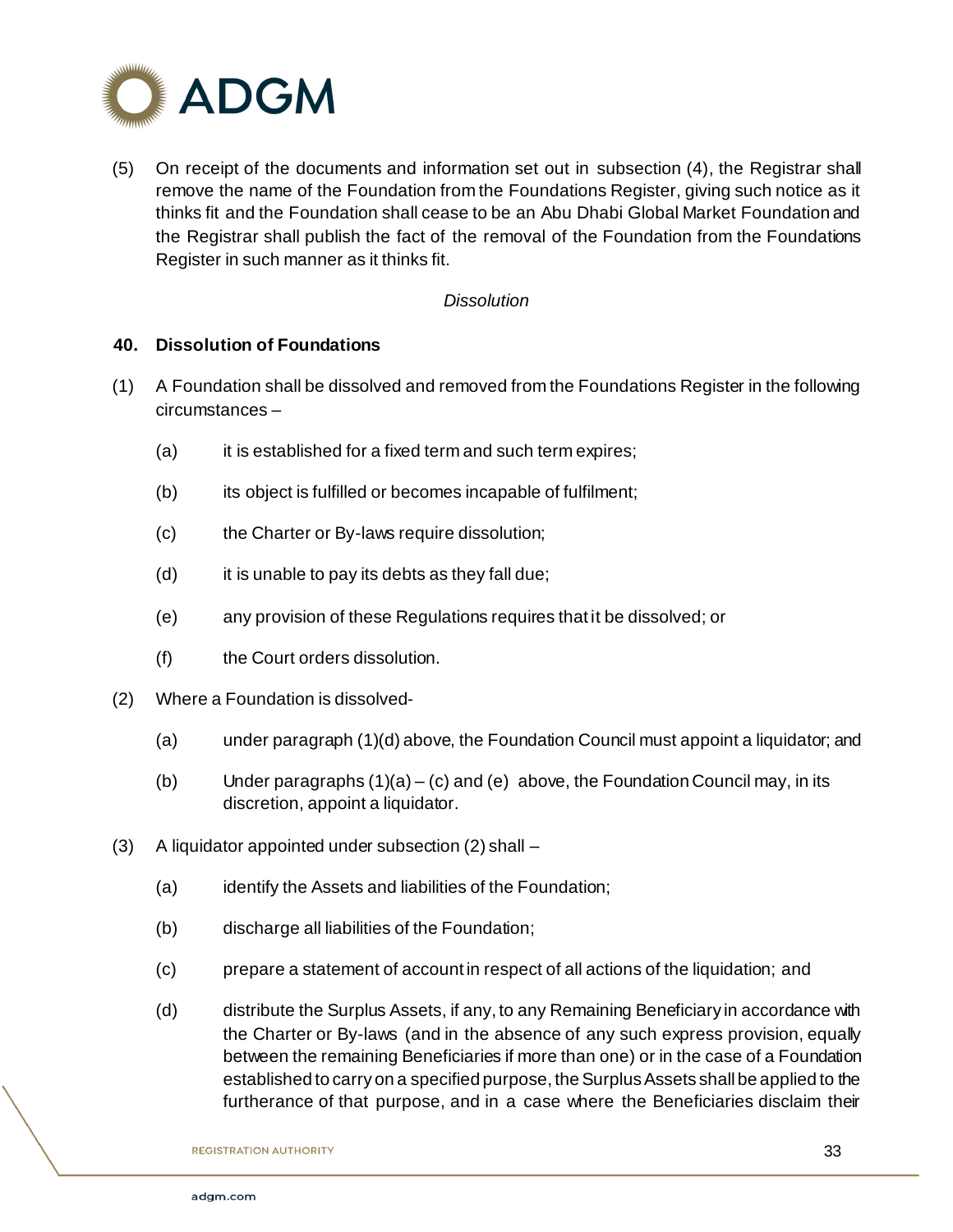

entitlement or there is no specified purpose in the Charter or By-laws, the Surplus Assets shall vest in the Abu Dhabi Global Market.

- (4) During the period of appointment a liquidator may exercise all the powers of a Foundation under these Regulations or in the Charter and may act in the name of the Foundation in the discharge of its duties under subsection (3).
- (5) On completion of the dissolution of the Foundation, the liquidator shall provide written confirmation to the Foundation's registered office that the dissolution is complete and the Foundation shall file a certified copy of the confirmation with the Registrar together with the stipulated fee.
- (6) Upon receipt of the written confirmation referred to in subsection (5) and subject to all the requirements of these Regulations in respect of dissolution being satisfied, the Registrar will strike the Foundation off the Foundations Register and issue a certificate that the Foundation has been dissolved, such dissolution having effect from the date that the Foundation is struck from the Foundations Register.

# **41. Petition to the Court for Dissolution**

- (1) A Foundation, a Councillor, a Founder, a Guardian, Remaining Beneficiary or creditor may apply to the Court for an order for the dissolution of a Foundation.
- (2) The Court may make an order for dissolution if it believes it is just and equitable to do so.
- (3) If the Court makes an order for the dissolution of a Foundation it shall appoint a liquidator and the provisions of subsections 40 (3)-(5) shall apply to the appointment of the liquidator as if it had been appointed pursuant to a dissolution under section 40.

### *Striking off*

# **42. Striking off for Default**

- (1) If the Registrar has reasonable cause to believe that any Foundation registered under these Regulations is in breach of or no longer satisfies the requirements prescribed under these Regulations, or engages in activities which are or may be contrary to the rules and regulations of the Abu Dhabi Global Market or may have a negative effect on its reputation as a financial centre, the Registrar may send to the Foundation a communication inquiring as to the area of concern.
- (2) If the Registrar does not within one month of sending the communication receive any answer to it, the Registrar must within 14 days after the expiration of that month send to the Foundation a second communication referring to the first communication and stating–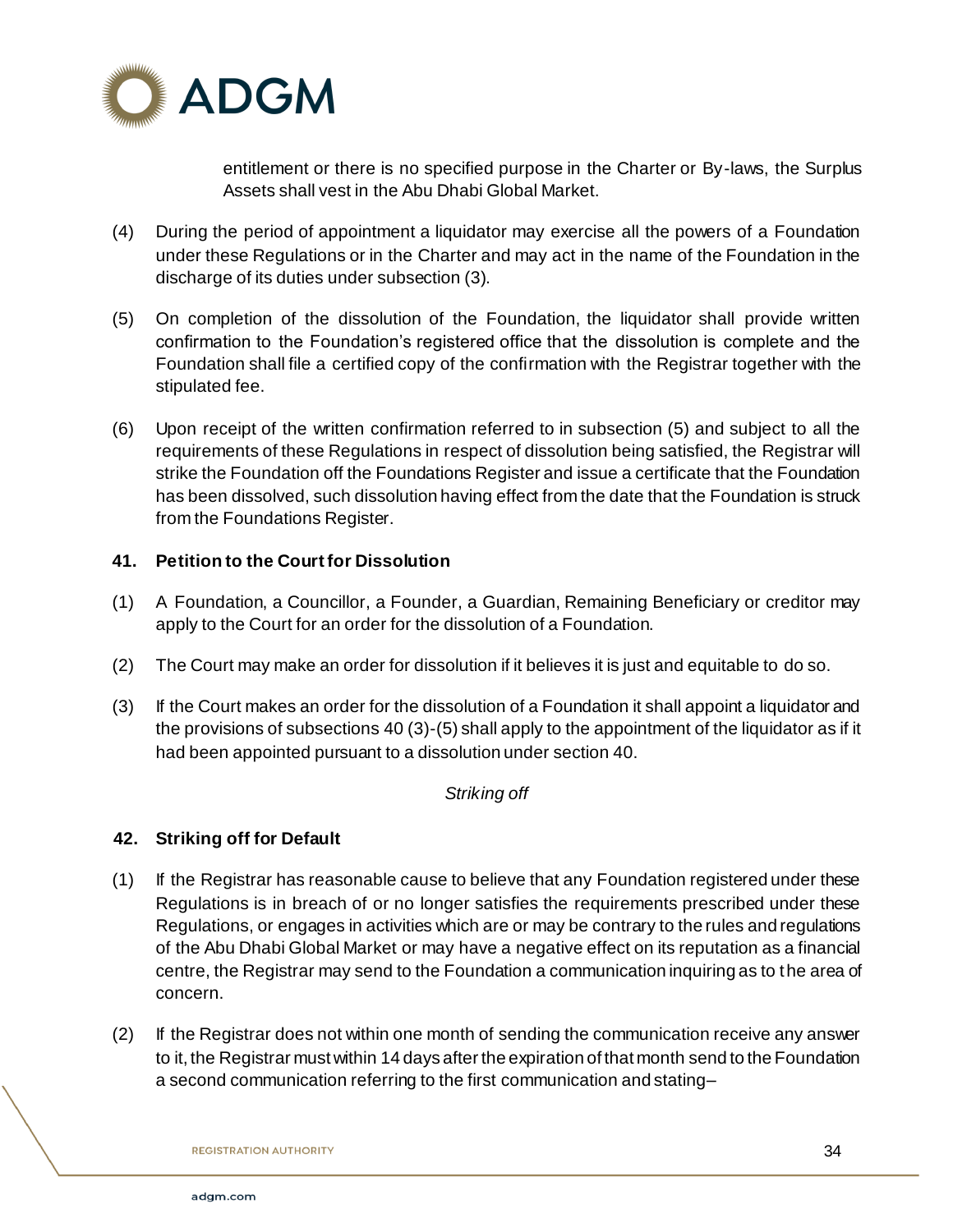

- (a) that no answer to it has been received; and
- (b) that if an answer is not received to the second communication within one month from its date, a notice will be published on the Registrar's website with a view to striking the Foundation's name off the Foundations Register.
- (3) If, within one month after sending the second communication, the Registrar–
	- (a) receives an answer to the effect that the Foundation is in breach of or no longer satisfies the requirements prescribed under these Regulations, or engages in activities which are or may be contrary to the rules and regulations of the Abu Dhabi Global Market or may have a negative effect on its reputation as a financial centre; or
	- (b) does not receive any answer,

the Registrar may publish on the Registrar's website and send to the Foundation, a notice that at the expiration of three months from the date of the notice the name of the Foundation mentioned in it will, unless cause is shown to the contrary, be struck off the Foundations Register and the Foundation will be dissolved.

- (4) At the expiration of the time mentioned in the notice the Registrar may, unless cause to the contrary is previously shown by the Foundation, strike its name off the Foundations Register.
- (5) The Registrar must publish notice on the Registrar's website of the Foundation's name having been struck off the Foundations Register.
- (6) On the publication of the notice on the Registrar's website the Foundation is dissolved.
- (7) However
	- (a) the liability (if any) of every Founder, Councillor and Guardian of the Foundation continues and may be enforced as if the Foundation had not been dissolved; and
	- (b) nothing in this section affects the power of the Court.
- (8) A Foundation may also be struck off of the Foundations Register if its annual fees or any penalty amounts are not paid within 180 days of the date on which they fell due.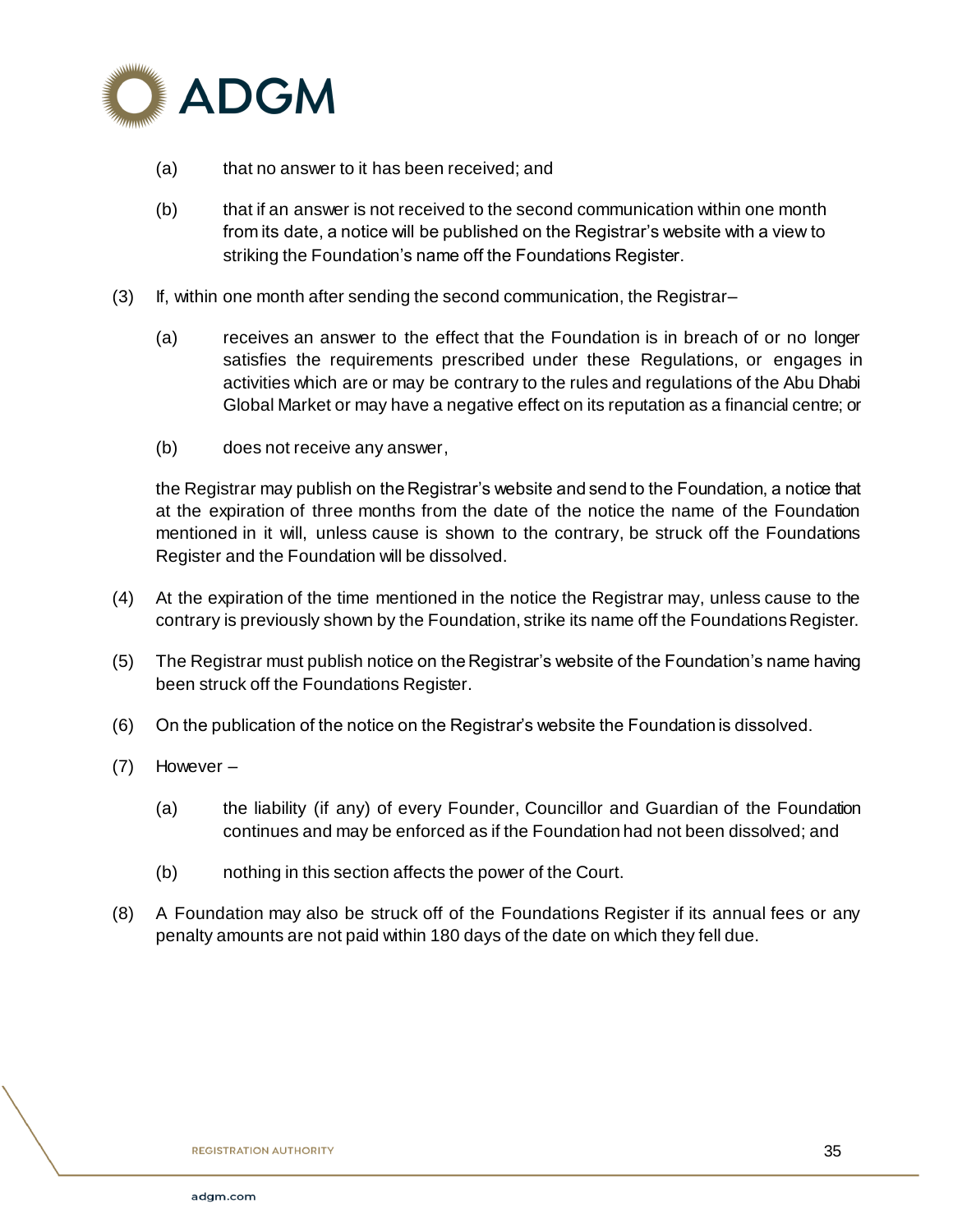

# *Effect of Dissolution*

## **43. Consequences of Striking Off**

In the event that the Foundation is struck off the Foundations Register –

- (a) the Foundation remains liable for all of its liabilities and the liabilities of the Councillors is unaffected;
- (b) the Foundation, the Council and the Guardian must cease to continue to act in any way with respect to the affairs of the Foundation.

# *Restoration of Name*

### **44. Reinstatement on the Foundations Register**

- (1) When a Foundation has been struck off the Foundations Register under subsection 42(3) of these Regulations, the Foundation or its liquidator may apply to have the name of the Foundation reinstated on the Foundations Register, provided such application is made prior to the sixth anniversary of the removal from the Foundations Register.
- (2) Upon payment of all outstanding annual fees and penalties to the Registrar, the Registrar may reinstate the Foundation on the Foundations Register.
- (3) Where the Foundation is reinstated on the Foundations Register under subsection (2), the Foundation is deemed to have continued in existence as if it had not been dissolved or struck off the Foundations Register.

### **PART 7 – CITATION, ENTRY INTO FORCE AND INTERPRETATION**

*Citation, commencement and interpretation*

- **45.** These Regulations may be cited as the Foundations Regulations 2017.
- **46**. These Regulations shall come into force on the date of their publication.
- **47. Definitions**<sup>16</sup>
- (1) In these Regulations, unless otherwise defined –

"**Accounting Records**" is defined as follows:

l <sup>16</sup> Amended 17 March 2021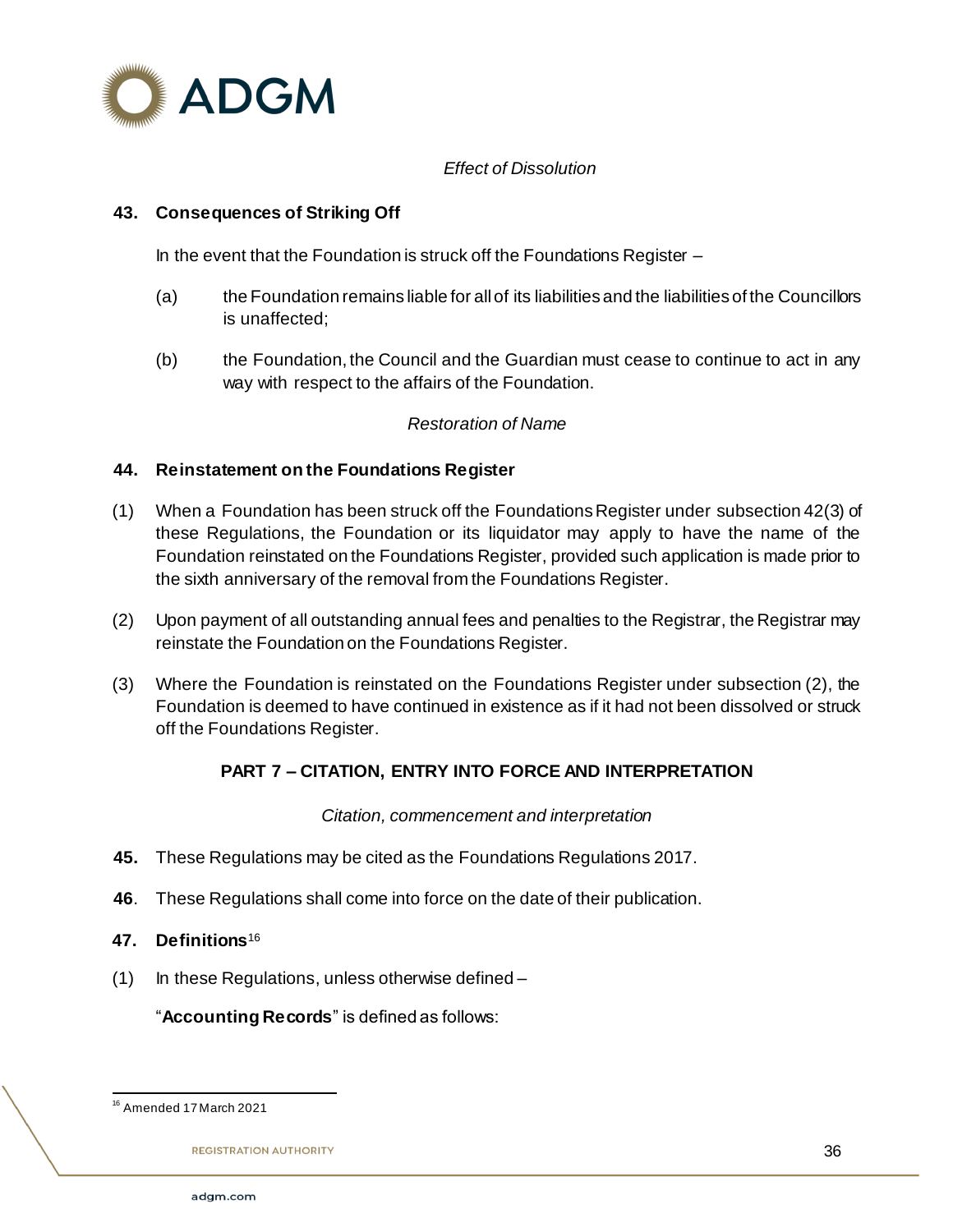

- (a) Accounting Records means records that are sufficient–
	- i. to show and explain the Foundation's transactions,
	- ii. to disclose with reasonable accuracy, at any time, the financial position of the Foundation at that time, and
	- iii. to enable the Councillors to ensure that any accounts required to be prepared comply with the requirements of these Regulations.
- (b) Accounting Records must, in particular, contain records and underlying documents comprising initial and other accounting entries and associated supporting documents such as cheques; records of electronic fund transfers; invoices; contracts; the general and subsidiary ledgers, journal entries and other adjustments to the financial statements that are not reflected in journal entries; work sheets and spread sheets supporting cost allocations, computations, reconciliations and disclosures; and a record of the Assets and liabilities of the Foundation.

"**ADGM Founding Law**" has the meaning set forth in the Interpretation Regulations 2015;

"**Assets**" means any property in which a Foundation has any interest or over which it has any rights;

"**Beneficiary**" has the meaning set forth in section 31;

"**By-laws**" means the by-laws of a Foundation, if any, adopted under section 13, as may be amended from time to time under section 14;

"**Charter**" means the charter of a Foundation adopted under section 2, as may be amended from time to time under section 7;

"**Company Service Provider**", in relation to a Foundation registered under these Regulations, has the meaning set forth in section 18;

"**Confidential Disclosure**" means the following information, whether or not this information is also included in the Charter:

- (a) the name and address of each of the Councillors;
- (b) the names and addresses of any Beneficiaries;
- (c) the names and addresses of the Guardian (if any); and
- (d) the name and address of each beneficial owner of each Founder which is a Legal Person (if any),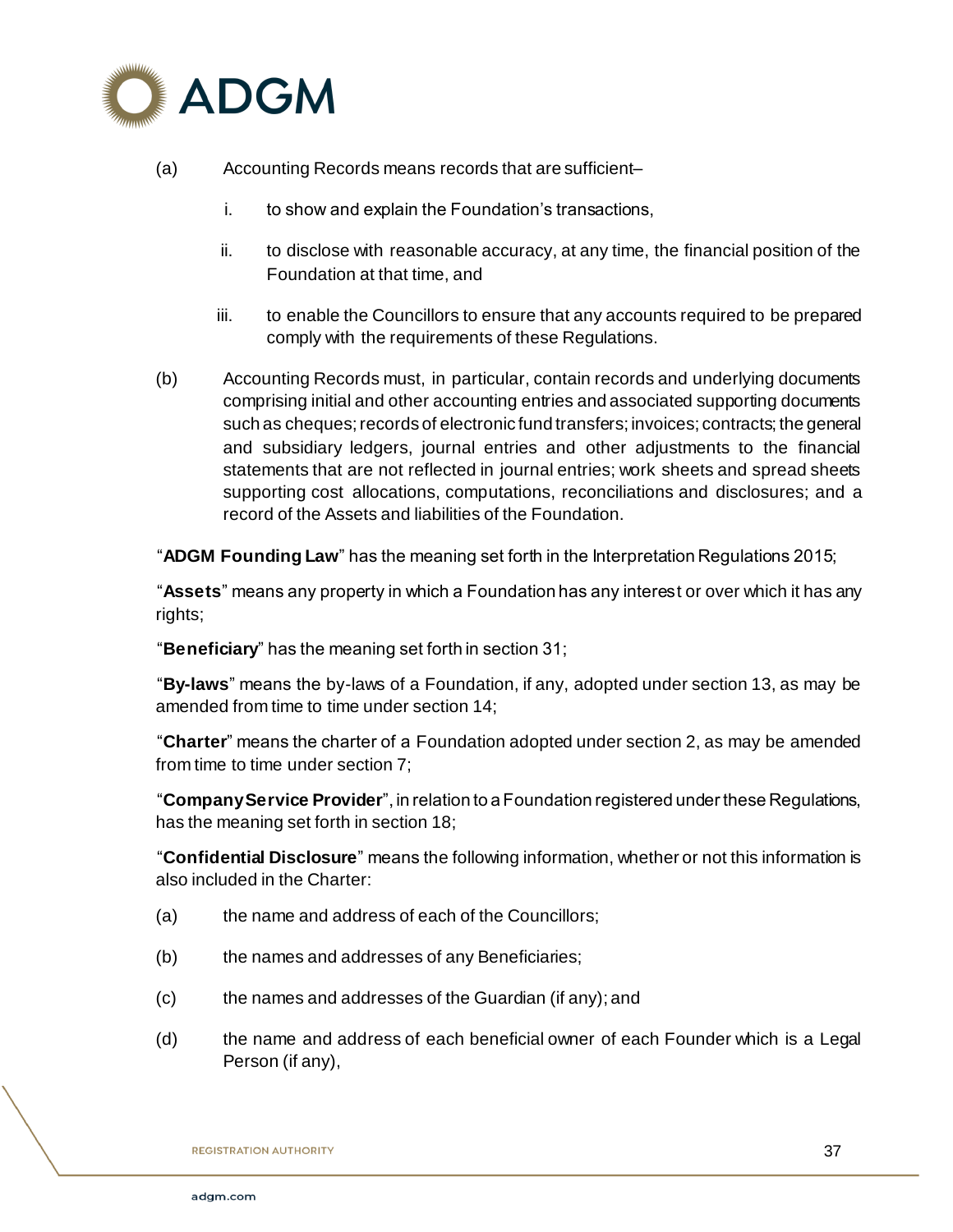

to be held confidentially by the Registrar, subject to any requirement to disclose such information to public authorities as set out in section 3(10), or in any other applicable law or regulations.

"**Council**" means the council of a Foundation referred to under section 19;

"**Councillor**" means a natural person or Legal Person appointed as a member of a Council under section 22;

"**Court**" has the meaning set forth in the Interpretation Regulations 2015;

"**Designee**" has the meaning set forth in section 9(2)(g);

**"Effective Date",** for the purposes of section 18, means the date commencing 3 months from the date on which the Foundations (Amendment No. 1) Regulations 2021 come into force;

"**Foundation**" means a foundation established under section 1;

"**Foundations Register**" means the register of Foundations kept by the Registrar under section 3;

"**Founder**" means each natural person or Legal Person who subscribes their name to the Charter establishing a Foundation acting on their own account or on behalf of another, and who endows the Foundation with a portion of its Initial Assets;

"**Guardian**", in relation to a Foundation, means a natural person or Legal Person, if any, appointed under section 26;

"**Initial Assets**", in relation to a Foundation, means the initial Assets endowed by a Founder which become the property of a Foundation;

"**Legal Person**" means a company, a corporation or any other entity having separate legal personality;

"**Minor**" means an individual who is less than 18 years of age;

"**Non-conflicted Councillors**" has the meaning set forth in section 19(4)(f)(iii);

"**Non-Exempt Foundation**" means a Foundation that is obliged to have a Company Service Provider in accordance with section 18;

"**Overseas Foundation**" has the meaning set forth in section 35(1);

"**Person**" means a natural person or Legal Person;

**"registered",** in relation to a Foundation, means registered as a Foundation under these Regulations;

**"Registered Office Provider"** has the meaning given to it in the Commercial Licensing Regulations 2015 (Controlled Activities) Rules 2021.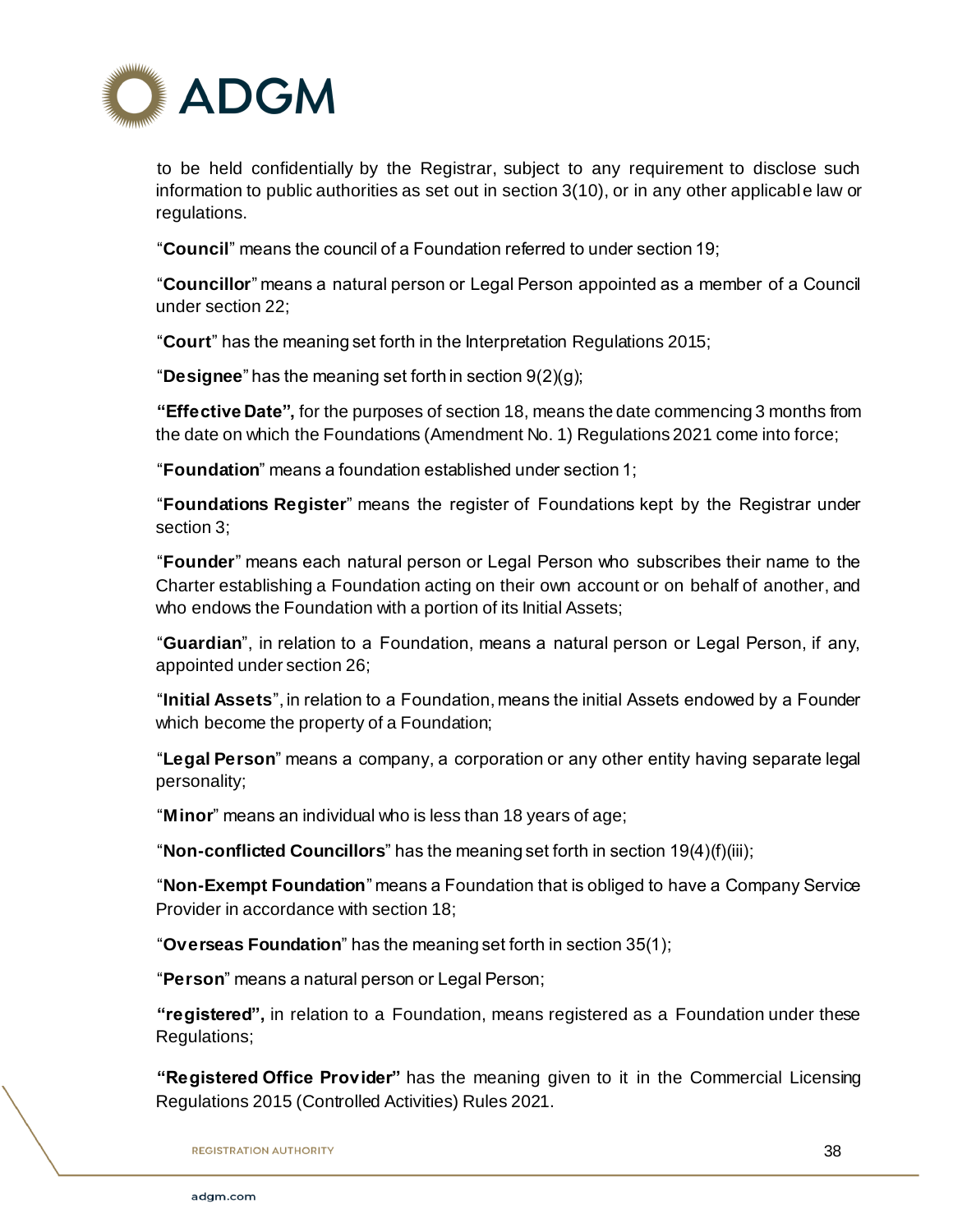

"**Registrar**" has the meaning set forth in the Interpretation Regulations 2015;

"**Registration Application**" has the meaning set forth in section 1(1)(a);

"**Remaining Beneficiary**", in relation to the Surplus Assets, means a natural person or Legal Person who, according to the Charter or By-laws, is entitled to receive any Surplus Assets;

"**Resolution of Councillors**", in relation to a Foundation, means –

- (a) a resolution approved at a duly convened and constituted meeting of the Councillors by a simple majority (which in the case of a Foundation with only two Councillors shall mean that both Councillors must assent), or a larger majority as may be specified in the Charter or By-laws, of the Councillors present at the meeting, in person or by alternate or proxy, who voted; or
- (b) a resolution agreed to in writing by a simple majority (which in the case of a Foundation with only two Councillors shall mean that both Councillors must assent), or by such larger majority as may be specified in the Charter or By-laws, of the Councillors;

"**Subsequent Transferor**" means a natural person or Legal Person who endows a Foundation with Supplementary Assets;

"**Supplementary Assets**" means Assets endowed to a Foundation other than the Initial Assets;

"**Surplus Assets**" means the Assets of a Foundation, if any, remaining after its dissolution;

"**to endow**" means to transfer or covenant to transfer, the title in property, absolutely, with or without consideration, to a Foundation so that the property becomes an Asset of the Foundation;

"**Unanimous Resolution of Councillors**" with respect to a Foundation, means –

- (a) a resolution approved unanimously at a duly convened and constituted meeting of the Councillors by a unanimous vote of all the Councillors present at the meeting, in person or by alternate or proxy, who voted; or
- (b) a resolution agreed to in writing by all of the Councillors.
- (2) Any reference to a level of fine shall be interpreted as a reference to the applicable level set forth in the Commercial Licensing Regulations 2015 (Fines) Rules 2020.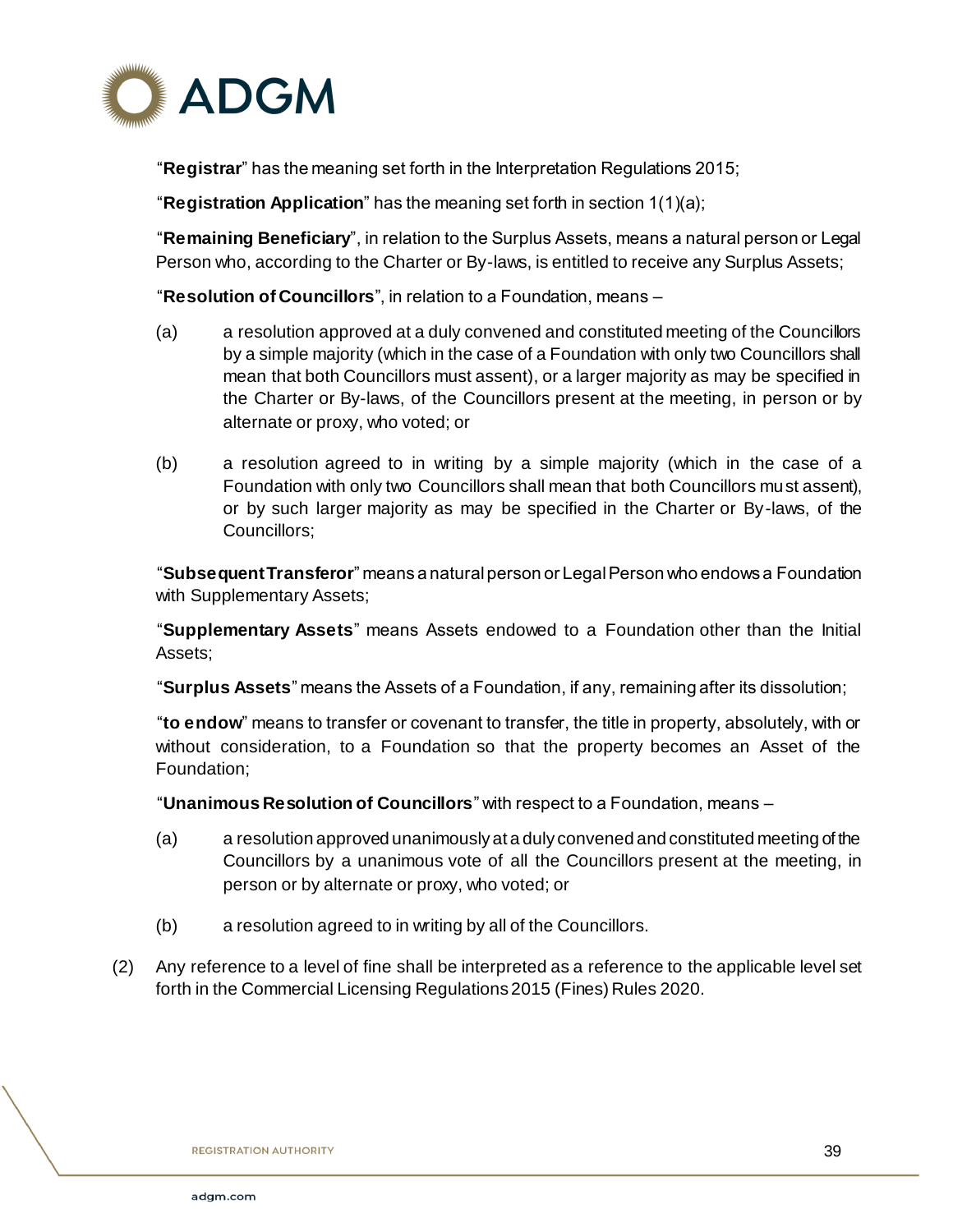

# **SCHEDULE 1 - FEES<sup>17</sup>**

The following fees are payable in respect of applications and notifications made in accordance with the Regulations-

| <b>Application or notification</b>                                                                                                                                                                          | Fee Payable (USD) |
|-------------------------------------------------------------------------------------------------------------------------------------------------------------------------------------------------------------|-------------------|
| Application for registration of a Foundation                                                                                                                                                                | 200               |
| Application for renewal of a Foundation (Annual Fee)                                                                                                                                                        | 200               |
| Notification of appointment and cessation of a Company<br><b>Service Provider</b>                                                                                                                           | 100               |
| Notification of a change in particulars of the Foundation -                                                                                                                                                 |                   |
| (i)<br>by a Foundation                                                                                                                                                                                      | 100               |
| by a Foundation with a Company Service Provider<br>(ii)<br>appointed, where the change in particulars of the<br>Foundation is a result of a change in particulars of the<br><b>Company Service Provider</b> | Nil               |
| Notification of an appointment of a Company Service Provider                                                                                                                                                | 100               |
| Notification of a cessation of a Company Service Provider                                                                                                                                                   | 100               |
| Notification of an appointment and cessation of a Councillor                                                                                                                                                | 100               |
| Notification of an appointment of a Councillor                                                                                                                                                              | 100               |
| Notification of a cessation of a Councillor                                                                                                                                                                 | 100               |
| Notification of change of particulars of a Councillor                                                                                                                                                       | 100               |
| Notification of an appointment and cessation of a Guardian                                                                                                                                                  | 100               |
| Notification of an appointment of a Guardian                                                                                                                                                                | 100               |
| Notification of a cessation of a Guardian                                                                                                                                                                   | 100               |
| Notification of change of particulars of a Guardian                                                                                                                                                         | 100               |
| Notification of a change of name of a Foundation                                                                                                                                                            | 100               |
| Amendment of the Charter by the Founder(s) or in the event of<br>Founder's death by Court Order                                                                                                             | 100               |

l <sup>17</sup> Amended 17 March 2021